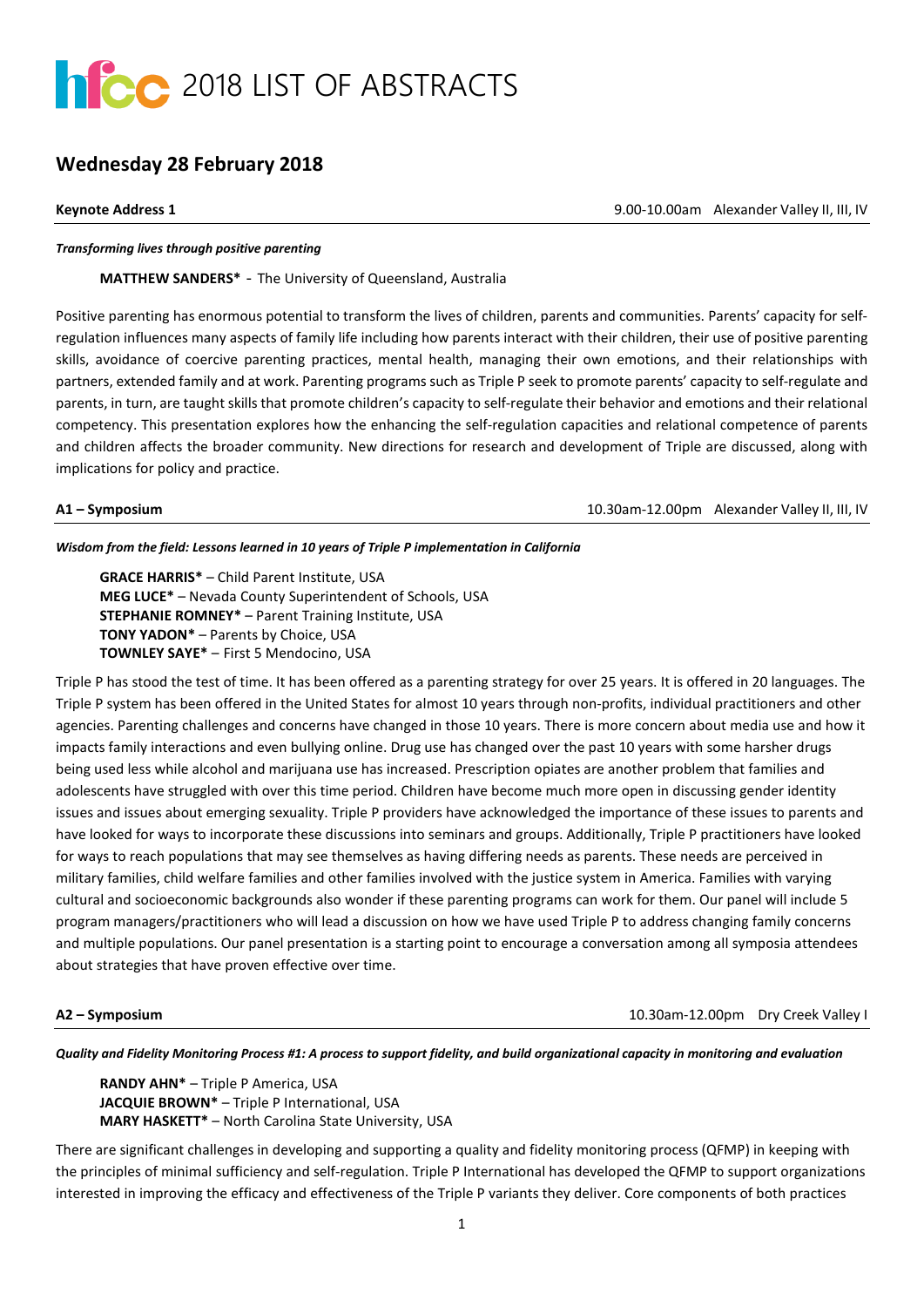and processes are identified, and methods and measures suggested, enabling QFMP to be tailored to the specific settings and capacities of implementing organizations.

This symposium will present the Quality and Fidelity Monitoring Process developed by TPI, the role of the Implementation Consultant (IC) in supporting its use and the perspective of an implementing organization with respect to its utility. 1) Core components for all practices and specific measures for each practice have been identified yielding a multi-method set of strategies to assess implementation quality and intervention fidelity. The TPI team of ICs has been instrumental in developing this, in consultation with Professor Matthew Sanders. The presentation will introduce the identified components and the recommended methods and measures being suggested.

2) The Triple P Implementation Framework is contributing to more effective implementation of Triple P. The QFMP is seen as an essential development for promoting sustainability with fidelity. The role of the IC is to support the implementing organization to increase its awareness of components and measures for quality and fidelity monitoring and develop a process that fits its needs and resources. Through this process the IC will encourage capacity building in those organizations for whom quality and fidelity processes are not established. This presentation will describe the process and tools used by the IC to support the establishment of QFMP at implementing organizations.

3) The use of quality and fidelity measures can be challenging for implementing organizations. This presentation will describe how an organization, as part of a larger initiative, has informed quality and fidelity monitoring. The utility of the QFMP and how it can support an implementing organization in developing an effective quality and fidelity monitoring process will be discussed.

**A3 – Symposium** 10.30am-12.00pm Dry Creek Valley II

### *Beyond parents: An ecological perspective on parenting*

**APRIL HOANG\*** - The University of Queensland, Australia **GRACE KIRBY\*** - The University of Queensland, Australia **EMINA PRGUDA\*** – The University of Queensland, Australia **JANICE MARCH\*** – Child Parent Institute, USA **CAROLINA GONZALEZ\*** – The University of Queensland, Australia

While parenting is the basis of positive child development and wellbeing, parenting does not happen in isolation. Rather, according to Ecological Systems Theory, child development is the result of a complex interplay between the environmental contexts within which a child interacts and develops. The aim of this symposium is to use an ecological perspective to explore how to look beyond the immediate family context and engage parents within broader contexts; specifically, the extended family, schools, and government organizations. The first presentation will discuss the role of grandparents in the care of grandchildren and how this varies among different cultures. This presentation will also propose suggestions to build cooperative and nurturing relationships between parents and grandparents which is beneficial to the child's development. The second presenter will focus on the important relationship that is formed between children's home and their school. Research consistently shows that when parents and schools work together as partners in education, there are numerous positive academic and well-being related outcomes for children. The third presentation will focus on engaging parents who are serving community-based corrections orders in parenting support that is offered through a government organization (Corrective Services). The feasibility of this approach will be discussed and recommendations will be made based on the preliminary results of a pilot study of Triple P within a Community Corrections context. Combined these studies offer a comprehensive perspective on engaging parents within broader contexts. To help address the gap between research and practice, insight will be provided by a parent presenter who will discuss their experiences of parenting across these broader ecological systems. The symposium will end with a summary and discussion around the implications of an ecological perspective in the dissemination of parenting support. This will provide suggestions for other areas of research that need to be addressed in the future.

**A4 – Symposium** 10.30am-12.00pm Alexander Valley I

### *Working with Triple P in a culturally safe way in First Nations communities*

**CRYSTAL McLEOD\*1** – Dilico Anishinabek Family Care, Canada **WILMA KLEYNENDORST\*1** – Dilico Anishinabek Family Care, Canada **MICHELLE ANDERSON\*2** – NIL TU,O Child and Family Services Society, Canada **CARI McILDUFF\*3,4** – The University of Queensland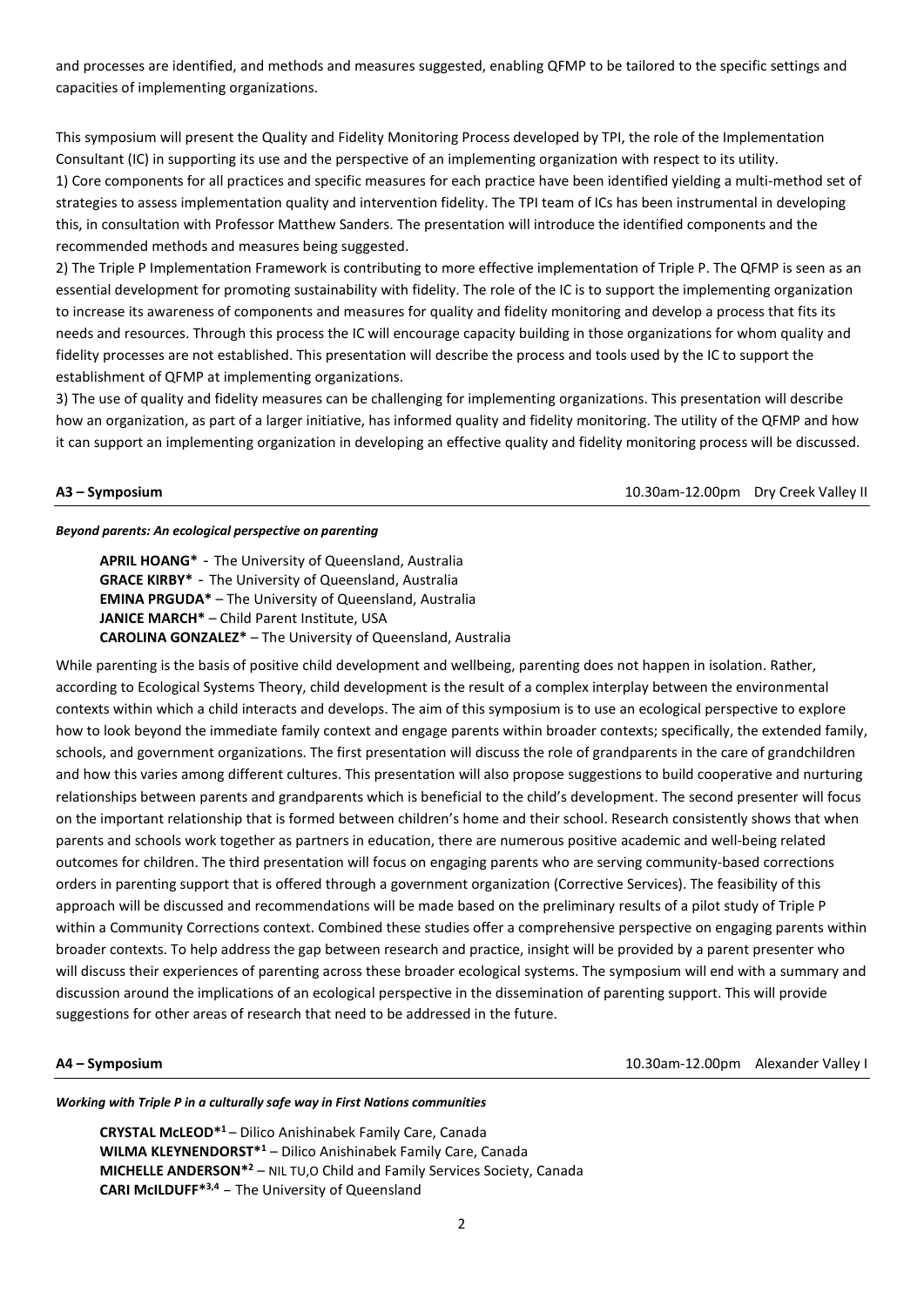**MICHELL FORSTER\*4** – Triple P International, Australia **KAREN GUIVARRA\*** – Mookai Rosie Bi-Bayan, Australia **KAREN TURNER3,4** - The University of Queensland, Australia **CHRISTINE BROWN WILSON<sup>4</sup>** - The University of Queensland, Australia **MATTHEW SANDERS4** - The University of Queensland, Australia **JANDU YANI U TEAM** - Marninwarntikura Women's Resource Centre and University of Sydney, Australia

A core value in delivering Triple P in First Nations communities is to offer support in a culturally safe manner that incorporates the values and teachings of the community. In delivering Triple P services in Indigenous communities trust, respect and/or literacy issues can get in the way of parents benefiting from the program. Papers include:

1) *Staff training for sensitive delivery of Triple P with Indigenous families*. Our staff are trained to work with Indigenous parents in a culturally safe way. This staff training will be described along with strategies to tailor Triple P to the Indigenous population of north western Ontario, including the use of ceremony and land-based activities, adaptations to program delivery, and strategies that ensure service is delivered through a trauma lens.

2) *Flexible delivery of Triple P to meet families' needs*. This presentation will describe ways of involving families in services including the collective preparation of a meal prior to group, inviting family members to read and explain chapters if literacy is an issue, and developing flashcards to reduce the reliance on written material and allow us to cover the material in a game-like way. It will also explain how we pace sessions to match group needs and ensure that services are sensitive to trauma. 3) *Engaging communities collaboratively towards positive change*. The Jandu Yani U (For All Families) Project has shown that engaging communities collaboratively through consultation, gaining support of local Aboriginal community organizations, and providing ongoing facilitator support has been essential for the successful implementation of Triple P throughout the Fitzroy Valley. Partnering with community in program delivery and evaluation is important for program efficacy and sustainability. 4) *Community empowerment through community capacity building*. The abundance of resources in rural communities come in the form of the strength of the people. Building the capacity of the local people in rural communities, creates a 'ripple effect' of positive change, this social contagion will be discussed in relation to the practitioner and parenting skills developed through Triple P.

**Panel Discussion** 1.00-2.00pm Alexander Valley II, III, IV

### *Disaster response and recovery*

**MOIRA KENNEY (Chair) -** First 5 California, USA

**B1 – Symposium**2.00-300pm Alexander Valley II, III, IV

### *When it all comes together: What happened when the home of Triple P backed a state-wide rollout of the program*

**CAROL MARKIE-DADDS\*** – Triple P International, Australia **JONATHON McWILLIAM\*** – Triple P International, Australia **EVA MEESTER-BUMA** – Triple P Communications, Netherlands **MICHELL FORSTER** – Triple P International, Australia

An estimated 135,000+ parents and carers have accessed Triple P in two years as part of a state-wide rollout of Triple P in Queensland, Australia - one of the largest rollouts of Triple P in the world and the first to be coordinated by Triple P International Pty Ltd. Under this initiative, the Queensland Government gave all families with children under 16 years, voluntary, free access to the Triple P multi-level system of support in the dose and delivery format of their choosing, including self-help, group, and one-on-one sessions from August 2015. Drawing on findings from an independent evaluation, this symposium will share how the team was able to reach so many families in such a short period of time. Particular details will be provided on the reach of the program and the participation of vulnerable families from across the geographical expanse of the state. The strategic implementation of this initiative included a number of unique components such as a 'Fast Start', unlimited availability of online programs, and a significant communications and marketing campaign. Each of these components was identified by an independent evaluator as success factors in the rollout, and consequently will be discussed in the symposium. The Fast Start approach to delivery of the seminar series increased public exposure across the community and ensured some delivery was available while practitioners were being recruited and trained. Online variants of Triple P proved very popular with almost 30,000 parents and carers opting to access parenting support online. The Queensland model shows the success of integrating service delivery around a central website and the need for a dedicated communications campaign to enable parents to find out where to gain help. After an initial investment of \$6.6milion over 2 years, the Queensland Government has now committed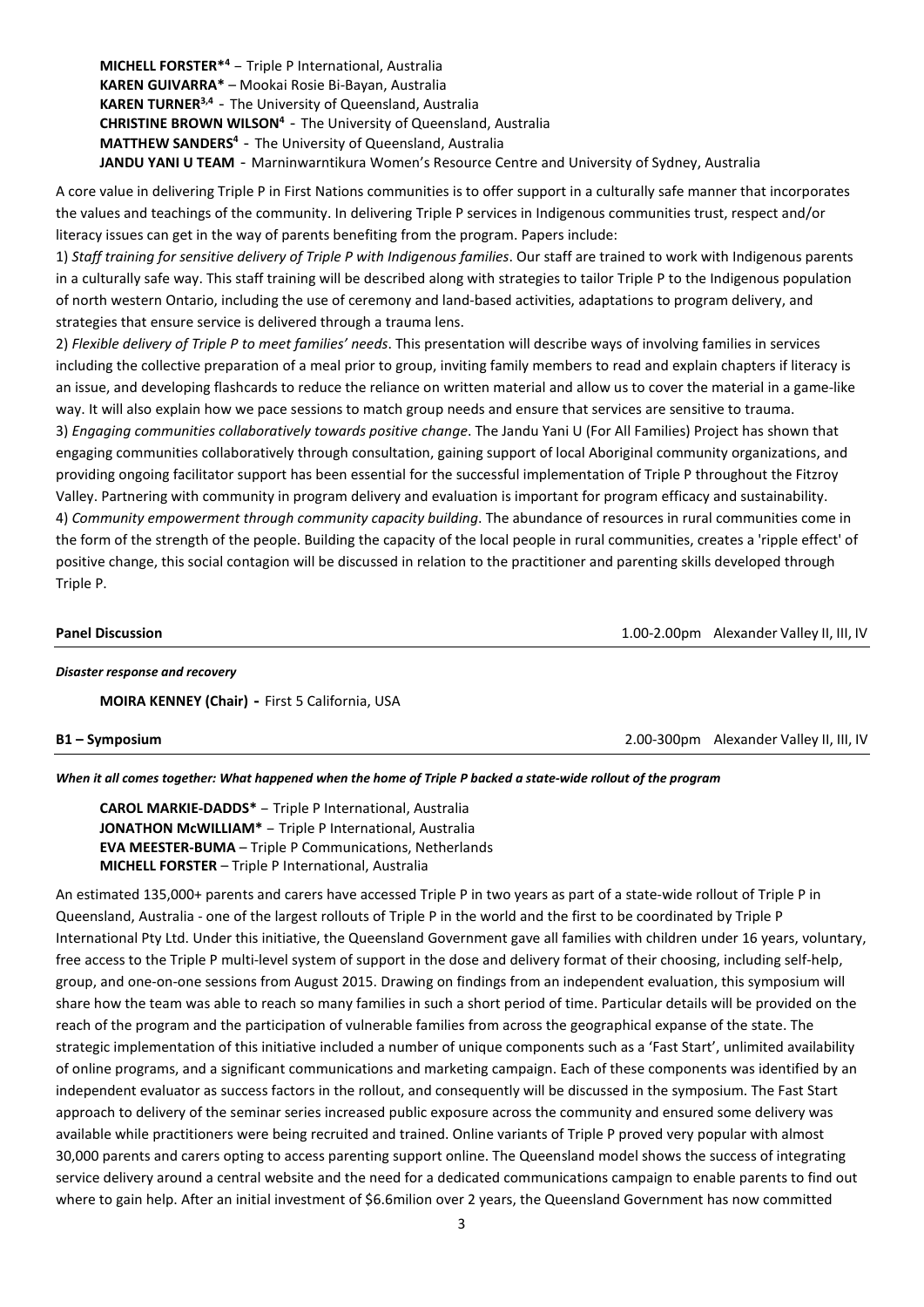another \$5.35million over 3 years to continue to make Triple P freely available across the state. Lessons learnt are informing the implementation strategy for this next phase.

**B2 – Paper session**2.00-3.00pm Dry Creek Valley I

*What engagement strategies are more effective to engage parents? Preliminary results from a systematic review* 

**CAROLINA GONZALEZ\*** - The University of Queensland, Australia **ALINA MORAWSKA** - The University of Queensland, Australia **DIVNA HASLAM** - The University of Queensland, Australia

Parenting intervention studies have commonly reported low participation rates, which undermine the generalization of research outcomes and the intervention reach at the population level. As a consequence, parental engagement has emerged as a priority for further research. However, the emphasis remains during intervention whereas stages prior to intervention have been covered less frequently. We introduce the concept of initial parental engagement to highlight that recruitment, enrolment, and first attendance are critical stages to ensure parents' involvement and their benefit from adequate intervention dose. Although a wide range of strategies has been used to engage parents during these stages of initial parental engagement, little is known regarding which of those strategies are the most effective. The aim of this systematic review was to explore effective engagement strategies to encourage initial parental engagement (recruitment, enrolment, and first attendance) in parenting interventions for parents of children aged 2 to 8 years old. This review was conducted in line with the Cochrane Handbook for Systematic Reviews of Interventions (Higgins a Green, 2011) and the Preferred Reporting Items for Systematic Review and Meta-Analysis, PRISMA (Moher et al., 2009). Electronic systematic searches were performed for five databases (PsycINFO, Scopus, ProQuest Social Sciences Journals, CINAHL, and PubMed) from January 1996 to August 2017. There were eight studies that met the inclusion criteria representing 1,952 parents from four different countries. There were three engagement strategies showing a significant impact on a stage of engagement, but none of them significantly increased engagement during all stages of recruitment, enrolment, and first attendance. Conclusions: Existing evidence is not sufficient to inform current practice regarding effective engagement strategies to increase recruitment, enrolment, and first attendance rates in parenting interventions. There is an urgent need to provide more methodologically rigorous research in order to inform researchers and practitioners how to engage parents more effectively from early stages of parenting interventions.

# *Triple P, a family, faith institutions, provider, community and school engagement tool - Innovation Triple P intersection with dual capacity framework*

# **ALICE FARRELL\*** – Church of God of Prophecy, USA

Students across the nation are performing poorly academically. Many of their performance issues are due in part to adverse childhood experiences, exposure to persistent and adverse community trauma, parents not having consistent access to evidence-based parenting information and interventions, lack of appropriate interventions and school/community infrastructure and support as well as students' social and emotional developmental challenges. To combat this underperformance, in addition to a focus on academic related policies and practices, curriculum redesign and support strategies, parents, family members, schools, traditional/non-traditional organizations, faith based institutions and communities must foster value based working relationships directed toward the well-being and overall success of children. It is important that stakeholders prioritize raising their levels of awareness and knowledge and develop the skills necessary for the cultivation and sustaining of trauma sensitive schools and environments. This presentation will highlight the impact of level 2 Triple P both brief intervention and seminar series on diverse stakeholder groups and the outcome on students' wellbeing. It will demonstrate how these tools can be effective in engaging parents, schools and communities and promoting the importance of investing in the social emotional development of all children. It will highlight examples of effective implementation practices that involved presentations to faith community, school staff and administrators, early childhood care and education staff, librarians and group home/residential facility of teen parents. Discussions specific to the use of Triple P as a tool that schools can use as one of their strategies to support their vision related to engaging families will be facilitated. Scenarios of how to successfully innovate around the dual capacity framework will be presented. Implementation of Triple P work in CT will be presented from the perspective of a consultant as well as a level 2, 3, 4 and group accredited practitioner. The presentation will conclude with discussion on maintenance strategies. Highlights on the transformative aspect of Triple P will be discussed and examples shared. As selfreflection and introspection are crucial to transformational interventions, participants will be encouraged to share the processes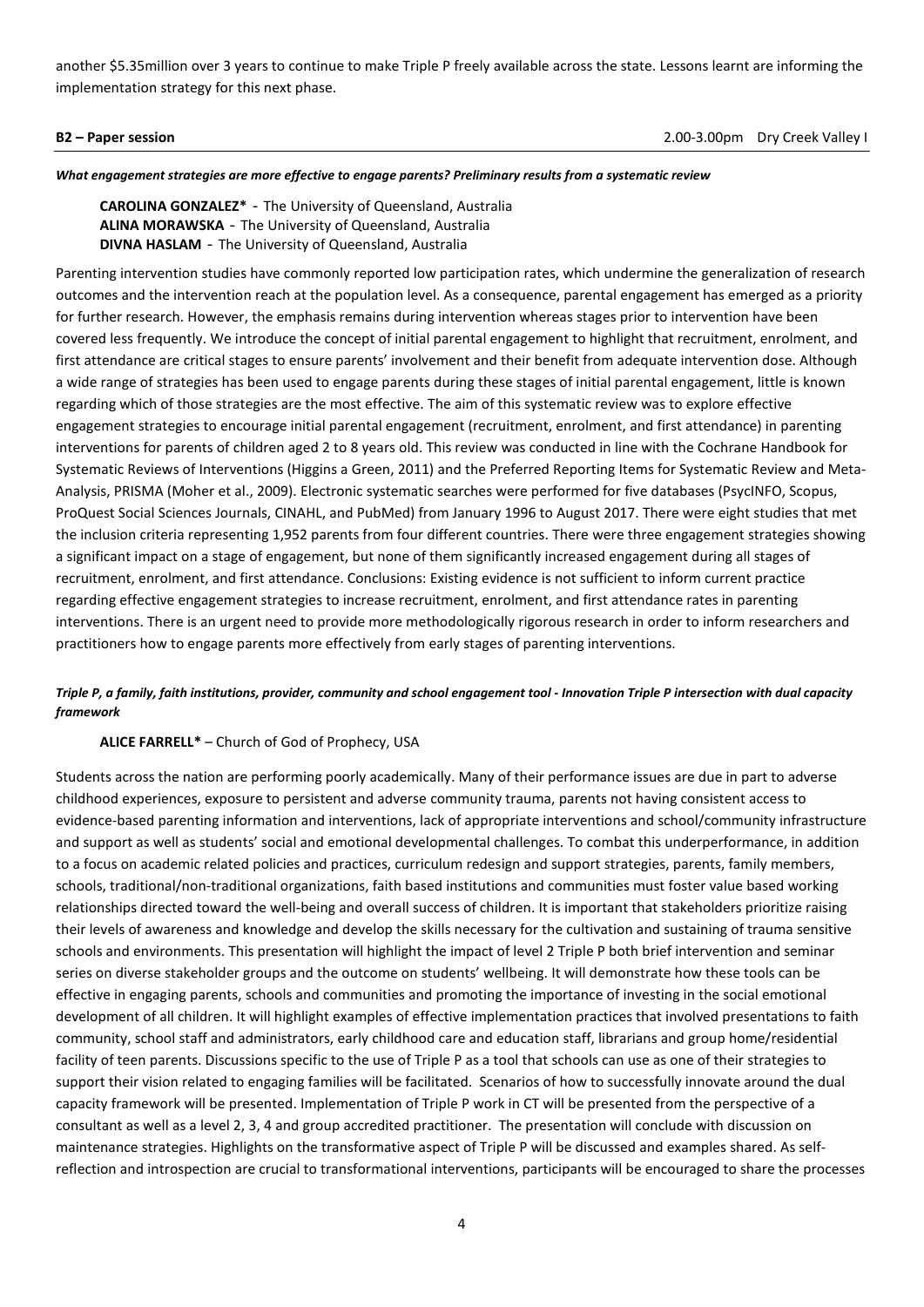they use regarding their participation/nonparticipation in partnership development initiatives specific to child and family wellbeing.

# *Qualitative reports on collective efforts for building implementation capacities to scale-up the Triple P System of interventions in two North Carolina counties*

**RENEÉ BOOTHROYD\*** – University of North Carolina at Chapel Hill, USA **WILLIAM ALDRIDGE** – University of North Carolina at Chapel Hill, USA **DEBRA SKINNER** – University of North Carolina at Chapel Hill, USA **CLAIRE VEAZEY** – University of North Carolina at Chapel Hill, USA **DESIREE MURRAY** – University of North Carolina at Chapel Hill, USA **RONALD PRINZ** – University of South Carolina, USA

BACKGROUND: Complexities for building the infrastructure and capacities for 'what it takes' to support effective use of EBPs increase in multi-level system environments and when local prevention coalitions include agencies across sectors. In 2016, investigators added a qualitative component to the NC Triple P Implementation Evaluation (TPIE,

http://ncic.fpg.unc.edu/lessons-learned-triple-p-implementation-evaluation-tpie) to better understand initial TPIE quantitative results regarding the active implementation of Triple P in two North Carolina counties. OBJECTIVES: (1) describe the utility of qualitative methods for examining the validity of quantitative results from TPIE; (2) describe local system partner perspectives on context factors, decision points, and co-creation partner roles in scaling-up Triple P in cross-sector community systems; and (3) identify priority processes and capacities for ensuring Triple P implementation success and sustainability. METHODS: Investigators conducted semi-structured interviews with agencies previously involved in TPIE and still active in delivering Triple P. Triple P America (TPA) and the North Carolina Division of Public Health (DPH), involved in supporting Triple P scale-up during the original TPIE evaluation period, also participated in qualitative interviews. Investigators conducted a content analysis of the interview data, and compared responses to identify themes. RESULTS: Overall, respondents indicated agreement with the initial TPIE findings. Key themes emerged regarding organizational and system influences and how Triple P as a program or TPA as a purveyor may have influenced the development of county capacity and agency infrastructure to support the use of Triple P. Themes also identified key decision points that influenced building sufficient capacity to support local implementation and optimize supports from TPA and other implementation technical assistance providers. Finally, key themes suggested important roles of local county Triple P coalitions, funders and policymakers, local community members, TPA and other implementation support providers, and Triple P researchers and developers to support local implementation. CONCLUSIONS: Mixed-methods findings from multi-level system partners increase the utility of lessons learned across TPIE quantitative and qualitative evaluations. Practice and policy recommendations about ensuring readiness, cross-system collaborations, active implementation support, dedicated implementation and leadership teams and processes, and co-creation partner roles may strengthen Triple P implementation and scale-up efforts.

**B3 – Paper session**2.00-3.00pm Dry Creek Valley II

### *When a grandparent is the other caregiver: Parent-grandparent conflict and child outcomes*

**APRIL HOANG\*** - The University of Queensland, Australia **MATTHEW SANDERS** - The University of Queensland, Australia **DIVNA HASLAM** - The University of Queensland, Australia **JAMES KIRBY** - The University of Queensland, Australia

This study is a part of an ongoing project to examine the joint care practice between parents and grandparents in the Vietnamese context. This data set was collected from 501 Vietnamese parents of children between 2 and 12 years of age; having A grandparent involve in their children's care. Results show that 45.5% of parents have conflict with their own parents regarding childcare. This level of conflict is significantly associated with harsh parenting (*p*<.001). After controlling for demographics and parent well-being using hierarchical regression modelling, the co-parenting conflict between parents and grandparents together with parents' harsh parenting emerged to be the two strongest predictors for child emotional and behavioral problems (*p*<.05). Findings from this study emphasize the role of extended family and its impact on child outcomes. Also, this research highlights the need for a parenting support program adapted for the Vietnamese parents to reduce the prevalence of harsh parenting among Vietnamese families. This program, however, needs to take into account the role of extended family in the care of young children in the Vietnamese context.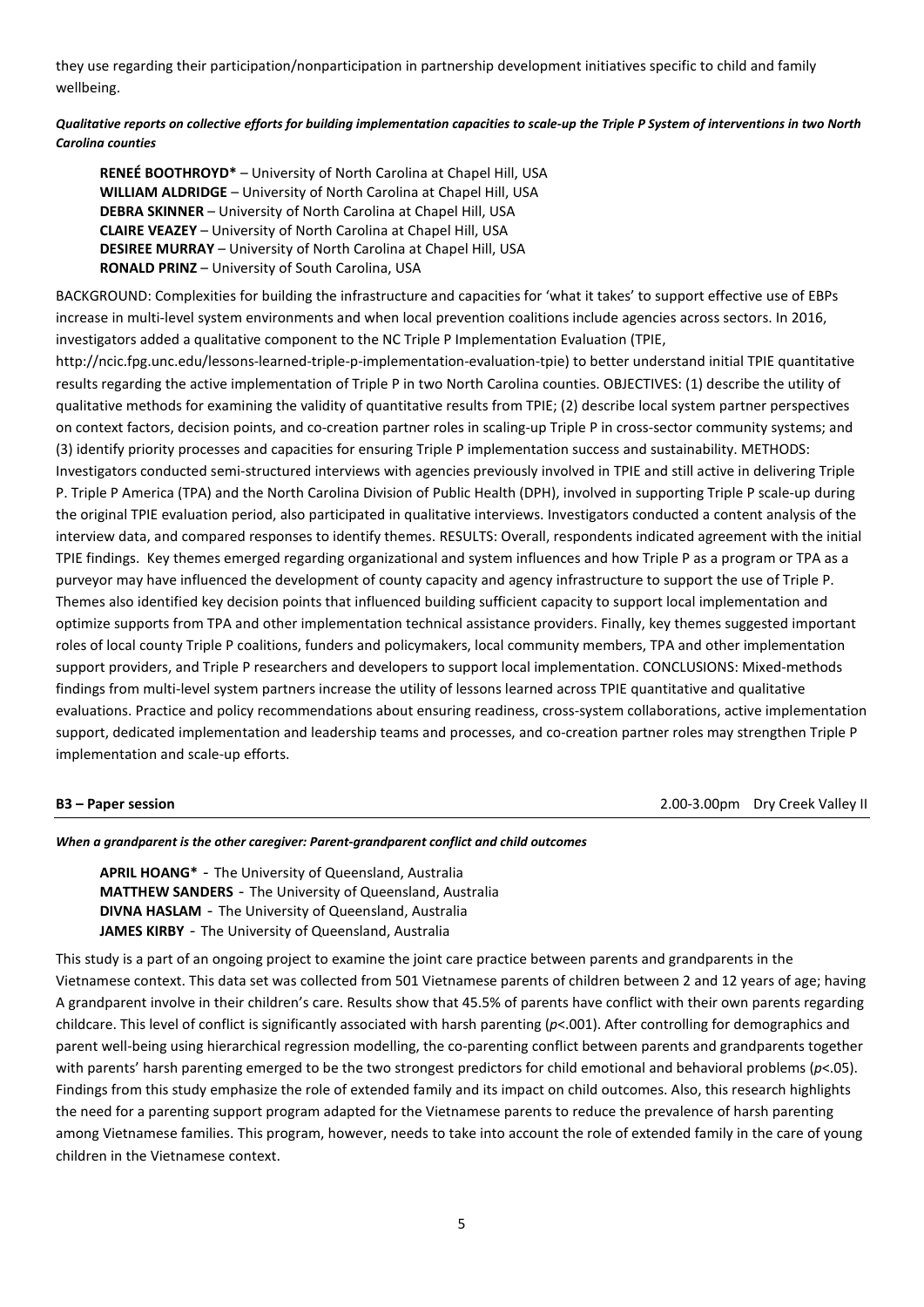### *Implementing Stepping Stones in five Danish municipalities: Adapting Stepping Stones to a Scandinavian welfare model*

**SINE MØLLER\*** – The National Board of Social Services, Denmark **SIGNE DANØ ANDERSEN\*** – The National Board of Social Services, Denmark

BACKGROUND: By pilot testing Stepping Stones in five municipalities the National Board of Social Services has supported the implementation of Stepping Stones in Denmark since 2016. Denmark differs considerably when it comes to culture, tradition and conditions for child rearing compared to an Australian/UK or an American perspective. Examples of these differences are: 1) The welfare system – funded by an overall high rate of taxation, the public sector and public institutions in Denmark have a relatively higher quality and form a substantial part of the welfare system with regards to funding and influence, compared to several other countries; 2) Use of praise – Denmark has less tradition for emphasizing the positive in many contexts. Some practitioners and parents show initial resistance to, what seems to them as, excessive use of praise and positive reinforcement. 3) Parents' use of discipline – any act of physical discipline or violence against a child is forbidden by law, and the majority of Danish parents are strongly against physically disciplining children. When Stepping Stones literature and practitioners encourage Danish parents not to physically punish their child, the parent(s) will sometimes find this either very obvious (banal) or may even become insulted and feel like they are being accused of doing something illegal; 4) Gender specific issues – the general gender roles in Denmark (and some other Scandinavian countries) vary from that of a number of other countries, where Triple P is more prevalent (e.g. fathers often take paternal leave 3 n 6 months during the child's first year, and are very involved in the upbringing of the child). OBJECTIVES: The objective is to identify and present how cultural, and societal factors particular for the Danish (and possibly also Scandinavian) welfare society and Danish child rearing context affect the implementation of Stepping Stones in five different parts of Denmark. METHOD: Information of implementation issues is continuously being collected in connection with meetings with practitioners and project managers, and validated questionnaires answered by the parents, are collected to give indication of the effect of the program.

### *Exploring the effects of school-based Stepping Stones Triple P on parents, children and home-school partnership*

**ANAGHA AERY** - The University of Queensland, Australia **JULIE HODGES** - The University of Queensland, Australia **JAMIN DAY** - The University of Queensland, Australia **ALAN RALPH\*** - Triple P International

The present study aimed to explore whether delivering Stepping Stones Triple P (SSTP) in a special education setting and by an education professional, positively influenced parent and child outcomes (Study 1). Study 2 investigated whether the context of program delivery provided additional benefits for the partnership between a child's home and their school, that is, the HSP in special education settings. Results from a series of MANOVAs and ANOVAs based on the responses of 216 parents of children with disabilities revealed significant improvements in parent-reported child behavior, parenting practices, parental adjustment and parental efficacy with results were maintained at 12-month follow-up. Study 2 involved semi-structured interviews with parents and educators who took part in Study 1 to explore the perceived influence of participating in a school-based SSTP on the HSP. Planned thematic analyses were conducted to examine the content of the interview data. Responses from participants indicated that participation in a school-based SSTP program facilitates the formation of a supportive community between home and school, enhances consistency of responding across their home and school, and developed the knowledge and self-efficacy of parents and education professionals. Practical benefits of school-based delivery of SSTP were also noted. Taken together, these findings suggest that school-based parenting programs provide a practical solution for bridging the gap between a child's home and school, and thus have capacity to facilitate wide-reaching benefits for children's learning and development.

**B4 – Paper session** 2.00-3.00pm Alexander Valley I

### *Partnering with parents to treat anxiety in children: Fear-Less Triple P*

**VANESSA COBHAM\*** - The University of Queensland, Australia **MATTHEW SANDERS** - The University of Queensland, Australia **THOMAS OLLENDICK** – Virginia Tech, USA

Anxiety is the most common form of psychopathology reported by youth. Efficacious interventions exist for the treatment of child anxiety disorders, and yet, less than 20% of children and adolescents who would benefit ever receive any kind of intervention. Two potential ways to increase our capacity to reach anxiety-disordered youth are to: 1) work with parents only; and 2) offer brief versions of efficacious interventions. The first RCT to be presented evaluated a 6-session parent program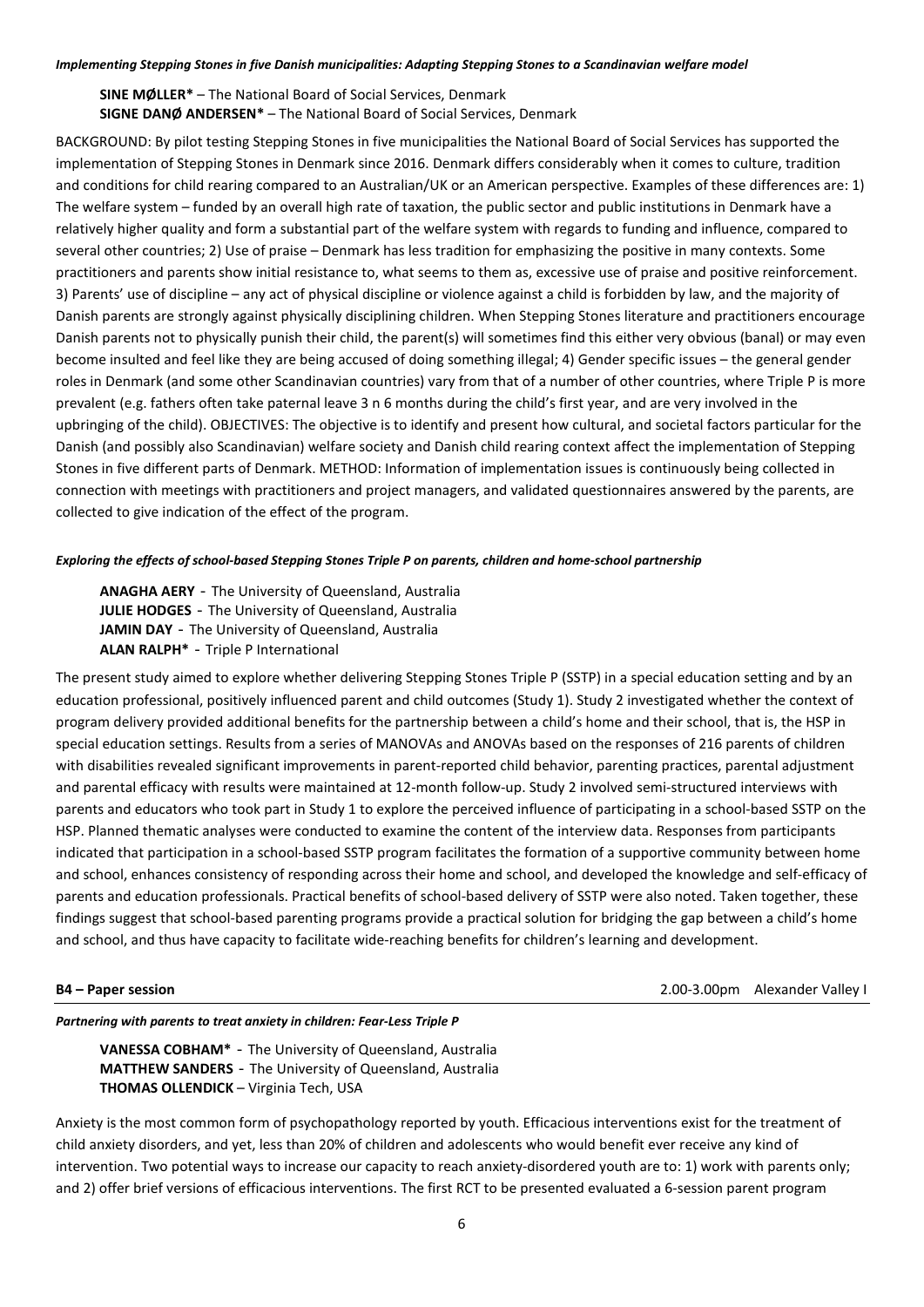("Fear-less" Triple P) in the treatment of anxiety-disordered children. The second RCT compared the 6-session version of Fearless with a ½ day workshop version of the intervention. METHOD: 61 anxiety-disordered children (aged 7-14) and their parents participated in the first RCT. Families were randomly assigned to either Fear-Less Triple P (6 group sessions for parents only) or to a waitlist (WL) control group. Diagnostic and questionnaire data were collected at post-treatment, 3-, 6- and 12-month follow-up. In the second RCT (which is ongoing), preliminary data for 60 anxiety disordered children (7-12 years) and their parents will be presented. Families were randomly assigned to either the 6-session group version of Fear-Less or to a ½ day group workshop (4 hours duration) version of Fear-Less. Diagnostic and questionnaire data for post-treatment, 6- and 12-month follow up will be presented. RESULTS: In the first RCT, children in the Fear-Less condition demonstrated significantly greater diagnostic gains compared to children in the WL condition. Diagnostic gains for children whose parents received the Fear-Less intervention continued to improve at each follow-up point. Results from the second trial indicate that the ½ day Fear-Less workshop is producing comparable outcomes to the 6-session group version. CONCLUSION: Our capacity to reach anxietydisordered youth with any kind of intervention is arguably the most pressing issue facing clinicians and researchers working with this population. These data provide strong support for the efficacy of a brief (6 sessions) program for parents of anxietydisordered children. The ongoing trial provides support for a low intensity version (½ day workshop) of the same program. This will have important implications for service delivery and accessibility.

## *The Role of the Parent Adolescent Relationship in Adolescent Wellbeing: Development of New Parent-Adolescent Questionnaires and Outcomes from a Brief Parenting Intervention*

**KYLIE BURKE\*** - The University of Queensland, Australia **CASSANDRA DITTMAN** - The University of Queensland, Australia

This paper will describe a program of research to develop a set of theoretically-linked and behaviorally-specific measures to assess multiple and interconnected facets of the parent-adolescent relationship, parenting and adolescent adjustment and the use of those tools within a brief parenting interventions: Teen Triple P's Reducing Family Conflict. The development of the scales was guided by the need for brief, freely available, and multi-dimensional scales that could be flexibly used across research, evaluation, clinical and community contexts. We aimed to develop measures that were applicable across the pre-teen to emerging adult developmental period and that reliably and validly assessed both positive and negative dimensions of adolescent functioning, the parent-adolescent relationship and parenting practices from the perspective of both parents and adolescents. Participants were parents and adolescents who completed the new measures as part of a series of survey studies and randomized controlled trials conducted by the Parenting Teenagers Research Group at the Parenting and Family Support Centre at The University of Queensland. We will present the development and initial validation including factor structure, reliability (internal consistency and test-retest) and validity (content, convergent and discriminant) of: a) the Adolescent Functioning Scale; b) the Parent-Adolescent Functioning Scale; and c) the Parenting of Adolescents Scale. In the Reducing Family Conflict trial to date, 90 parents were randomly allocated to the Intervention (*N* = 44) or Waitlist (*N* = 46) conditions. Post-intervention findings indicated that, in comparison to control parents, intervention parents reported significantly greater declines in adolescent oppositional-defiant behavior and in hostility in the parent-adolescent relationship.

# *Strengthening communities through building the capacity of families, the workforce and local organizations: implementing Triple P in low and middle income countries*

**JACQUIE BROWN\*** - Families Foundation, Netherlands **CECILE WINKELMAN** - Families Foundation, Netherlands

Increasing the competence and confidence of parents provides a building block for strengthening communities. Triple P, combined with implementation science, has tremendous potential to promote positive change. To support majority world contexts to successfully adopt Triple P, and other evidence-based programs, Families Foundation has developed an approach for implementation that integrates the use of the Triple P Implementation Framework (TPIF) with a set of core operating principles to guide implementation. The presentation will describe the five areas in which capacity building is achieved: Family, Workforce, Community, Monitoring and evaluation, and Sustainability. We will also discuss the guiding principles, as well as the critical processes integrated into the TPIF specific to working with local organizations in majority world countries. To illustrate this, results reported from an independent evaluation of Triple P in Nairobi and a recent evaluation of the implementation of Triple P in Tshwane, South Africa will be referenced. In addition, the technical assistance and implementation consultation being undertaken in Rwanda, Liberia and Uganda to secure funding for the implementation of Triple P will be described. Families Foundation is a global not-for-profit whose mission is to strengthen communities through supporting the implementation of positive parenting strategies. A five- pillared capacity building model, guiding principles and use of the TPIF when partnering with local Non-Governmental Organizations, Community-Based Organizations and International Non-Governmental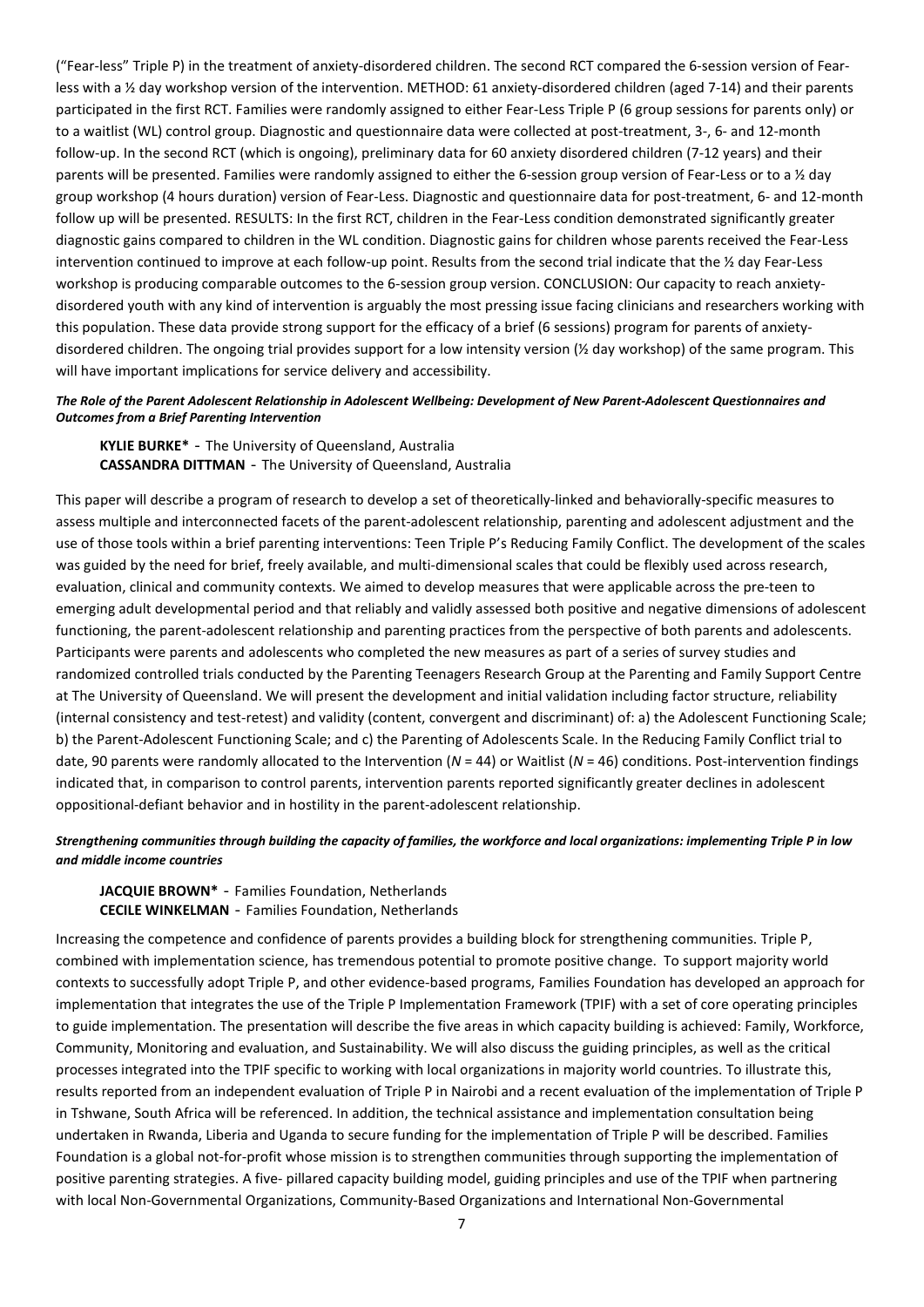Organizations to implement Triple P has been developed to support contextually appropriate implementation in majority world countries.

**C1 – Symposium**3.30-5.00pm Alexander Valley II, III, IV

*Stepping Stones Triple P: What we have learned from taking a population approach* 

**KYLIE GRAY\*** - Monash University, Australia **KATE SOFRONOFF\*** - The University of Queensland, Australia **ROSS BORLAND\*** - Monash University, Australia **NAN HU** - Monash University, Australia

The four presentations will report data from the large-scale community implementation of the Stepping Stones Triple P (SSTP) parenting support system in three states of Australia from 2012 to 2017. This trial has taken a population approach to meeting the needs of families with a child with a developmental disability. The trial has been conducted by teams working in Queensland, Victoria and New South Wales in Australia and the rollout was staggered across states. Each state started with a large-scale survey of parents and professionals – the *My Say Survey* – to allow parents to provide insight into the lived experience of raising a child with a disability, as well as to gather information about the level of available support, and to access information about the type of support and mode of delivery parents preferred. Professionals working in community settings with families with a child with a disability were trained to deliver the SSTP program. Approximately 3000 families have participated in the trial to date, with each family selecting the level of intervention that best suited their needs. Families were followed up post intervention, and then 12 months post intervention. One presentation will describe the mechanisms that seem to account for positive changes in child outcomes for families who have a child with a developmental disability and intellectual impairment. A second presentation will look at the possible explanations for why some families show early benefits while others showed delayed benefits and others show no benefits or quickly relapse. A third presentation will address the issue of barriers to accessing programs and a final presentation will report outcomes that describe the health economic analysis of this large-scale rollout, is it worth the costs expended? The symposium will provide an overview of lessons learned from a large-scale implementation that will potentially inform future trials and discuss issues implementing evidence-based programs in community settings.

**C2 – Symposium**3.30-5.00pm Dry Creek Valley I

*Quality and Fidelity Monitoring Process #2: Monitoring and managing flexible delivery of Triple P* 

**PEGGY GOVERS\*** –Triple P Parenting Canada **CATHERINE LEE\*** – University of Ottawa, Canada **ALAN RALPH\*** – Triple P International, Australia

Flexibility is recognized as a key component in the successful delivery of Triple in a wide range of cultures and contexts. Selection of adjustments to delivery processes and explanations of content are based on assessment of unique client circumstances, but how is integrity of the evidenced-based program then maintained? Training provides practitioners with knowledge of the essential content and sequence to deliver Triple P with fidelity, and practitioners are a sound source of information that enable them to tailor the delivery of Triple P to best meet the needs of the parents with whom they are working. The Quality and Fidelity Monitoring Process (QFMP) provides a framework to support identification and assessment of adaptations for tailored delivery while maintaining fidelity of the program. This symposium will present three perspectives: 1) How can the QFMP Measurable Components be used to assist in determining appropriate adaptations? 2) Having adapted delivery it is essential to monitor and evaluate the experience and success of parents participating in Triple P. This presentation will discuss how the QFMP can contribute to monitoring the adjustments and results. 3) How could this contribute to researched adaptations of Triple P? When does contextual adaptation become widespread practice and how can that then be established and confirmed by research to verify success? The QFMP can contribute to framing the research questions. This presentation will discuss effective research for adaptations.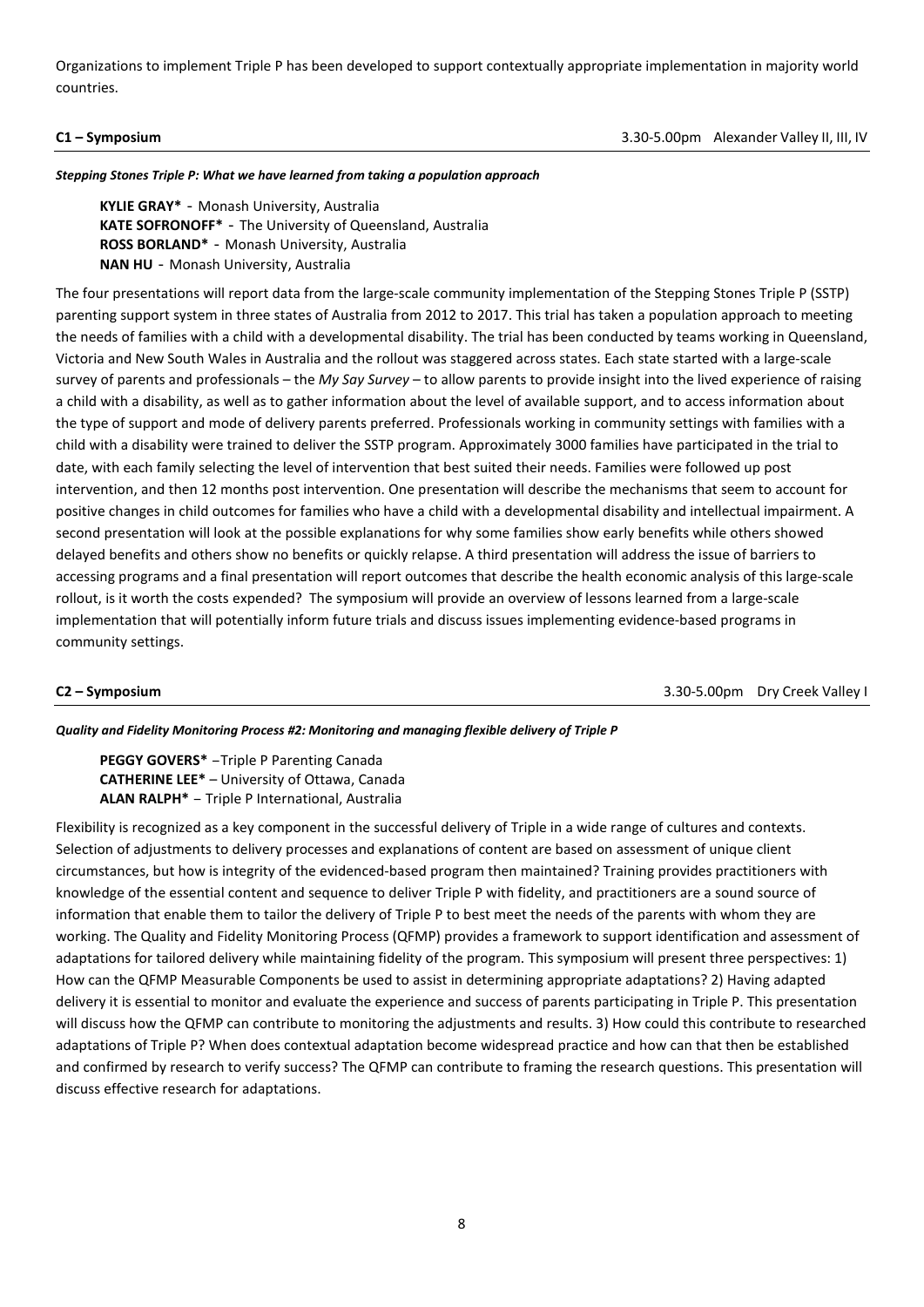### *How do we really reach every parent? The importance and opportunity for integrating parenting support into healthcare settings*

**DIMITRI CHRISTAKIS\*** – Seattle Children's Hospital and University of Washington, USA **SHERI JOHNSON\*** – Medical College of Wisconsin, USA **MARJORIE FUJARA\*** – John H. Stroger Jr. Hospital of Cook County and Chicago Children's Advocacy Center, USA **SUZANNE KERNS\*** – University of Denver, USA **MARTHA KAUFMAN\*** – Partners of Behavioral Health Management North Carolina, USA **COURTNEY TOWNE\*** – Triple P America, USA (Discussant)

Promotion of safe, stable, nurturing relationships and environments for children can have positive, long-term impacts on health and well-being. Implementation of evidence based parenting programs is a key recommendation to reduce child maltreatment and there is growing recognition that healthcare settings are important sites for promotion of positive community norms regarding parenting and implementation of evidence based parenting programs. In fact, up to one-fourth of visits to the pediatric primary care setting involve concerns about child behavior and development. Thus, the integration of behavioral health with physical health care, and the movement towards preventive and ecological/person-centered models of care, creates an important opportunity for the integration of evidence-based parenting programs, such as Triple P. The expansion of Triple P into healthcare systems has steadily increased in recent years and this panel will offer multiple perspectives on such efforts. Each panelist will share their respective experiences on the promise and potential of integrating parenting supports into primary care to include the following topics: 1) Initial vision and current scale; 2) Provider workflow; 3) Parent engagement; 4) Practitioner support; 5) Adaptations; 6) Challenges and successes; 7) Future planning. Additionally, there will be time for questions and discussion on future directions and how Implementation Consultants with Triple P are working to support such efforts; not just in the U.S. but using the Implementation Framework with providers around the world.

**C4 – Symposium** 3.30-5.00pm Alexander Valley I

### *Lessons in parenting research from low and lower-middle income countries*

**MEGHNA SINGHAL\*1,4** - The University of Queensland, Australia **KAREN TURNER1,4** - The University of Queensland, Australia **MATTHEW SANDERS<sup>1,3</sup>** – The University of Queensland, Australia **ABHA SINGH1** – Amity University, India **YULINA EVA RIANY\*2** - The University of Queensland, Australia **DIVNA HASLAM<sup>\*2,3</sup>** – The University of Queensland, Australia **NAJAHAN MUSYAFAK2** – Islamic State University of Walisongo, Indonesia **JAUHAROTUL FARIDA2** – Islamic State University of Walisongo, Indonesia **SYAMSUL MARARIF<sup>2</sup>** – Islamic State University of Walisongo, Indonesia **NICOLE PENMAN3** - The University of Queensland, Australia

This symposium presents the latest research on parenting practices and interventions in three LMICs: India, Indonesia, and Kenya. It facilitates understanding of how parenting programs can be made to work and what parenting beliefs influence them in low-resource countries with high rates of developmental, mental health and family wellbeing concerns. Papers include: 1) *Insights on parenting practices in India from the Indian National Parenting Survey.* This study explores the parenting practices and needs of Indian families through the Indian National Parenting Survey (INPS). Conducted across 1000 parents, the INPS comprises several standardized measures as well as items eliciting preferences and perceived barriers for accessing parenting programs. Identifying risk factors in the Indian context is the first step in designing a family support system tailored to the needs of Indian families.

2) *Does parenting play a role in the development or prevention of radical beliefs?* This qualitative study uses focus group discussions to investigate how parents who are former members of Islamic radical organizations and parents from moderate Islamic communities in Indonesia (*N*=27) understand their roles to prevent their families from radicalization. This study provides baseline data for further research on introducing counter-radicalism strategies using family intervention programs. 3) *Evaluating evidence-based programs in low resource settings*. This paper outlines the logistics and issues associated with conducting an RCT of the Triple P Disobedience Discussion Group intervention with disadvantaged parents (N=89) living in semiurban areas outside Nairobi, Kenya. The benefits and challenges of conducting research in low resource settings will be discussed.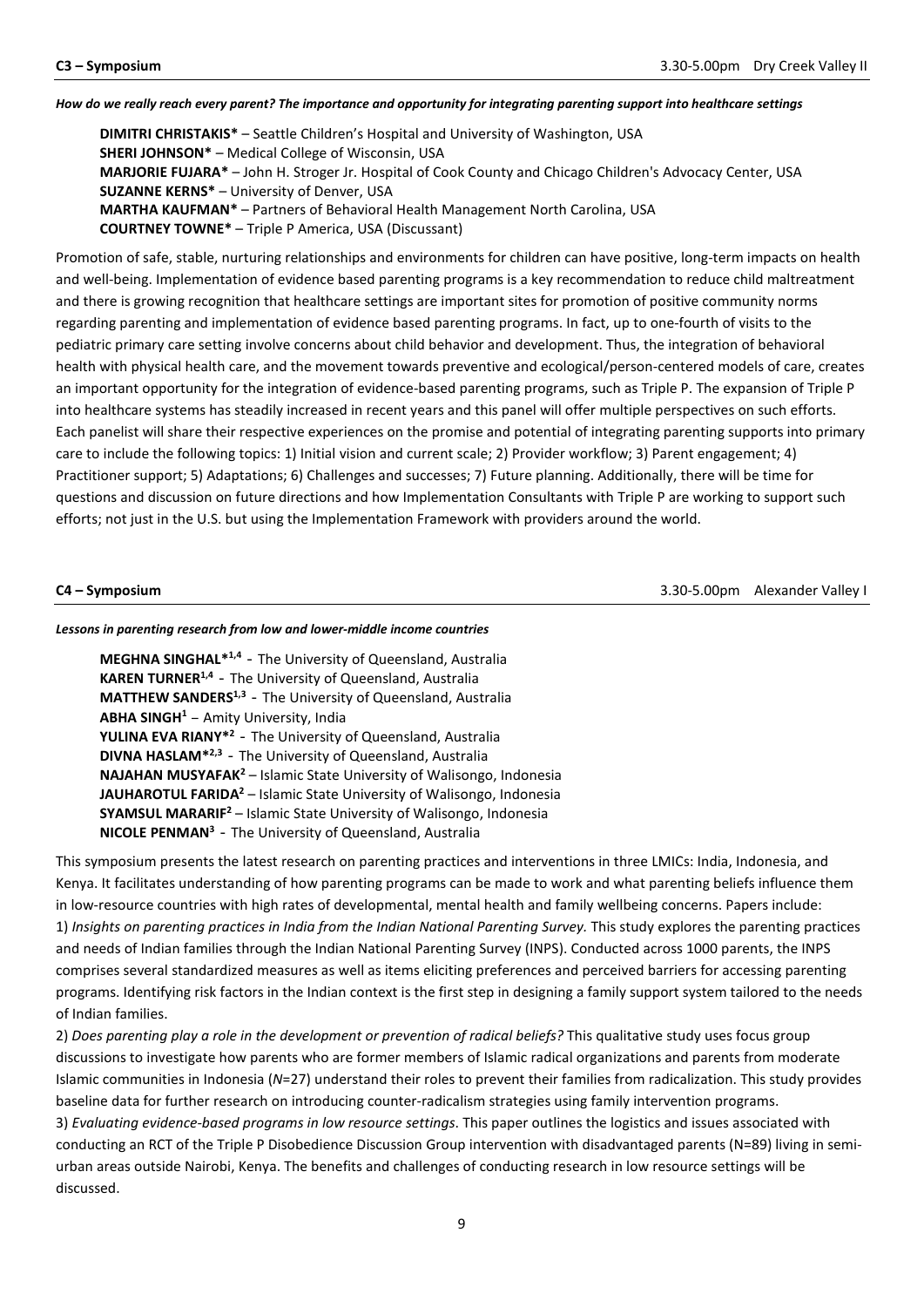4) *A feasibility study of brief parenting support for Indian corporate employees*. This paper presents one of the first studies of the feasibility of a brief parenting intervention with Indian families who otherwise lack access to evidence-based parenting programs. Using a quasi-experimental design, 120 parents from four organizations were assigned to the Triple P seminar 'Raising Confident, Competent Children' or a waitlist control. Acceptability and effectiveness results will be presented.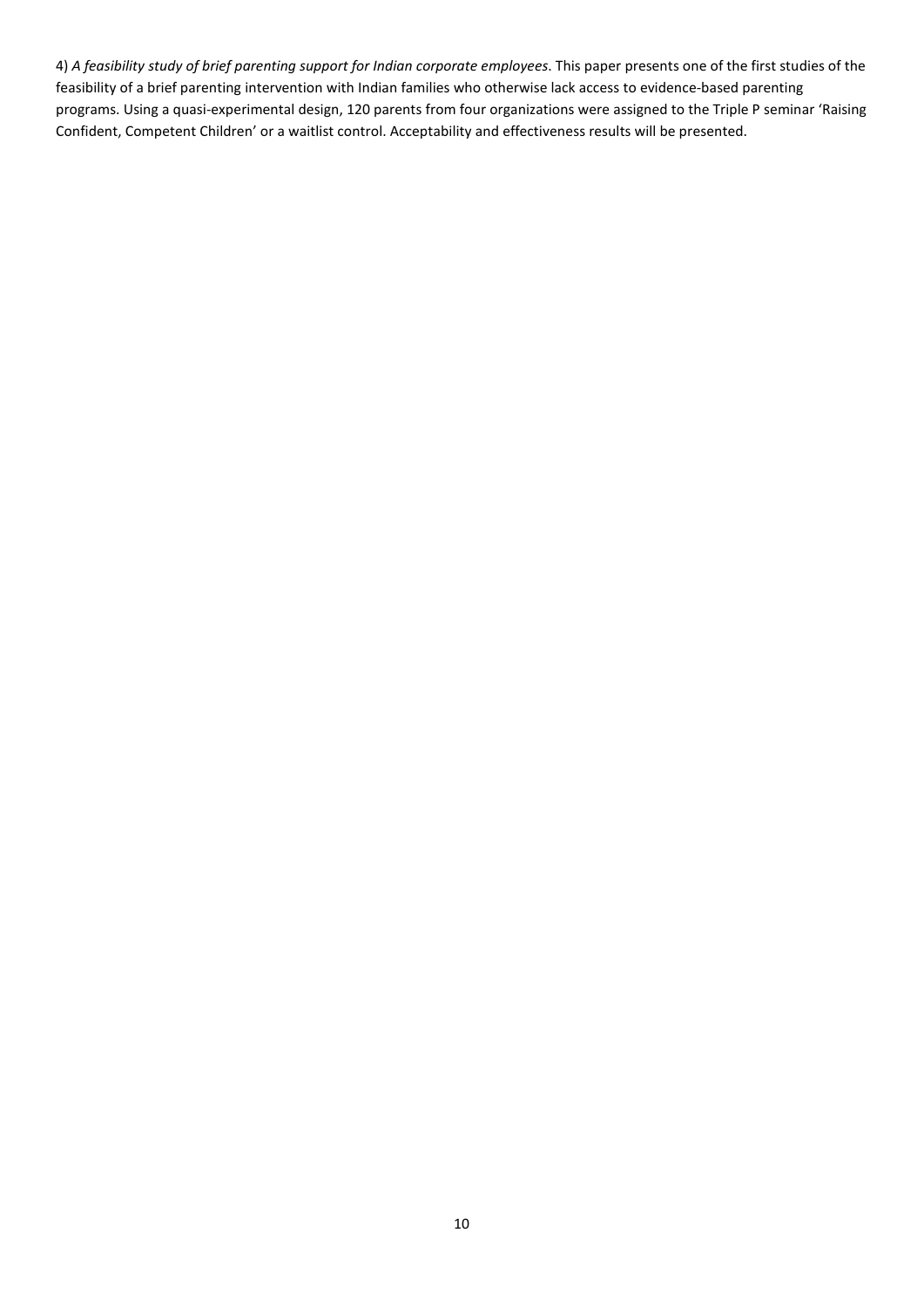# **Thursday 1 March 2018**

## *Smarter crime control: Investing in people-centered solutions to build safer communities*

### **IRVIN WALLER\*** - University of Ottawa, Canada

Violence is not inevitable, it is preventable (WHO). The challenge is to get governments to shift from spending on reacting to violence to investing in evidence-based and people-centered prevention that sustains community safety. Smart investment can save lives and taxes. This presentation will draw on accumulated knowledge from 50 years of research and examples of best practice. Issues addressed include: where to invest in positive parenting and outreach to troubled youth rather than overincarcerating young men; how to solve social problems instead of policing problem places; how to stop intimate and sexual violence instead of over-relying on criminal justice; and how modest changes to school curricula and data collected in hospital emergency rooms are more effective than wars on drugs and crime.

**Invited Address 1 Invited Address 1 Invited Address 1 Proposed Address 1 Proposed Address 1 Proposed Address 1 Proposed Address 1 Proposed Address 1 Proposed Address 1 Proposed Address 1 Proposed Addre** 

### *Honoring cultural difference in the mental health, child welfare and foster care systems*

## **BARBARA STROUD\*** - Barbara Stroud Training, USA

Culture is an important aspect of identity, as practitioners address emotional health, cultural identity plays a significant role. Research indicates micro-aggressions in psychotherapy hamper the working alliance. Thus, increasing cultural awareness may enhance client engagement. This session will investigate client/practitioner relationships for a place of cultural humility, requiring practitioners to be open to what they don't know, while allowing the client to serve as the cultural expert. We will look at individuals as the embodiment of multiple cultures, uncovering the complex nature of culture as not merely an external label but rather a complex set of internalized values that shape self-understanding and behavior.

**D1 – Symposium**10.30am-12.00pm Alexander Valley II, III, IV

### *Triple P as a community-wide approach: How to get started*

**JENNA McWILLIAM\*** – Triple P International, Australia **SINE MØLLE\*** – National Board of Social Services, Denmark **SIGNE DANØ ANDERSEN\*** – National Board of Social Services, Denmark **MARSHALL TYSON\*** – North Carolina Division of Public Health, USA

This symposium unites experience from leadership on the ground from three community-wide rollouts, to share learnings for building successful community implementations. Through case examples, the contexts, aims and structures of these rollouts will highlight the diverse ways Triple P can be implemented to suit local needs. Implications are discussed for how to approach the early phases of implementation, focusing on cross sector/region collaboration and funding, and how to put plans in place to support program scale up at a pace that allows for maximum community benefit. Three case examples will be presented. 1) In Queensland, Triple P has been delivered in a state-wide rollout since 2015, funded by the Department of Communities, Child Safety and Disability as an early intervention strategy to reduce child maltreatment and improve outcomes for families. Coordinated by Triple P International this rollout had an ambitious parent reach target which necessitated a strong focus on communication strategies, access to Triple P Online and building partnerships with local service delivery agencies. 2) In North Carolina the North Carolina Division of Public Health began a rollout of Triple P in 2012 in five counties, with the idea of soliciting other funders to replicate the rollout across all 100 counties—our goal: 'Triple P Spoken Here.' Triple P has been replicated in 46 counties through local implementation teams. Our plan for 2017-2018 is to expand coverage to all 100 counties using NC Division of Social Services funding. Our focus has been on developing a strong local implementation structure and supporting that with a State Leadership Team, State Learning Collaborative, and a state-wide data collection, reporting and evaluation system. 3) In Denmark, the National Board of Social Services (NBSS) supports the implementation of Stepping Stones in five municipalities. Focus has been on adapting and implementing Stepping Stones in a Danish setting, where practitioners usually have a more eclectic and independent style of working. To obtain funding, the municipalities committed to supportive and continuous leadership, and the NBSS supports Stepping Stones practitioners and project managers networking (through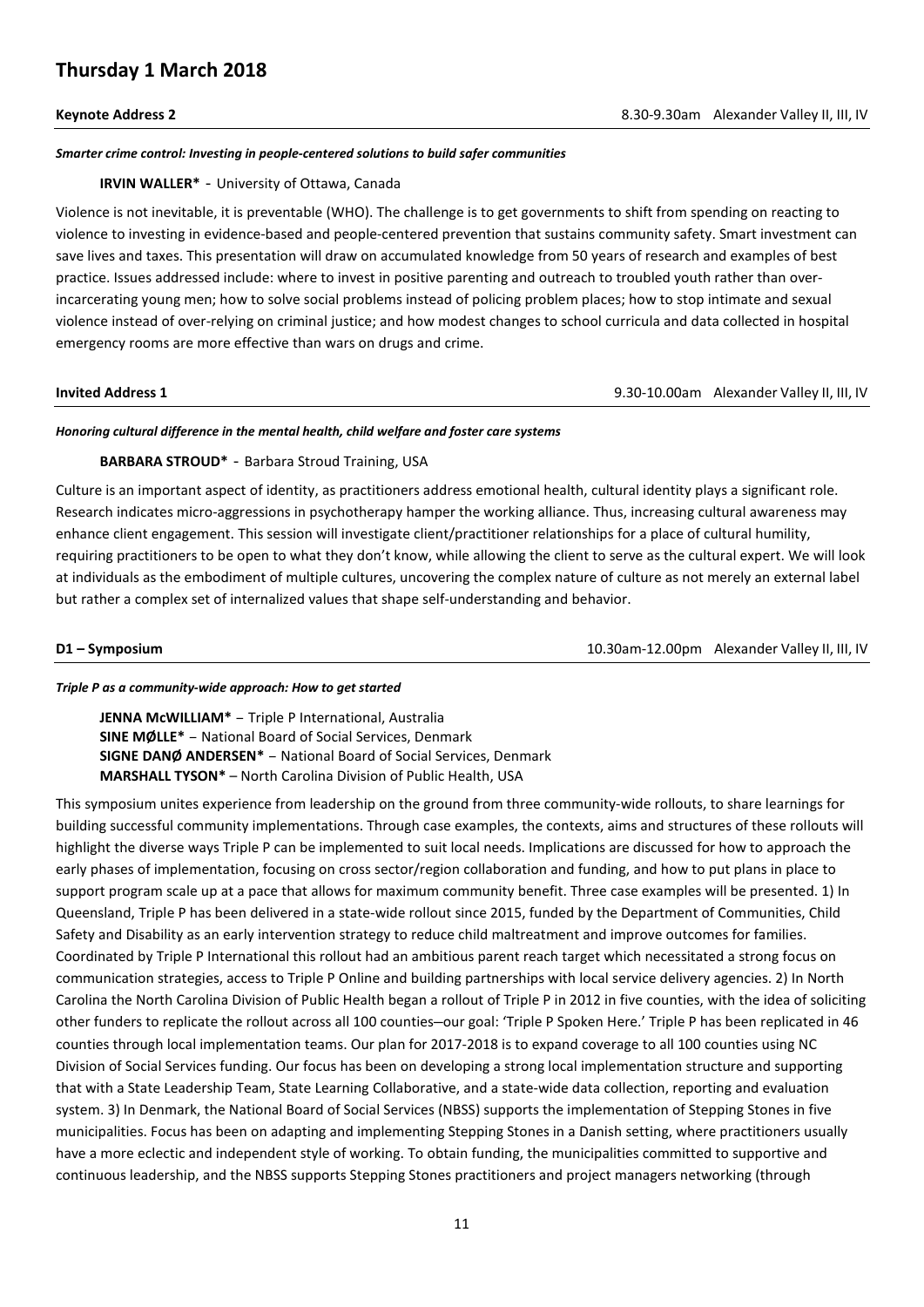supervision, all-day meetings etc.) across the country, to facilitate sharing experiences and a feeling of belonging to the Stepping Stones 'community'.

**D2 – Symposium**10.30am-12.00pm Dry Creek Valley I

*Parenting adolescents: Results, implementation and adaptation in three successful Triple P demonstrations (Diverse populations in the Netherlands, communities in South Africa, and parents of adolescents with developments disabilities)*

**ALAN RALPH\*** – Triple P International, Australia **WILLEMIJN ROORDA\*** – Hogeschool Inholland, Netherlands **CECILE WINKELMAN\*** – Families Foundation, Netherlands **JACQUIE BROWN\*** – Families Foundation, Netherlands

There are unique challenges to parenting adolescents. This Symposium will comprise three presentations describing the research, evaluation results and implementation process for Triple P in three different settings. The first presentation will discuss results of delivering the program to parents from diverse cultures in the Netherlands, the second to parents in three townships and SOS Village in Tshwane, South Africa and the third presentation will share the results of the evaluation of a recently developed adaptation Building Bridges Triple P, specifically to meet the needs of parents of adolescents with a developmental disability. 1) This presentation will discuss the results of a quasi-experimental research on Triple P Teen Group in the Netherlands. We compared 103 parents who participated in Triple P Teen Group with 397 parents of a control group. Compared to the control group, parents who received Triple P Teen Group reported some significant improvements of their parenting skills. Also on the level of the teenagers, some positive results were found. The main findings of our research will be presented and discussed. 2) The evaluation results from the Triple P pilot in the City of Tshwane, South Africa, pre- and postassessments, confirm the value of Triple P as an evidence-based positive parenting program in a different cultural setting and also informs areas for further development and adaptation to improve impact in different cultural contexts. These will be discussed through the presentation as well the implementation challenges and successes experienced through the pilot will be shared. 3) This presentation will describe an evaluation of one of the few parenting programs designed to provide tailored support to parents raising adolescents with a developmental disability. To our knowledge it is the first evaluation of such a program to demonstrate pre-post improvements not only in parental adjustment, but also in adolescent behavior problems, parenting practices, and parenting self-efficacy. As such, preliminary support is provided that Building Bridges Triple P is a feasible, efficient, effective and acceptable program for providing support to parents of adolescents with autism spectrum disorder. This paper provides a platform for further evaluation of this promising intervention.

**D3 – Symposium** 10.30am-12.00pm Dry Creek Valley II

## *Building child behavior management skills in incarcerated parents*

**DEBBIE CURLEY\*** – University of Arizona Cooperative Extension, USA **GRACE HARRIS\*** – Child Parent Institute, USA **MELISSA RUIZ** – First 5 Inyo County, USA **MISTY SMITH** – COPE Family Support Center, USA **RANDY AHN\*** – Triple P America, USA

In the United States, an estimated 5 million children in 2015 had at least one parent incarcerated at one time or another; this represented 7% of the US child population. Given that a majority of inmates are parents, jurisdictions are becoming increasingly aware of the issues surrounding the social-emotional wellbeing of impacted children. As most incarcerated parents will eventually re-enter the free community, forward-thinking jurisdictions are including parenting support and education to facilitate this. Is Triple P 'for every parent' even when incarcerated? Yes! This symposium will be guided by a moderator who will offer perspective on parent education in the prison setting. He will introduce the speakers who are part of a working group in the US, comprised of six Triple P practitioners with a combined total of 26 years' experience teaching parent education to incarcerated populations. Over the past year, this group has come together to share best practices and maximize the impact of Triple P. The objective of this session is to encourage fellow Triple P practitioners to expand their program offerings to serve incarcerated populations. Following will be three presentations covering:

1) *Impact of incarceration on families.* This presenter will provide statistics from a US and global perspective including the scope of mass incarcerations and the associated impacts incarceration has on children of inmates.

2) *Special considerations of offering classes in correctional facilities.* More than 70% of prison inmates read below 4th grade level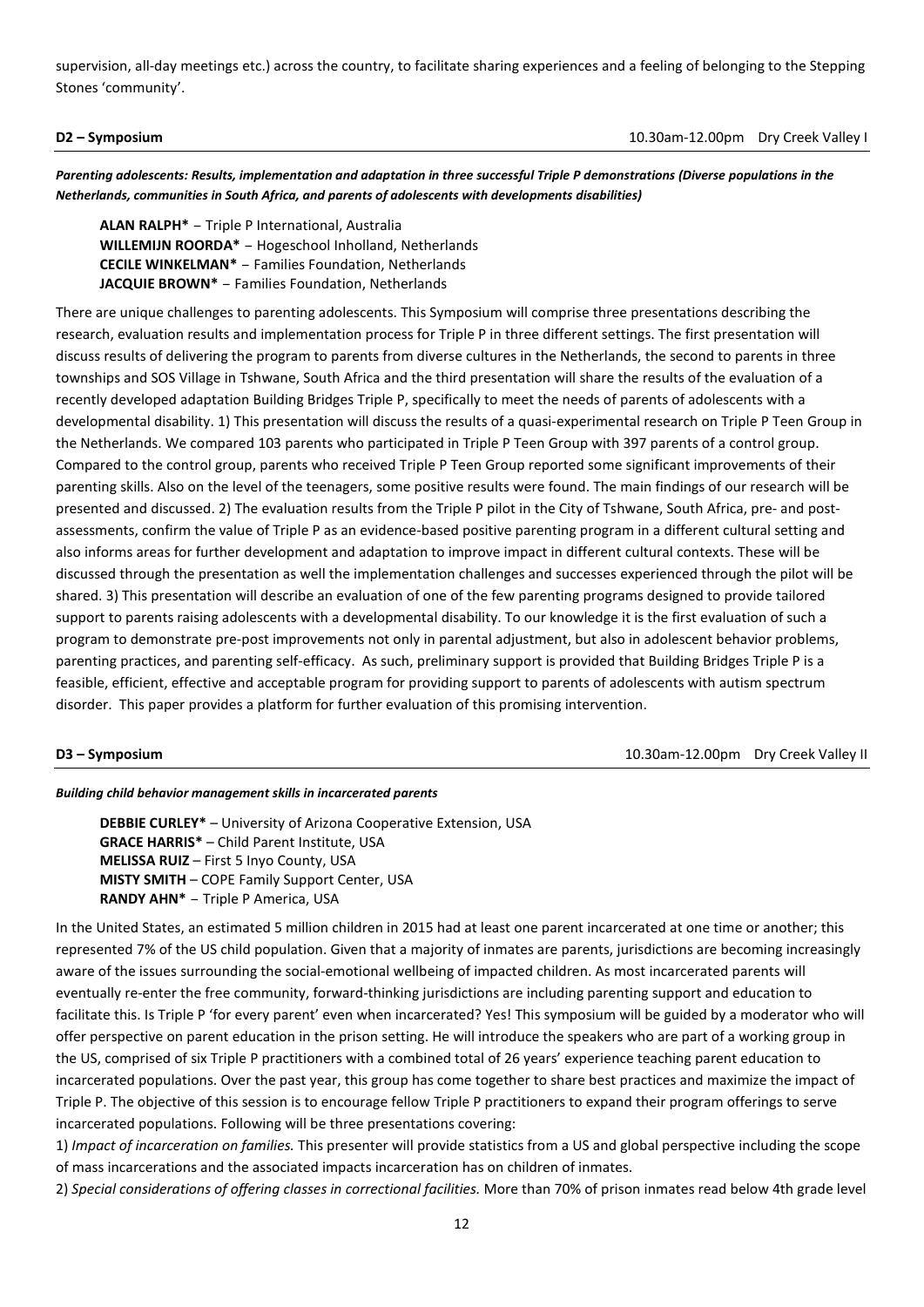(Department of Justice, 2000). The presenter will discuss adaptations necessary to teach in the prison as well as provide tips for building a parent/practitioner alliance in the prison setting.

3) *Strategies to help inmates communicate with their children and caregivers on the outside.* Helping parents have reasonable expectations of their child's emotions is a valuable role Triple P can play. This presentation will also share strategies to promote communication with children and caregivers on the outside.

Finally, the moderator will tie the presentations together and invite questions from the audience so ensure that audience members have the tools to approach correctional facilities in their area.

**D4 – Symposium** 10.30am-12.00pm Alexander Valley I

### *Importance of early years: Opportunities for early identification, prevention, professional and parent support*

**GRACE KIRBY\*1** - The University of Queensland, Australia **KAREN TURNER\*2** - The University of Queensland, Australia **CASSANDRA DITTMAN2** - The University of Queensland, Australia **MATTHEW SANDERS2** - The University of Queensland, Australia **JULIE RUSBY2** – Oregon Research Institute, USA **SHAWNA LEE\*3** – Seneca College of Applied Arts and Technology, Canada **MELISSA LEE\*3** – Kinark Child and Family Services, Canada **SUSAN O'NEILL\*3** – Seneca College of Applied Arts and Technology, Canada **WANDA DAVIS\*4** – First 5 Contra Costa, USA

The importance of the early years in children's brain and social development is well documented, and the role of the early childhood educator (ECE) is valuable for early detection of developmental and mental health concerns. Enhancing the confidence of teachers and ECEs, particularly in managing challenging behavior, has been identified by the sector as a significant need.

1) *How interactions with parents impact teacher wellbeing: A call for professional support.* Parents and teachers both want the best outcomes for children, however they can end up as adversaries with relationships characterized by conflict. This presentation will discuss teachers' perspectives about their interactions with parents, in particular, how parent interactions impact teachers' occupational wellbeing. Research outcomes support the importance of positive relationships between parents and teachers and highlight the need for additional teacher support in this area.

2) *The development of the Positive early Childhood Education Program (PECE)*. The Positive Early Childhood Education (PECE) Program combines online professional development and peer-coaching within a self-regulatory framework and draws on best practice for working with young children. It is aligned with the Triple P principles and strategies to create consistency between ECEs and parents. The rationale for and development of the approach will be discussed.

3) *Evaluation of PECE outcomes*. A recent RCT exploring the effectiveness PECE in EC settings in Alberta, Canada will be presented, and key qualitative and quantitative outcomes for ECEs and children will be shared, including clinically significant change in children's behavior. A second study currently under way in York, Canada will also be presented. Implementation considerations for research and program success in real world delivery will be reviewed.

4) *Determining the right fit for ECEs in meeting children's developmental needs, nurturing prosocial behaviors, and successfully maintaining children in early education settings*. This presentation will identify local needs and challenges in providing coaching services that are sustainable and effective. It will explore key considerations when contemplating if PECE is the right fit in ensuring children are ready for kindergarten and the right model for capacity building. Potential advantages and challenges in folding PECE into our local Triple P structure will also be discussed.

**Keynote Address 3** 1.00-2.00pm Alexander Valley II, III, IV

## *Frontiers in the science and practice of social-emotional learning in preschools and schools*

**STEPHANIE JONES\*** - Harvard Graduate School of Education, USA

There is a growing body of evidence describing the critical role that social-emotional skills and related interventions play in children's mental health, and behavioral and academic success. However, those working with children in schools and other contexts are confronted with a large, sometimes confusing array of terms, definitions, and approaches. This presentation will review research on the nature, content, and efficacy of social and emotional learning strategies and programs designed for early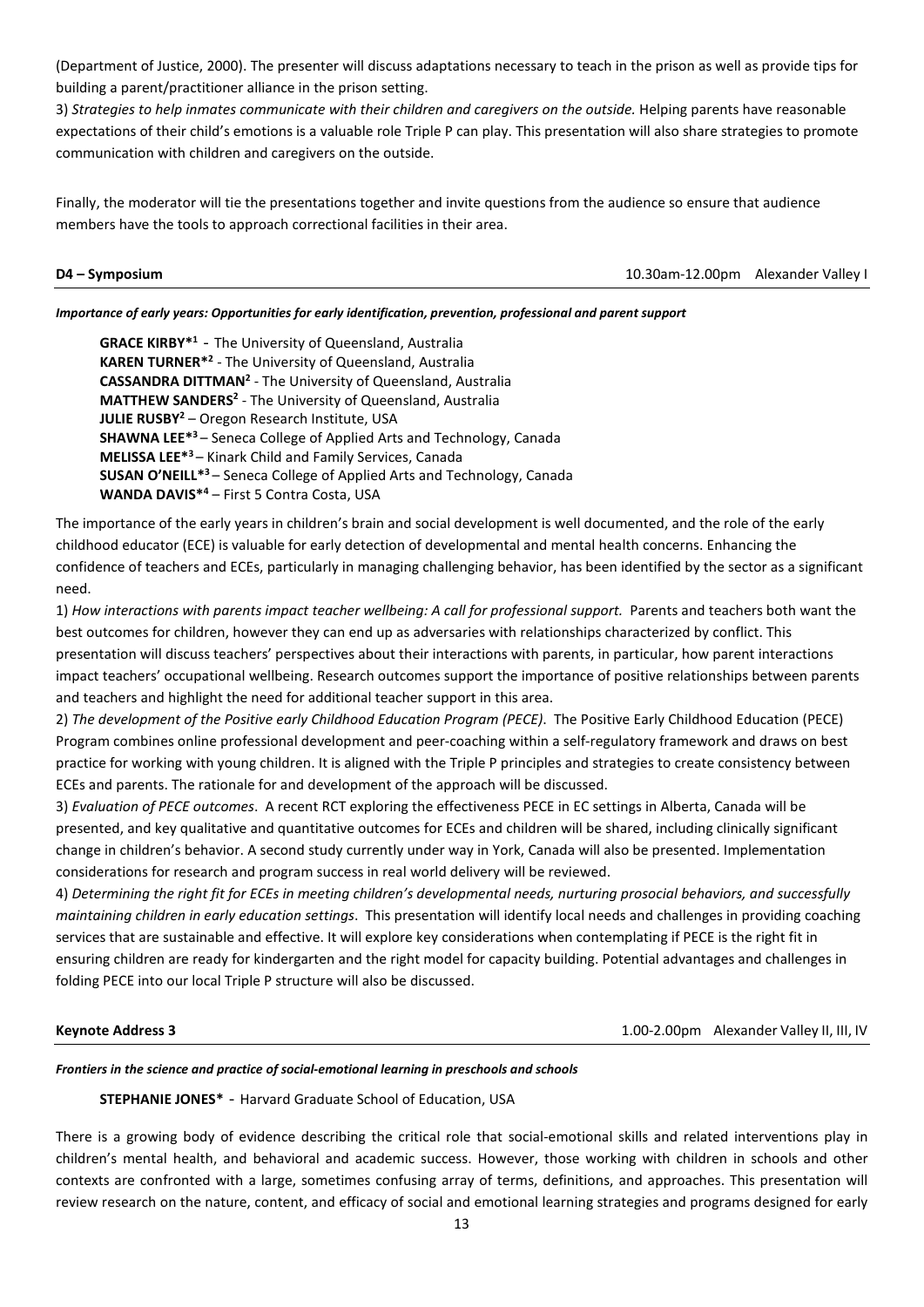and middle childhood. It will describe new translational work designed to build connections between the major conceptual and practice-focused frameworks for the field, summarize a number of tensions in this area, and discuss the opportunities they present for future research and practice.

**E1 – Symposium**2.00-300pm Alexander Valley II, III, IV

*Enhancing Triple P with community supports: Birth to 5*

**RANDY AHN\*1** – Triple P America, USA **CARLA DENNER\*2** – First 5 Sonoma, USA **WANDA DAVIS\*3** – First 5 Contra Costa, USA

This symposium highlights some of the community, agency, and informational supports available to practitioners serving families with infants and very young children. While Triple P clinical trials performed in isolation demonstrate the efficacy of the intervention, in the real world, additional supports are also needed to assist parents and strengthen family relationships - this is especially true when serving families with children 0-5 years. First 5 and partner organizations across California strive to bring relevant resources to Triple P practitioners and the families they serve. Three brief presentations cover ideas and strategies to help local practitioners in providing similar supports to families with infants and toddlers during and after Triple P sessions: 1) *Infant strategies for Level 4 practitioners*. When working with families with infants and toddlers, practitioners may find themselves wondering how to best convey the material at an appropriate developmental level. This presentation will offer some ideas drawn from the American Academy of Pediatrics on how practitioners may scale positive parenting strategies so that they are age appropriate and consistent with the principles of positive parenting.

2) *Ages and Stages Questionnaire: Social/emotional/development screenings.* Notably absent from the Triple P scientific literature, the ASQ is a popular tool among agencies working with infants and young children. First 5 encourages the use of the ASQ to help organizations enhance the impact of parenting programs such as Triple P. Provision of developmental guidance and relationship-based strategies, informational resources, and linkages to allied programs and initiatives help parents extend their positive parenting and their understanding of their family's social-emotional/developmental needs.

3) *Case Example: Help Me Grow.* Triple P plays well with others. A key partner agency, Help Me Grow, is known for the provision of referral information within the US 211 system. Learn other ways that Help Me Grow can assist Triple P practitioners and families requiring additional support. We will share with you how our practitioners conduct developmental screenings (e.g. ASQ) and the process and successes of connecting Triple P families to additional resources. The symposium will then conclude with a Q and A session.

**E2 – Paper session**2.00-3.00pm Dry Creek Valley I

*Predictors of practitioner self-efficacy in delivering evidence-based programs to children, youth or families*

**EMILIE CHAREST\*** – Université Laval, Canada **CHERI SHAPIRO** – University of South Carolina, USA

Understanding factors that influence implementation of evidence-based programs by practitioners is critical to both implementation research and practice in the field of child, youth, and family intervention. Provider self-efficacy, or confidence in program delivery, has been found in prior research to predict implementation of evidence-based interventions such as Triple P (e.g. Shapiro, Prinz & Sanders, 2012). However, despite the impact of self-efficacy on implementation process, far less research has examined predictors of provider self-efficacy. This exploratory study was thus designed to examine predictors of provider self-efficacy in delivering evidence-based programs (EBPs) to children, youth, or families in a multidisciplinary group of realworld practitioners in one southern state in the U.S. A total of 149 behavioral health practitioners completed an online survey regarding training in and use of EBPs, as well as information on a range of known facilitators and barriers to implementation of these interventions. A series of binary logistic regressions were conducted to predict a low level of self-efficacy and a high level of self-efficacy. Linear regressions were conducted to predict program adherence and number of EBPs used by practitioners. The results showed that the number of EBPs practitioners were accredited or certified to use had a significant incremental benefit in the prediction of both low and high self-efficacy, compared to the number of EBPs providers were trained to use. Interestingly, the results also suggested that the predictors of high self-efficacy and low self-efficacy are not the same. The only predictor of low self-efficacy was the number of EBPs practitioners are accredited or certified to use, suggesting that the extent of training might be the foundation of practitioner self-efficacy. Some practitioner characteristics, organization-level facilitators, and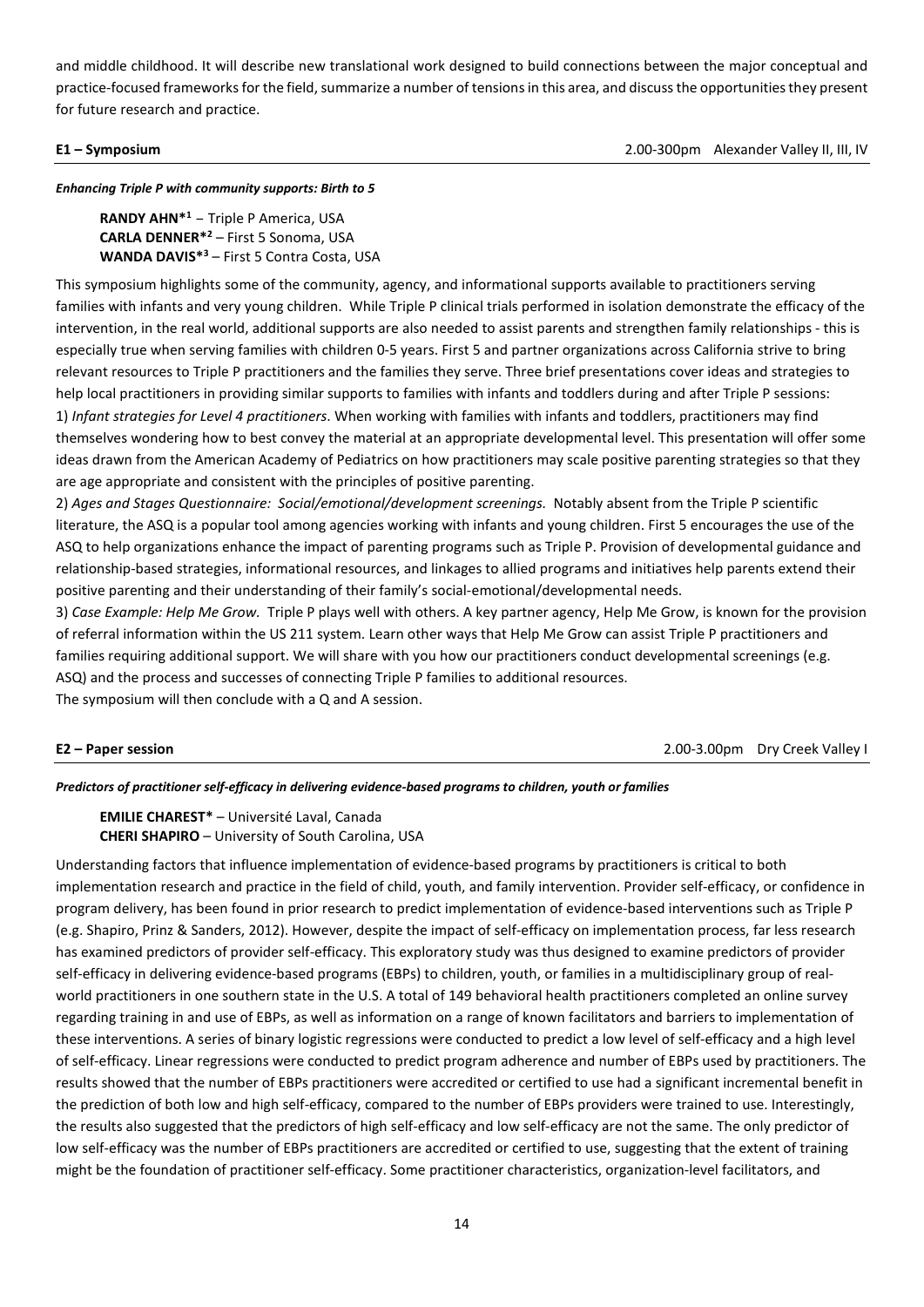practitioner-level barriers were shown to predict a high level of self-efficacy. The results will be further presented and discussed, as well as the implications and limitations of the present study.

## *Practitioners' reports of barriers and facilitators to use of Triple P in a state-wide adoption of the program*

**MARY HASKETT\*** – North Carolina State University, USA **SAMANTHA SCHILLING** – University Of North Carolina Chapel Hill, USA **AMY LEONARD** – North Carolina State University, USA **CAITLYN OWENS** – North Carolina State University, USA

A challenge of large-scale adoptions of Triple P is low uptake among accredited practitioners. The purpose of this study was to understand factors that facilitate use of Triple P among 283 practitioners in 6 counties involved in a large-scale adoption of Triple P in a south eastern state. Practitioners completed an online survey about their experiences with Triple P delivery. Number of caregivers served varied widely; 25% had not served any caregivers. Using logistic regression models accounting for length of accreditation and clustering by county, we examined the association of number of caregivers served (none, 1-5, 6-20, 21 or greater) with (a) perceived fit of Triple P with typical services provided, (b) perceived response of parents to Triple P, and (c) perceived agency support for Triple P. Results indicated that number of families served was significantly predicted by all three factors, with a higher number of caregivers associated with a perception that Triple P fit well with the practitioner's services, that parents enjoyed and/or benefited from Triple P, and that there was moderate or high support from practitioners' agencies for use of Triple P (all p's l .05). Additional analyses are in progress to explore interactions among these and other predictors of delivery of Triple P.

## *A longitudinal study on the implementation of Triple P: Changes in practitioners' perspectives*

**MARIE-KIM CÔTÉ\*** – Université Laval, Canada **MARIE-HÉLÈNE GAGNÉ** – Université Laval, Canada

Since fall 2014, the Triple P – Positive Parenting Program has been implemented in two communities in the province of Quebec, Canada. Under a university-community partnership, over one hundred practitioners from various organizations (primary care and child protection agencies, primary schools, daycare centers and non-profit organizations) had received training to deliver Triple P Seminars, Primary Care, Group, and/or Pathways. Several studies and meta-analyses have shown empirical evidence of Triple P's efficacy for preventing child maltreatment, improving the parent-child relationship, and reducing emotional and behavioral problems among children. When implemented in real-world settings, the high quality of an evidence-based parenting program (EBPP) is, however, not sufficient. Indeed, the quality of the implementation process can impact on the EBPP efficacy to improve the well-being of children and families. In particular, it has been demonstrated that practitioners' self-efficacy, attitudes and perceptions of organizational readiness to implement the program could influence implementation outcomes (e.g. program's acceptability, adoption, adherence and sustainability). In return, the experience of being involved in a program's implementation process could change the point of view of practitioners about the relevance of EBPPs in their practice, potentially diminishing resistance, which is sometimes considered as a major barrier to the systematic adoption of such programs in communities. In order to document the evolution of practitioners' perspectives during the implementation process, 115 practitioners have answered questionnaires on two occasions, shortly before their Triple P training and one or two years later. Changes in their confidence to conduct consultations with parents, in their attitudes towards EBPPs as well as in their appraisal of organizational variables (e.g. allocation of resources, staff stability and adequacy of premises) were investigated. A series of repeated measures MANOVAs were performed on collected data. Preliminary analyses indicate positive, large and significant effects of the Triple P implementation process on practitioners' self-efficacy. Their attitudes and perceptions of organizational readiness remained rather stable over time, with a slight increase or decrease on some subscales. We hypothesize that the extent to which changes on all variables occur will vary depending on practitioners' initial stance towards the initiative. Findings on the latter question will also be presented."

**E3 – Symposium**2.00-3.00pm Dry Creek Valley II

*Parenting support in an age of technology: Parent engagement and outcomes from the implementation of Triple P Online*

**KAREN TURNER\*3** - The University of Queensland, Australia (Chair) **CAROL METZLER\*1** – Oregon Research Institute, USA **RYANN CROWLEY1** – Oregon Research Institute, USA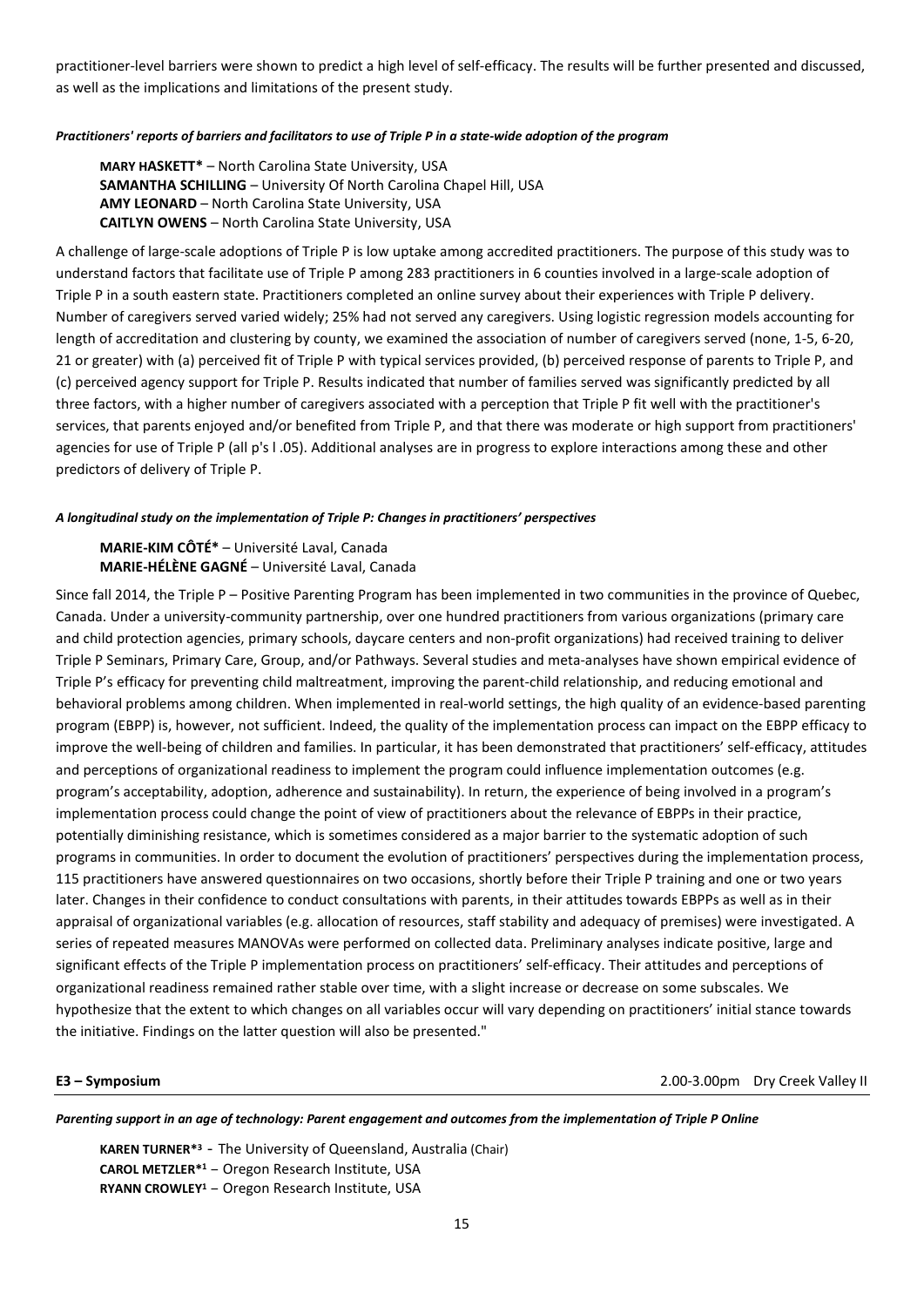**JONATHON McWILLIAM\*2**– Triple P International, Australia **SABINE BAKER\*3**- The University of Queensland, Australia JAMIN DAY<sup>3</sup> - The University of Queensland, Australia **CASSANDRA DITTMAN3** - The University of Queensland, Australia **MATTHEW SANDERS3** - The University of Queensland, Australia **SUSAN LOVE3** - California State University, Northridge, USA **NIKE FRANKE3** - The University of Auckland, New Zealand **SHARON HINTON<sup>3</sup>** - The University of Queensland, Australia

In response to increasing use of the Internet as a preferred method for parents seeking parenting advice and support, Triple P has been developed into a suite of online programs of varied intensity. This symposium reports the latest findings from research into the delivery of Triple P Online.

1) *Predictors of parent engagement and satisfaction with the Triple P Online System, a tiered online parenting intervention.* The Parenting Help Online study is testing a three-level Triple P Online System (TPOS) disseminated through pediatric practices. Preliminary parent data from parents who received the TPOS program will be presented. This paper will focus on parents' reports of their usage of TPOS and their satisfaction with the program, and family factors that predict engagement and satisfaction.

2) *Lessons from dissemination of Triple P Online.* Globally, policy makers are increasingly looking for digital solutions to some of society's biggest challenges. Online interventions offer an immediate way to reach parents effectively, at low-cost and to scale. Delivery of an online intervention such as Triple P Online (TPOL) requires new ways of thinking and service delivery planning. This paper will present how Triple P International works with organizations to embed the program within their referral pathways, plan communications support, integrate digital data collection, and provides a client management system, including a data dashboard, to support parents undertaking the program.

3) *Predictors of completion and positive outcomes in Triple P Online Programs.* While online interventions offer many advantages over face-to-face programs, they tend to report high attrition and variable outcomes. While a number of trials have shown the efficacy of TPOL in improving parent and child outcomes, it is not clear who benefits most, and if outcomes could be enhanced by increasing engagement and dosage. This paper pools data from seven published trials of TPOL variants to examine baseline child, parent and family characteristics that influence the effectiveness and completion of TPOL, and the influence of factors such as program variant and provision of adjunctive support.

**E4 – Paper session** 2.00-3.00pm Alexander Valley I

### *Implementing Triple P in Ciudad Juarez, a border city*

# **MARIANA LOYA\* –** Techo Comunitario A.C., Mexico

Ciudad Juarez is a Mexican city located at the north of the country in the State of Chihuahua, next to El Paso, Texas, USA. According to a study presented by Colegio de la Frontera Norte de Mexico in 2015, 75% of the population lived in poverty, a pressing situation as is the context under which children develop in our city. Poverty and the associated set of stressful risk factors, have harmful effects on parenting. In our day to day, we find that behavior problems are not often explored beyond the 'label'. Labels that are often extended to the family, labeled as problematic. Therefore, children and families requiring support and guidance, face stigma and isolation that only increase the development of secondary risk factors which impact on the health and emotional well-being of the whole community. Given the above, namely: the situation of poverty present in the area, stigmatizing attitudes in the population and the effects of violence experienced in recent years in our city, we understand why behavioral disorders in childhood are increasing. Parental education can be an effective way to address behavior problems. Under this premise we developed a project that was presented and approved by Paso del Norte Health Foundation to implement the Positive Parenting Program -Triple P and create an evidence-based offer to provide parents with tools for raising their children that have repercussions in the construction of healthy communities. Besides preventing and treating behavioral problems, emotional difficulties and promoting healthy development of children and adolescents, Triple P aims to develop selfregulation skills in both parents and children. This aim relates to the mission and philosophy of Techo Comunitario A.C., the implementing agency, to which we attribute the success in its synergy during implementation. This presentation will describe the process carried out during the first phase that included 100 families. It will describe how we planned the implementation, where the programs were delivered, the results achieved and some challenges are lessons learned, besides describing our experience with the implementation support carried out by Triple P Latam.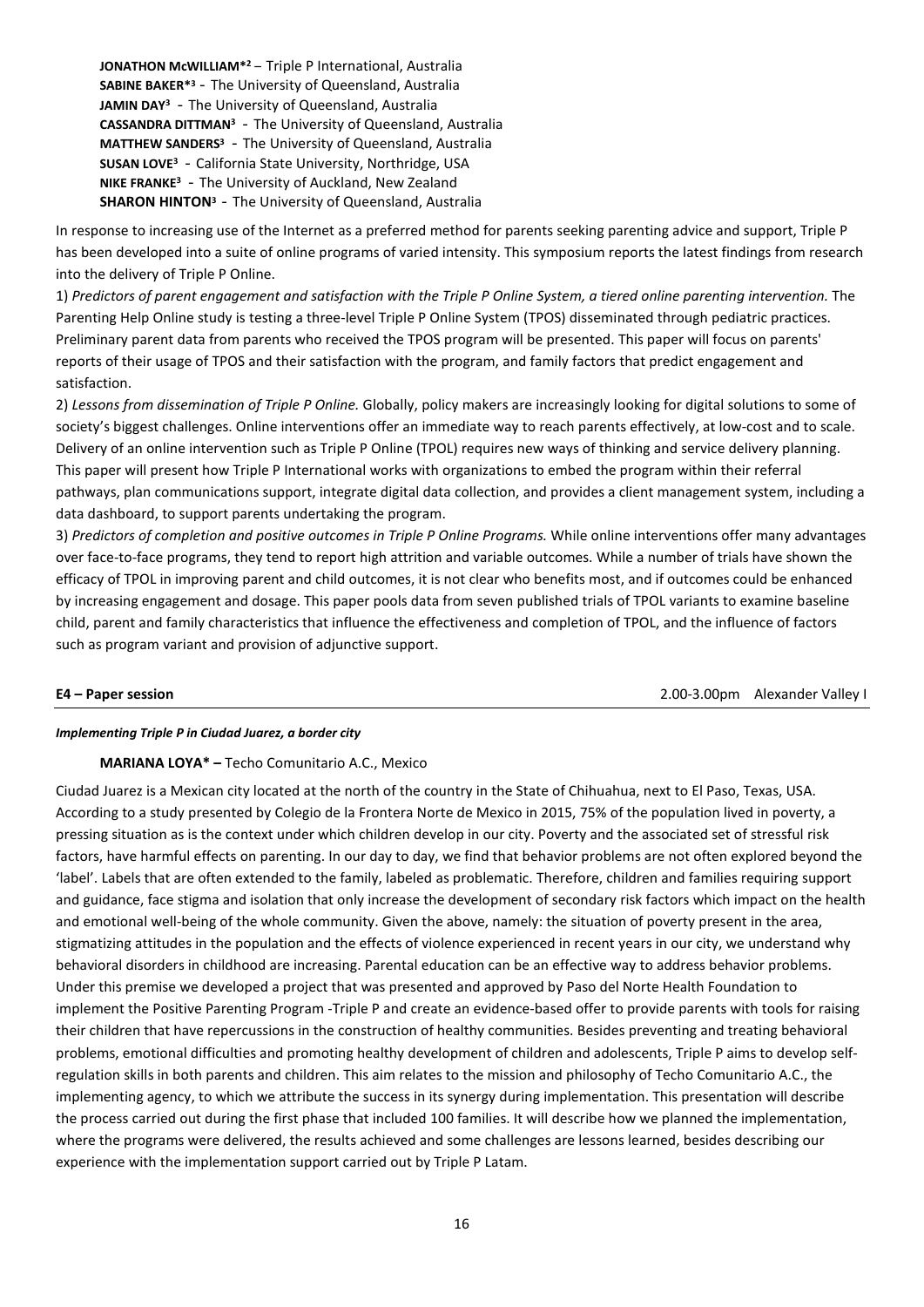### *Effects of Primary Care and Group Triple P in a French-Canadian context*

**MARIE-HÉLÈNE GAGNÉ\*** – Université Laval, Canada **SYLVIE DRAPEAU** – Université Laval, Canada **MARIE-ÈVE CLÉMENT** – Université du Québec en Outaouai, Canada **TRISTAN MILOT** – Université du Québec à Trois-Rivières, Canada **LIESETTE BRUNSON** – Université du Québec à Montréal, Canada **MARIE-CLAUDE RICHARD** – Université Laval, Canada

Since January 2015, a continuum of Triple P services covering all five levels of the Triple P system has been offered to parents of children aged 0 to 12 in two Canadian French-speaking communities. This project was initiated by a university-community partnership dedicated to the prevention of child maltreatment. In each community, a local coalition of public primary care and child welfare agencies, primary schools, child daycare centers, and non-profit community organizations deliver Triple P Seminars, Primary Care, Group, and Pathways. The initiative also includes a local social marketing campaign (flyers, posters, web site). An extensive research trial assessed implementation processes as well as the program's efficacy. Since the intent was to make Triple P available to every parent in the targeted communities, the general research design was configured as a community trial. Each experimental community was matched with a control community comparable in terms of the size of the child population, family poverty rate, and child maltreatment rates. This presentation will focus on the short-term effects of Primary Care and Group Triple P in this context. The sample includes 388 parents (22 % fathers) from the experimental communities. Among them, 295 received Primary Care, Group, or both,. The control group includes 93 parents from the control communities who received services as usual. All parents who participated in at least one Triple P session were included in the sample, regardless of intervention dosage. Parents were asked to complete pre-test and post-test questionnaires including various measures related to parenting (e.g.: parental stress, parenting practices) and child behavior (a target child was identified). Family characteristics were similar in both groups, except that children were slightly younger in the experimental group. A series of repeated measures 2 (group) X 2 (time) MANOVAs were performed on the data. Findings globally support large, significant effects of Triple P on most dimensions of parenting and child behavior, and a greater efficacy of Triple P compared to usual family support services. Moreover, the program appears as efficient for disadvantaged families as for middle or high-income families. On the basis of these results, partner agencies are in the process of sustaining and expanding Triple P.

## *Our journey thus far: The Children's Aid Society of Oxford County's Child and Family Support Services Team and programing development*

# **JACQUELINE McGANN\*** – Children's Aid Society, Canada

The Children's Aid Society of Oxford County is a relatively small child welfare agency serving families in a largely rural area within South Western Ontario Canada. Partly because of our size and partly because of our Agency's leadership and vision, we have been able to innovate and change the way we engage with and provide services to families, while still meeting the provincial regulatory standards. Grounded in a systems approach to service, we have been evolving our collective practice towards evidence-based planning and interventions. Triple P is one of the key components of that evolution. It, along with our ongoing adoption of a Signs of Safety approach, as well as a Networks approach to child welfare, has allowed us to provide customized services and supports that put families in charge of their own goal setting and trajectory planning. Triple P, in conjunction with a Signs of Safety and Networks approach to planning has become our go to interventions that helps the network of care givers create safe, lifelong, sustainable and meaningful relationships in children's lives. Our service evolution continues and has been strategically planned and implemented over the course of the past six years. This presentation will outline:

- Changes to our organizational structure, including the CFSS team with a new job description and a vision for leading the Agency's service evolution.
- The Agency's investment in the Triple P training and implementation and how that influenced the team's development.
- The role of Triple P in giving the team the legitimacy and respect that comes from being accredited to provide internationally recognized programing.
- How Triple P's approach compliments and reinforces our Signs of Safety and Networks philosophy and planning.

**F1 – Symposium**3.30-5.00pm Alexander Valley II, III, IV

*Providing parenting supports within pediatric primary care: Perspectives of pediatricians and parents, outcomes of training pediatricians, and predictors of implementation*

**CAROL METZLER\*1,2,3** – Oregon Research Institute, USA **DIMITRI CHRISTAKIS\*1,2,3** – Seattle Children's Research Institute, USA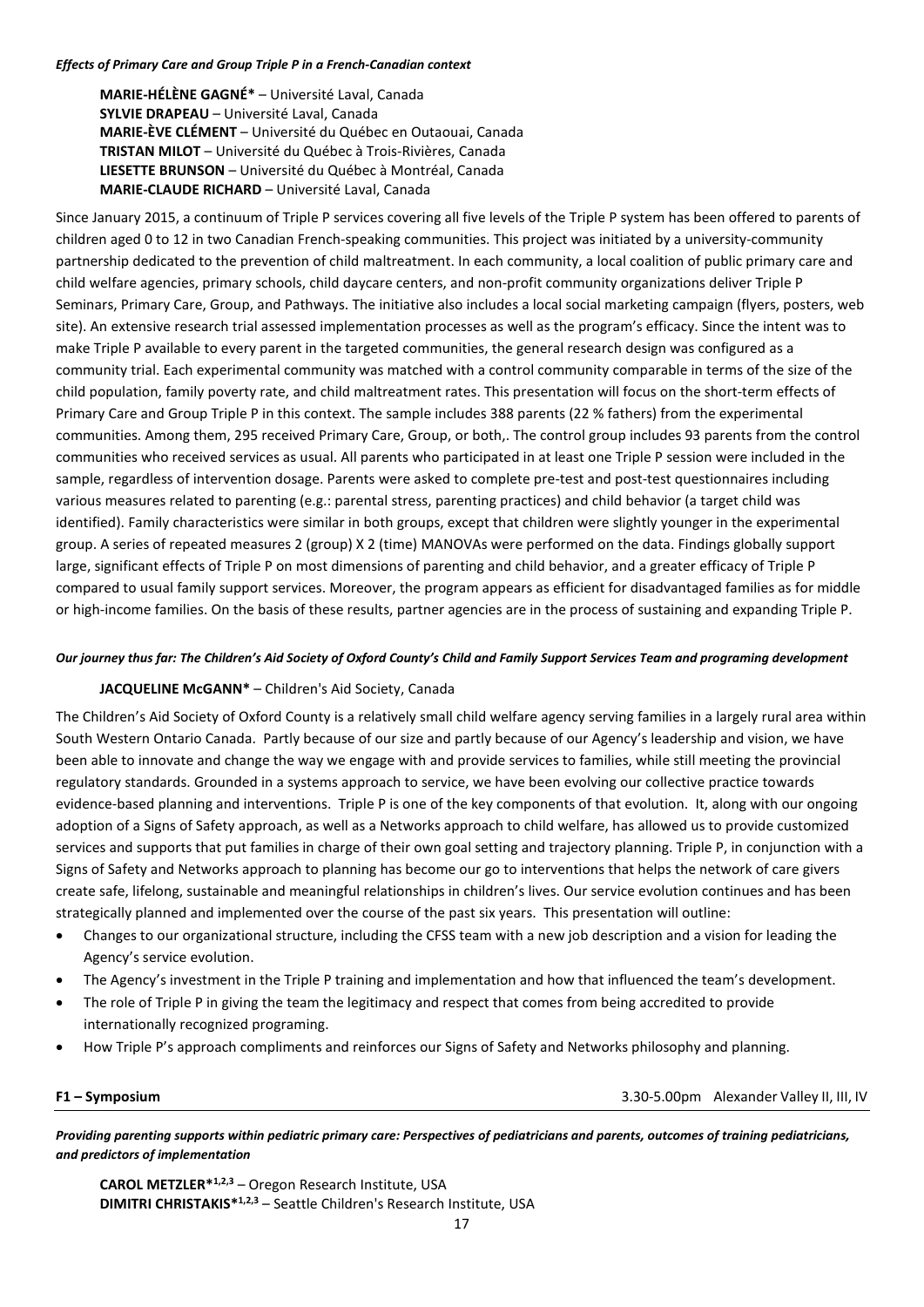**FREDERICK RIVARA<sup>1,2,3</sup>– University of Washington, USA JULIE RUSBY\*2** – Oregon Research Institute, USA **RON PRINZ\* –** University of South Carolina, USA (Discussant)

Pediatric primary care is a promising setting for delivery of evidence-based parenting supports. Most pediatricians, however, often feel inadequately trained and unequipped to provide effective guidance for children's behavior problems or parenting difficulties. This symposium reports on the findings of the Parenting Help Online (PHO) study, which is testing the delivery of the Triple P Online System (TPOS) through pediatric clinics to improve pediatricians' ability to meet families' needs. This study is evaluating TPOS' effects on child/family outcomes and the effects of the Primary Care Triple P training on pediatricians' protocols and self-efficacy for assisting parents of children with behavior problems. In particular, this symposium will focus on pediatricians' perspectives on integrating parenting supports into their practices, outcomes of the training on their protocols and self-efficacy for helping parents with children's behavior challenges, and their implementation of Triple P in their practices. *1. The pediatric primary care landscape for integrating parenting supports.* This presentation will discuss the benefits of the pediatric primary care environment for delivering parenting supports and the potential barriers and facilitators to doing so. Data from the PHO study will be presented on the behavior problems parents discuss with their pediatricians, the physicians' selfefficacy and typical practices for addressing those concerns, and factors that predict physicians' confidence in their ability to provide effective parenting supports and parents' satisfaction.

*2. Outcomes of Primary Care Triple P training for pediatricians*. This presentation will present data from the PHO study on the effects of the Level 3 Primary Care Triple P training on pediatricians' parenting support practices and self-efficacy for doing so, and the moderators of those effects, one year after the training.

*3. Pediatricians' implementation of Triple P in primary care and perceptions of feasibility and clinic support*. This presentation will present PHO study data on pediatricians' actual implementation of Triple P, their perceptions of the feasibility of integrating parenting supports into their practices and clinic support for doing so, and factors that predict these perceptions.

**F2 – Symposium**3.30-5.00pm Dry Creek Valley I

## *Developing capacity to successfully scale Triple P: The North Carolina Implementation Capacity for Triple P Project*

**WILLIAM ALDRIDGE2,4\* –** FPG Child Development Institute, University of North Carolina at Chapel Hill, USA (Chair) **RENEÉ BOOTHROYD1,2\*** – FPG Child Development Institute, University of North Carolina at Chapel Hill, USA **LATANYA MOORE1** – FPG Child Development Institute, University of North Carolina at Chapel Hill, USA **ASHLEY LINDSAY1** – Project Enlightenment, Wake County Public School System, USA **MARY HASKETT<sup>1</sup>** – North Carolina State University, USA **REBECCA ROPPOLO2 \*** – FPG Child Development Institute, University of North Carolina at Chapel Hill, USA **WENDY MORGAN3** – FPG Child Development Institute, University of North Carolina at Chapel Hill, USA **JULIE CHIN3 \*** – FPG Child Development Institute, University of North Carolina at Chapel Hill, USA **ROBIN JENKINS4 \*** – FPG Child Development Institute, University of North Carolina at Chapel Hill, USA **SHARON HIRSCH4** – Prevent Child Abuse North Carolina, USA **KARLA BUITRAGO4** – Prevent Child Abuse North Carolina, USA **NICOLE YOUNG\*** – Optimal Solutions Consulting, USA (Discussant)

With funding from multiple state agencies and foundations, the Triple P - Positive Parenting Program (Triple P) system of interventions is being scaled across 36 counties in North Carolina. The North Carolina Implementation Capacity for Triple P (NCIC-TP) project is a collaborative effort to help counties in North Carolina successfully and sustainably implement Triple P at scale. Results from a two-and-a-half year implementation evaluation of Triple P in North Carolina and findings and models from implementation science and support are the foundation of the information, learning, and resources offered by NCIC-TP to North Carolina stakeholders scaling Triple P. NCIC-TP is a partnership between FPG Child Development Institute at UNC-Chapel Hill, The Duke Endowment, and the North Carolina Divisions of Public Health and Social Services; operates in close collaboration with Triple P America; and is supported by the National Prevention Science Coalition. This organized paper symposium will cover NCIC-TP implementation support from various angles. Dr Will Aldridge, NCIC-TP Director, will chair the symposium and introduce the NCIC-TP theory of change for achieving and sustaining community-wide outcomes. 1) Dr Renee Boothroyd, Advanced Implementation Specialist, will describe how this theory of change has been used to identify and pursue, in partnership with community-based implementation support staff, a series of implementation goals, strategies, and early wins in one North Carolina Triple P community. 2) Rebecca Roppolo, NCIC-TP Evaluation and Improvement Specialist, will introduce the core components NCIC-TP implementation support and describe a process monitoring system for improving NCIC-TP implementation support to local communities. 3) Julie Chin will focus in the third formal presentation on NCIC-TP online learning strategies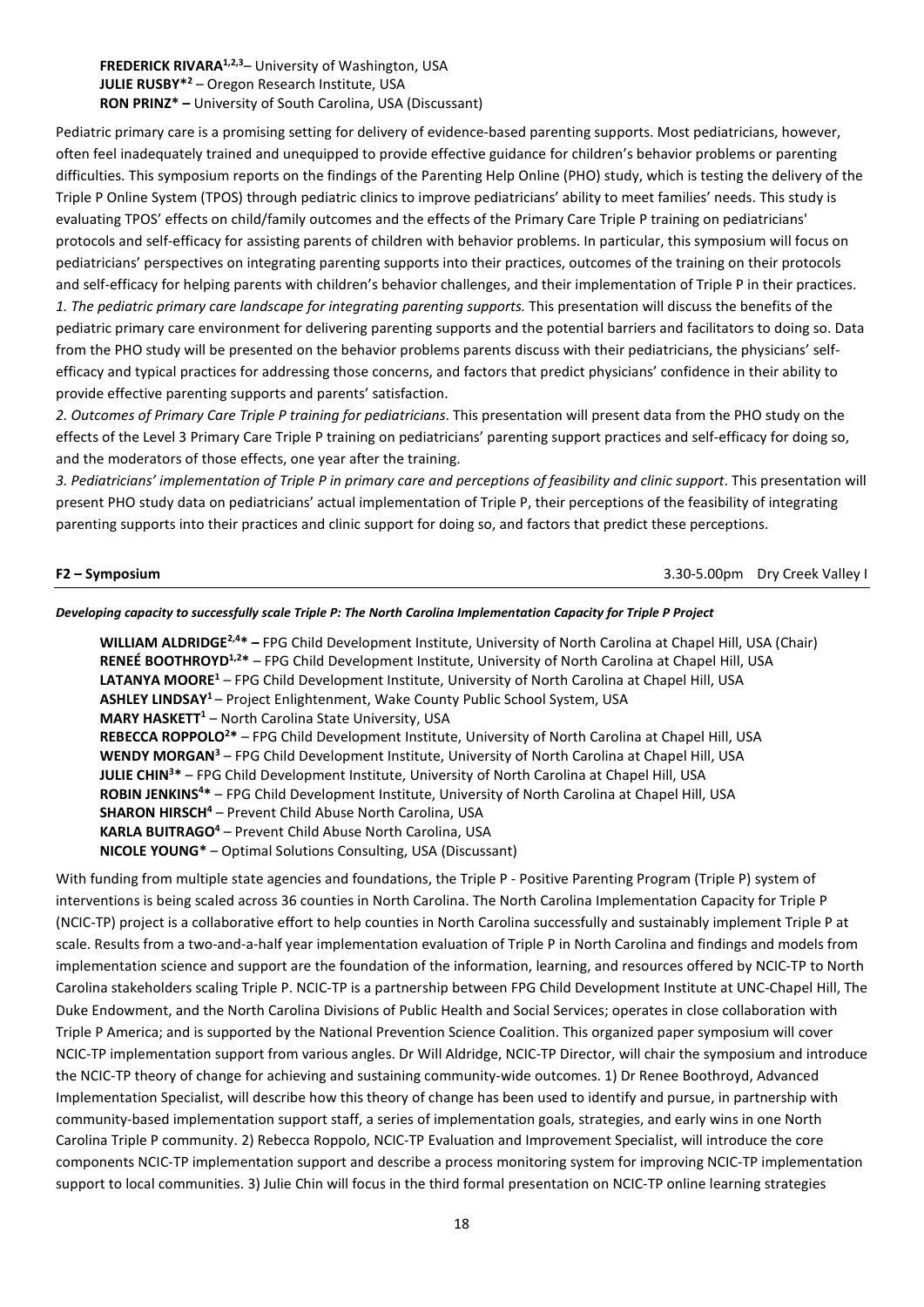designed to increase learner knowledge and skills for effective Triple P implementation. 4) Dr Robin Jenkins, Advanced Implementation Specialist, will share lessons and experiences working with a state-wide non-profit organization to increase intermediary supports for Triple P in North Carolina. Following these presentations, Nicole Young, a California-based provider of implementation support for communities scaling Triple P, will serve as the symposium's discussant and offer observations and recommendations based on the NCIC-TP project.

**F3 – Symposium**3.30-5.00pm Dry Creek Valley II

*Baby Triple P: Latest findings from research aimed at giving babies the best start in life through enhancing parents' knowledge, skills and confidence in early parenting practices alongside supporting their mental and emotional well-being*

**LEANNE WINTER\*** - The University of Queensland, Australia **PAUL COLDITZ** - The University of Queensland, Australia **MATTHEW SANDERS** - The University of Queensland, Australia **ROSLYN BOYD** - The University of Queensland, Australia **MARGO PRITCHARD** - The University of Queensland, Australia **PETER GRAY** – Mater Mothers' Hospital, Australia **MICHAEL J O'CALLAGHAN** – Mater Mothers' Hospital, Australia **KOA WHITTINGHAM** - The University of Queensland, Australia **PETER O'ROURKE** – QIMR Berghofer Medical Research Institute **LUKE JARDINE** – Mater Mothers' Hospital, Australia **VIRGINIA SLAUGHTER** - The University of Queensland, Australia **ALINA MORAWSKA\*** - The University of Queensland, Australia (Discussant) **KERRI McPHERSON\* –** Glasgow Caledonian University, Scotland **KIRSTY WISEMAN –** Glasgow Caledonian University, Scotland **KAREENA McALONEY-KOCAMAN** – Glasgow Caledonian University, Scotland

Triple P for Baby is an adaptation of Triple P that focuses on the key modifiable risk factors for negative outcomes in infancy. The intervention aims to prevent parental psychopathology by reducing parental stress associated with the transition to parenthood, increasing the use of adaptive emotional coping strategies, improving the quality of the couple relationship, and by improving the extent and quality of the parents' social support network. This symposium will include four papers:

1) *Prem Baby Triple P: A randomised controlled trial of enhanced parenting capacity to improve developmental outcomes in preterm infants*. This presentation outlines the findings of a RCT designed to test the efficacy of Prem Baby Triple P in improving outcomes for very preterm babies (<32 weeks ga) and their parents. Data will be presented for child behavior, cognitive, language and motor skill outcomes at 24 months corrected age and for parent outcomes including parenting style, relationship quality and mental health. The implications for the future delivery of Prem Baby Triple P will be discussed.

2) *Baby Triple P: What do parents want?* There is a need for early parenting support to ease the transition to parenthood, yet existing interventions show limited evidence of efficacy. The aim of this study was to give parents the opportunity to speak in their own words and so to explore their views on parenting difficulties, quality and amount of support and information, to help inform further development of Baby Triple P.

3) *Understanding parental engagement in Triple P for Baby.* Recruitment and retention of parents in parenting interventions is notoriously problematic, and it is hypothesized that patterns of engagement may be associated with individual, family and social factors linked with poorer child outcomes. This presentation describes the recruitment and retention of first-time parents in a 24-month RCT designed to test the efficacy of Triple P for Baby. We will describe the sample and present findings of analyses exploring the relationship between engagement across 24-months and individual- and family-level risk factors (e.g. social support, relationship status and acceptance). Understanding factors that might impede/promote participation is important for the development of tailored engagement strategies to improve uptake of parenting programs.

Triple P for Baby: Findings from the Glasgow trial

4) *Triple P for Baby: Findings from the Glasgow trial.* A randomized controlled trial (RCT) to test the efficacy of Triple P for Baby has recently been completed in Glasgow, Scotland. The study was a two-arm, longitudinal (pre-intervention, post-intervention, 12 and 24 month follow up) RCT. In total, 156 first time parent couples were recruited and randomly allocated to the intervention and control arms (78 in each). The intervention was delivered in a total of eight sessions: four 2-hour group sessions that are delivered prenatally, followed by four weekly 30-minute telephone consultations with the Triple P facilitator starting when each couple's baby was approximately six weeks old. The control arm received care as usual (CAU). The primary outcome measure was the Depression, Anxiety and Stress Scale (21 item) and there were eleven secondary outcome measures assessing a range of variables, including: satisfaction with life, aspects of the couple relationship, social support, mother-infant bonding,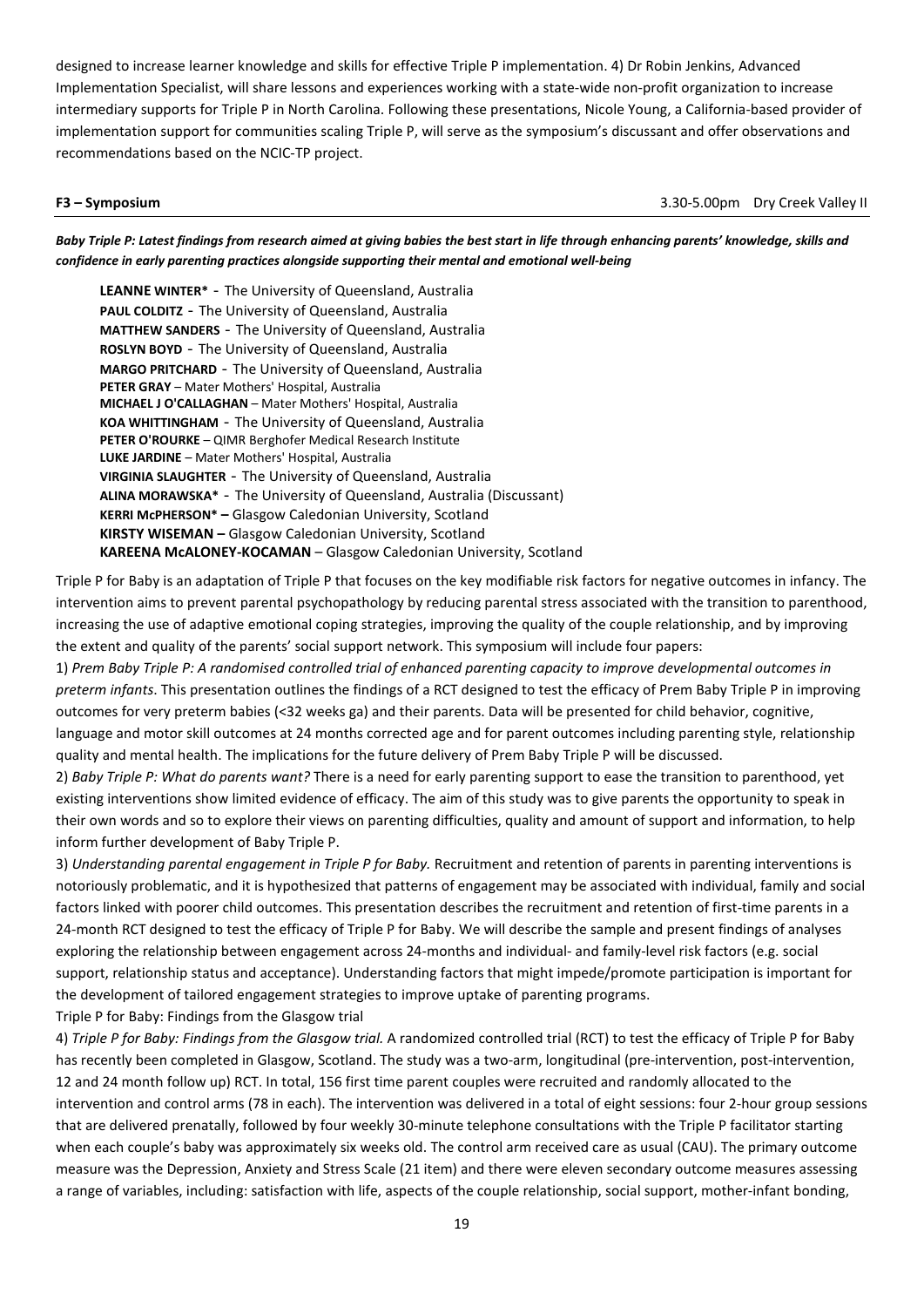infant behavior, and parenting satisfaction and competence. Independent data analysis is currently underway to examine changes in primary and secondary outcome measures from baseline to post-intervention and subsequent follow-ups, and differences between intervention and control groups. We will report findings relating to the primary research question - what impact does Triple P for Baby have on parents' mental health as measured by the DASS? - and additional secondary research questions.

**F4 – Symposium** 3.30-5.00pm Alexander Valley I

*Delivering evidence-based parenting interventions to refugee background families, empowering communities and building sustainability: Learnings from Aotearoa New Zealand* 

**MARGARET WESTON\*** - Refugees as Survivors, New Zealand **FAHIMA SAEID\*** - Refugees as Survivors, New Zealand **AREEJ ARIF\*** - Refugees as Survivors, New Zealand

Fahima Saeid and Margaret Weston jointly lead the Refugees as Survivors New Zealand (RASNZ) Family Service; their colleague Areej Arif is an Auckland-based practitioner who is completing her Masters degree in psychology. They hope the ideas presented in this symposium will contribute to a culturally versatile and internationally relevant template for the delivery of Positive Parenting Programs to refugee background families. People who take the refugee path often do so for the sake of their children. They must deal with the loss of country, community and in many cases, of key family members. They may be grandparents or other relatives acting as parents. The impact of the multiple traumas families are likely to have experienced are added to the challenge of arriving in a country of settlement with different language, social norms and legislation. Many of the laws and practices relating to child-rearing may be new and can be accompanied by the threat of sanctions. For many parents this can be confusing and distressing. We will present three perspectives on our approach to making the Triple P Discussion Group series available to families of diverse refugee backgrounds in Auckland. These will include:

1) Fahima Saeid will present two case studies on how the program has been delivered to an Afghani Women's Group, and to a group of Rohingya women. Fahima will talk about tailoring delivery to achieve a cultural fit, and about how participation in the program has contributed to the broader wellbeing of refugee background mothers and grandmothers.

2) Areej Arif will present her Masters research – a qualitative exploration of the usefulness of Triple P for refugee families. She will present preliminary findings and talk about the issues she encountered along the way, limitations of the study, and suggestions for future research.

3) With particular reference to her collaboration with Eritrean families, Margaret Weston will describe a model for the dissemination of Triple P that illustrates the empowering self-regulatory principle in action at a community level.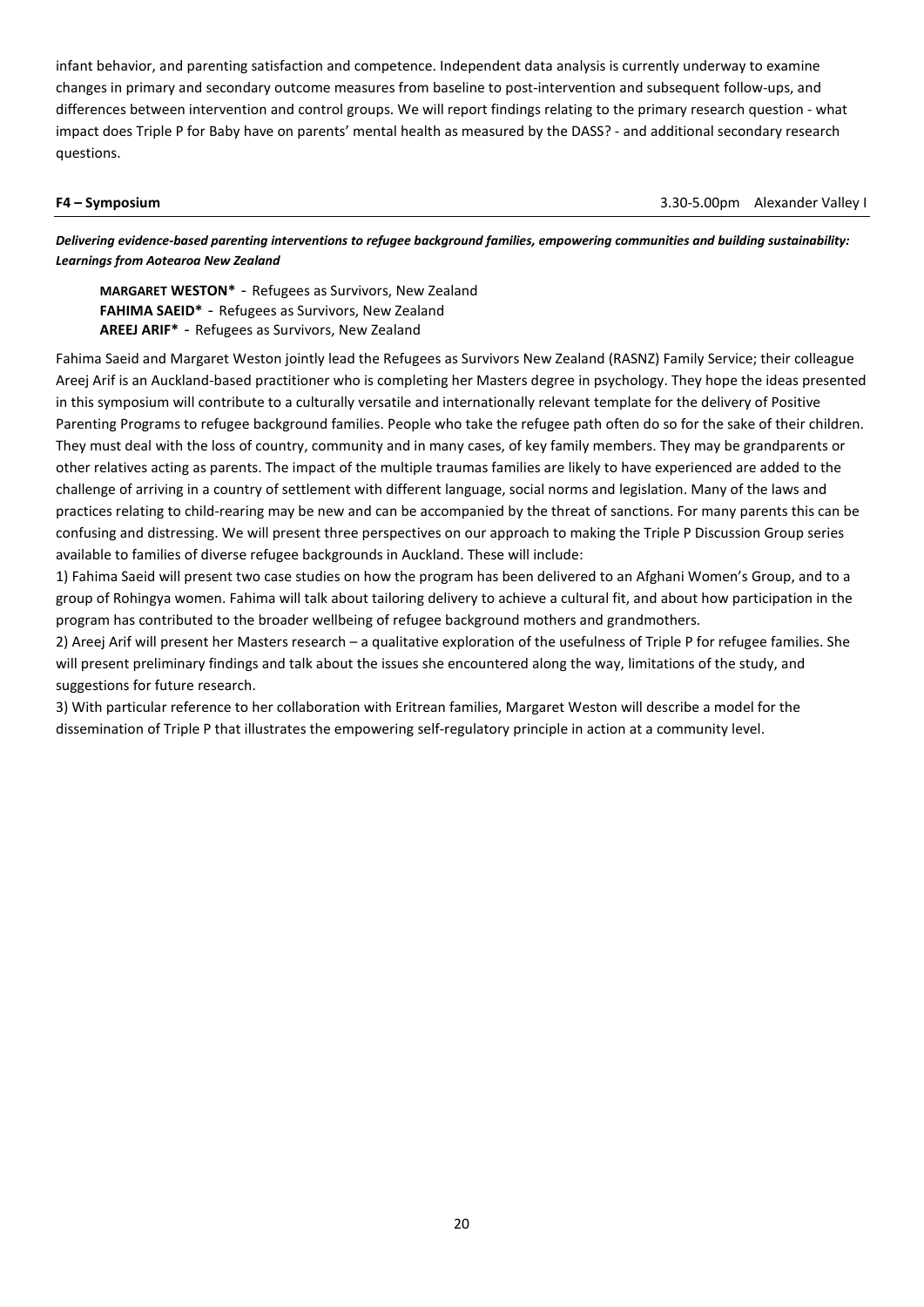### *Community Safety Partnership: Relationship based policing – learning about forgiveness and understanding the culture of communities*

**EMADA TINGIRIDES\*** - Los Angeles Police Department, USA

The Los Angeles Police Department's Community Safety Partnership (CSP) Program began in the community of Watts and East Los Angeles in 2011. The CSP Concept is not an enforcement/suppression focused program. Instead, the team of officers are divided into four inter-related units; community engagement, schools/safe passages, critical enforcement and youth programming. Collectively, the CSP program wants to impact four outcomes: reduce violence, improve community perception of safety, improve community-law enforcement relationships and improve youth educational outcomes. Since the inception of the CSP Program the number of Officers assigned and trained has increased to a total of 80 Officers and 8 Supervisors spread across two Bureaus and five Divisions.

### **Invited Address 2 ID.00-10.30am** Alexander Valley II, III, IV

### *Local capacity for Triple P scale-up and sustainability: Collaborative applications of implementation science over the next decade*

**WILLIAM ALDRIDGE\* -** FPG Child Development Institute, University of North Carolina at Chapel Hill, USA

The successful use of evidence-based family programs requires effective practitioner training and coaching, active leaders and implementation teams, and data-based quality improvement. These are empirically-supported conditions around which the field of implementation science has been uniting. However, making successful use of implementation science at local levels has its own challenges: new terminology, abstract concepts, and difficult fit and feasibility. Where does the science and practice of implementation go from here? How do we collectively develop capacity to locally sustain programs like Triple P? Successfully addressing these challenges will be key to achieving and sustaining population-level impacts over the next decade.

**G1 – Paper Session** 11.00-12.00pm Alexander Valley II, III, IV

### *Triple P Seminars delivered in shelters: Perceptions of parents experiencing homelessness*

**MARY HASKETT\*** – North Carolina State University, USA **JENNA ARMSTRONG** – North Carolina State University, USA **SARAH CARRUTHERS** – North Carolina State University, USA

Positive parenting has been identified as a potential protective factor for vulnerable children who experience homelessness; unfortunately, many parents experiencing homelessness struggle to provide the consistent warmth and appropriate discipline their children need. This study was designed to examine the opinions of parents residing in shelters about a brief, group evidence-based parenting intervention, Triple P – Positive Parenting Program. We used a mixed-methods sequential explanatory design using quantitative and qualitative methods. In phase I, we analyzed extant quantitative data on parents' satisfaction with Triple P seminars via a survey administered following 66 seminars. Results showed the 284 sheltered parents' ratings of satisfaction were very high and were significantly more positive than ratings of a convenience sample of 128 parents who attended Triple P seminars delivered in agencies that served parents having parenting challenges. In phase II, we explored sheltered parents' views more deeply via qualitative data derived from 16 parents who attended one of three focus groups following seminars. Results were integrated across methods and indicated that parents held generally positive views of Triple P facilitators, content, and delivery methods. However, when given the opportunity to discuss the seminars, they pointed to several limitations of the seminars and they recommended revisions to the content and methods of delivery. Most of their recommendations were made in response to the specific parenting challenges they faced while parenting in a crowded, highly structured shelter environment. Recommendations for slight adaptations of seminars for parents living in shelters and suggestions for future research are provided.

### *Accessibility to evidence-based parenting support with an at-risk population*

**RHONDA VAN ALLEN\*** – Children's Aid Society of Stormont, Dundas and Glengarry, Canada **CARRIE OUIMET\*** – Children's Aid Society of Stormont, Dundas and Glengarry, Canada **CHRISTINE STEER\*** – Children's Aid Society of Stormont, Dundas and Glengarry, Canada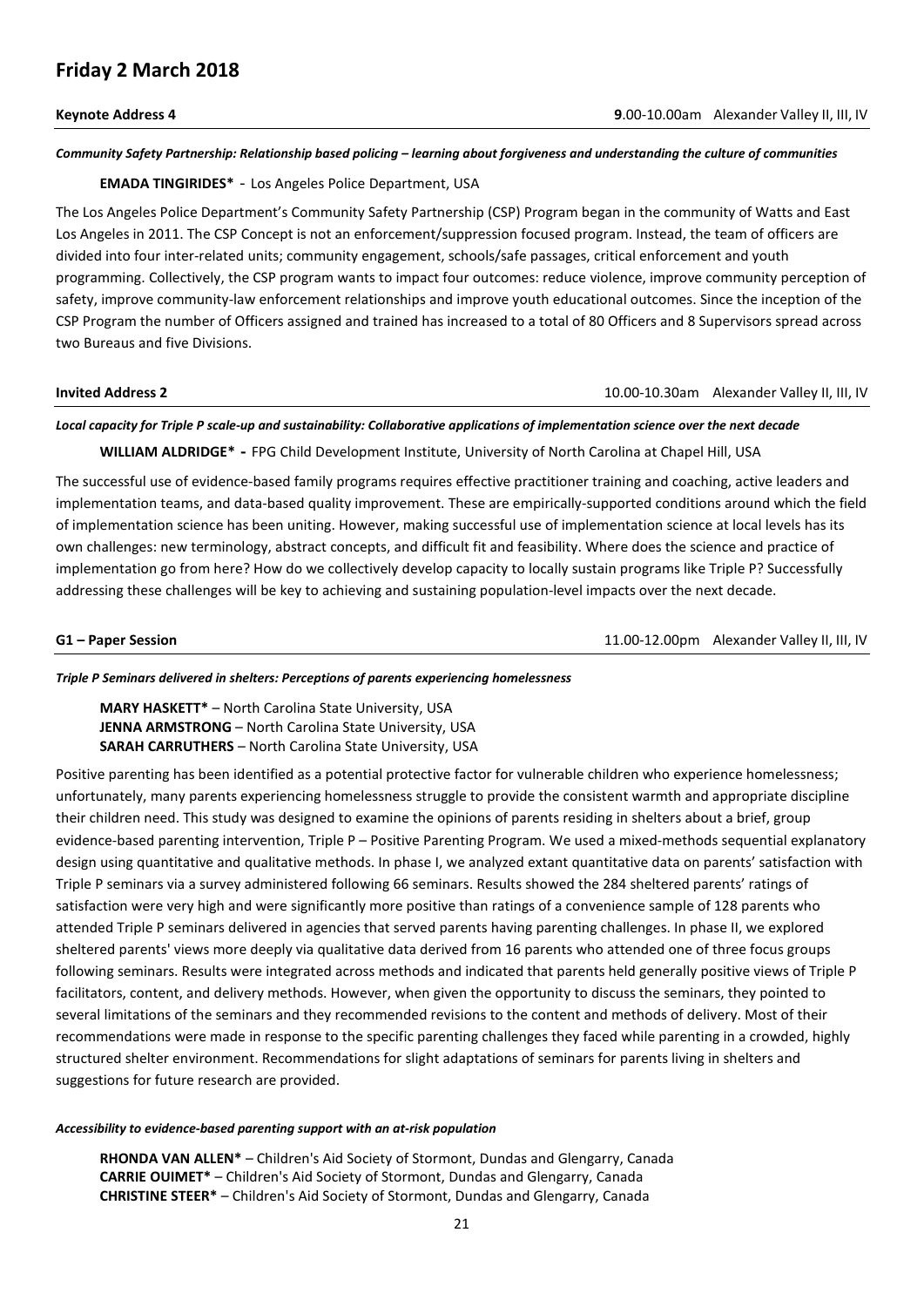Research shows that infants and children are particularly vulnerable to the effects of maltreatment and there is an urgent need for immediate and targeted action to improve outcomes. Data reported by the Public Health Agency of Canada (2010) demonstrates children's developmental vulnerability to the destructive effects of maltreatment; these effects can span across a lifetime, including being at increased risk for mental, emotional, medical, relationship and substance use problems into adulthood. Parent qualities that may be the greatest predictors of a child's likelihood to be maltreated are children who have primary caregivers with mental health issues (27%), substance abuse issues (48%), who have a lack of social supports (39%), or who are victims or perpetrators of domestic violence (46%). Program evaluation demonstrates that quality, evidence-based intervention programs that begin early can improve the odds of positive outcomes for Canada's youngest and most vulnerable children well into their adult years. Services must be accessible in a timely manner to prevent the consequences of early adversity in infants and toddlers. This presentation outlines the formative and process evaluation of the Teach and Learn with Your Child (TLC) program. This program is a multi-sectoral initiative to provide timely access to Triple P as part of a 'one-stopshop' for community services. The program was piloted in 2014 and has been successfully run 7 times. It involves 11 community agencies with varying mandates, including education, child welfare and Early Years Centers. The target population is mothers between the ages of 16-25 with children under the age of 6, and who are on social assistance. The goal of the program is to help at-risk families with young children build strong friendships and community connections that reduce isolation while learning positive parenting skills and strategies through an evidence-based program. This presentation demonstrates the need for community coordination to identify and overcome accessibility issues for young parents and develop an evaluation plan. It goes on to demonstrate that Triple P is an effective early intervention program that focusses on the well-being of parents and their children.

### *Parenting in the criminal justice system context: The role of parenting interventions*

**EMINA PRGUDA\*** – The University of Queensland, Australia **KYLIE BURKE** – The University of Queensland, Australia

The intergenerational cycle of crime is well documented and there exists strong evidence that children of offenders are more likely to be involved in the Criminal Justice System than children of non-offenders. Parenting is important to children's life outcomes, both generally and in the context of offending. However, little attention has been paid to the role of parenting programs and parenting support services for parents who are involved in the Criminal Justice System and this is particularly evident in the Community Corrections context. We know very little about the accessibility, uptake, and effectiveness of parenting programs that are available to offending parents in the community. To address this, we conducted a survey with professional staff who provide parenting programs and support services in Queensland, Australia. We found differences in how parenting programs and support services are delivered to offending parents compared to non-offending parents and identified barriers to service access. We further examined the parenting needs of this population through focus groups with parents who are serving community-based corrections orders and professional staff from Corrective Services and community agencies. Converging and diverging perspectives were identified leading to recommendations on how to best deliver an evidence-based parenting intervention to offending parents in an attempt to improve child and parent outcomes.

**G2 – Paper Session**11.00-12.00pm Dry Creek Valley I

# *Parents' experiences with encouraging healthy habits in young children: An Australian cross-sectional parent survey*

**SABINE BAKER\*** - The University of Queensland, Australia **ALINA MORAWSKA** - The University of Queensland, Australia **AMY MITCHELL** - The University of Queensland, Australia

Lifestyle factors can have a tremendous impact on the incidence and prevalence of many diseases, including, but not limited to, obesity, cardiovascular disease, diabetes, and some cancers. Health-related behaviors and preventive practices can be learned and habituated at a young age and can lay the foundation for a lifelong healthy lifestyle and therefore a reduced risk of lifestylerelated disease. Parents are in a unique position to influence their child's lifestyle from birth and encourage the development of healthy habits that will positively impact their child's health and wellbeing throughout their life span. Current data indicates that day-to-day preventive health practices of parents and children are often falling short of current recommendations. Little is known about the challenges parents face when trying to develop healthy habits with their children, or the extent to which support is required. For example, parents may be unaware of national recommendations, confused about them, or unsure how to meet them. Even when parents have the knowledge of relevant guidelines, they may face barriers (e.g., child's lack of cooperation) in implementing the recommended strategies with their children. This research aims to better understand parents'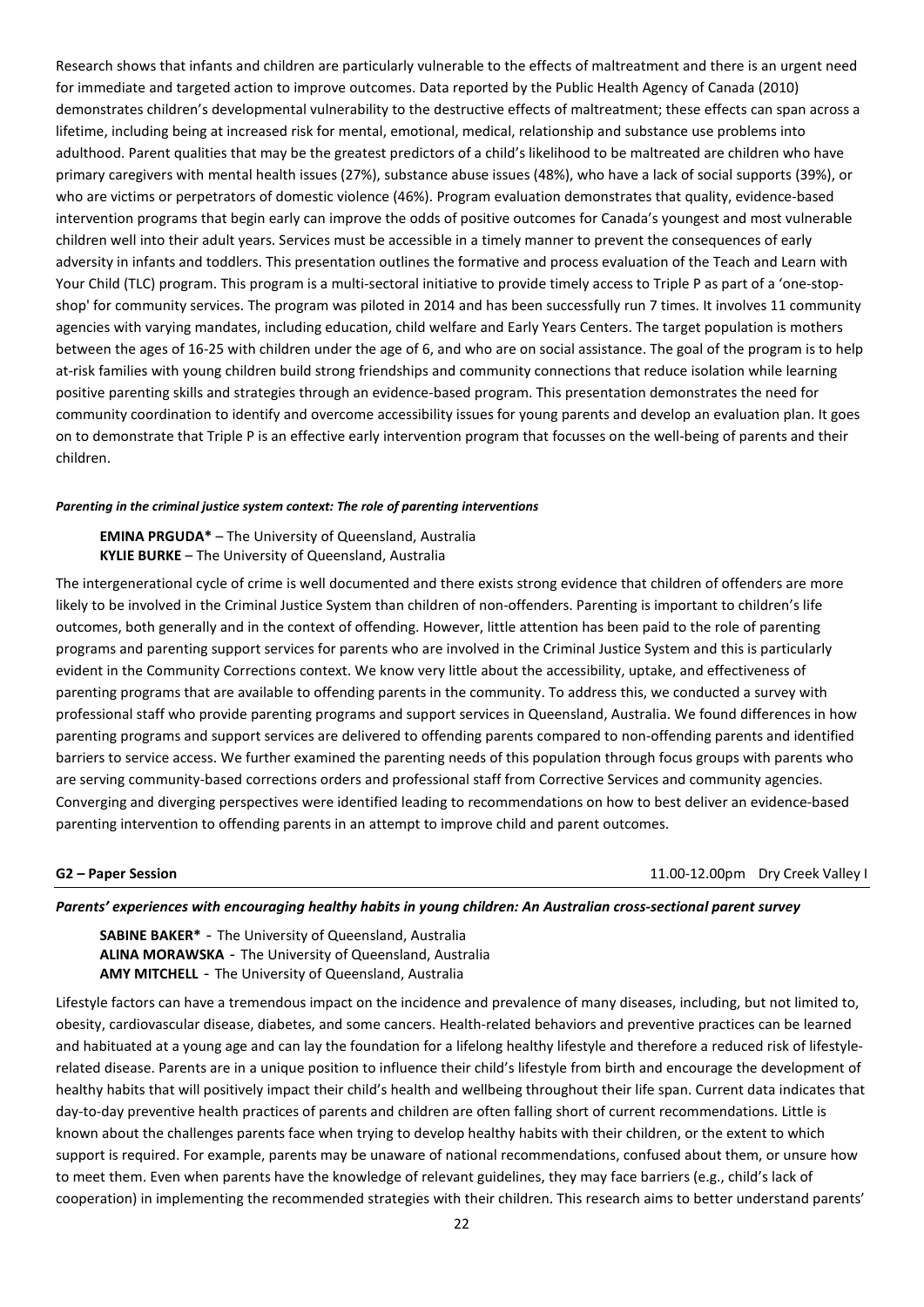experiences and struggles with establishing healthy habits across a range of key domains of child health behavior (oral health, nutrition, physical activity, sleep, technology use, sun protection, medical care, personal hygiene, pedestrian and road safety). A cross-sectional survey methodology is employed to assess areas of greatest concern to parents. Specifically, the Australia-wide online survey explores (i) the extent to which Australian children between 0-4 years are engaging in recommended healthrelated practices and if parents are concerned about this, (ii) barriers parents face when trying to implement day-to-day preventive health practices, and (iii) whether parents are interested in receiving tips and assistance in developing healthy habits across a range of topic areas. Results suggest that Australian children fall short in a number of recommended preventive practices. Identified barriers such as inconsistent parenting and lack of routine are discussed in the context of opportunities for parenting support and intervention.

# *Positive Parenting for Healthy Living (Triple P): Preliminary findings from a randomized controlled trial of a brief group program for parents of children with type 1 diabetes*

**ALINA MORAWSKA\*** - The University of Queensland, Australia **AMY MITCHELL** - The University of Queensland, Australia **ADITI LOHAN** - The University of Queensland, Australia **ANIA FILUS** - University of Southern California, USA **KATE SOFRONOFF** - The University of Queensland, Australia JENNIFER BATCH - Lady Cilento Children's Hospital, Brisbane

Type 1 diabetes has a significant and ongoing impact on the health and wellbeing of affected children and their families. Problems with non-adherence to management plans are common and put children at risk of short- and long-term health complications. Parents are key to successful management, and parenting and family factors are important predictors of variation in child wellbeing, treatment adherence, and glycemic control. In this study, we aimed to test the efficacy of a brief, group-based parenting intervention for parents of young children with type 1 diabetes. A community sample of parents of 2-10-year-old children with type 1 diabetes was recruited from June 2014 until October 2017. Families were randomly assigned to intervention or care-as-usual. Assessment at pre-intervention, 4-weeks post-intervention, and 6-month follow up included parent-report measures (parenting behavior, child behavior/adjustment, health-related quality of life, parental self-efficacy, and parental stress); behavioral observations coded for parent-child interactions; and routine blood glucose and HbA1c levels, which provide an indication of short- and longer-term glycemic control. The intervention consisted of two 2-hour group sessions delivered by trained, accredited Triple P practitioners. Preliminary results of intent-to-treat analyses for key outcome variables will be presented. This study contributes to the emerging literature examining the role of parenting interventions in improving outcomes for this clinical group. While a life-long condition such as diabetes is unchangeable, parenting behaviors are readily modifiable, and more effective parenting strategies can be developed. Parenting interventions are a promising avenue to improving outcomes for children and their families.

### *Parenting factors influencing teenage drinking and marijuana use in U.S. rural and suburban communities*

**JULIE RUSBY\*** - Oregon Research Institute, USA **JOHN M LIGHT** - Oregon Research Institute, USA **ERIKA WESTLING** - Oregon Research Institute, USA **RYANN CROWLEY** - Oregon Research Institute, USA

The quality of relationships that parents have with their teenagers likely influences many decisions and behaviors made by teenagers, including their alcohol and marijuana use. We investigated how parent-youth relationship quality, parental monitoring, and parent substance use were associated with teenagers' alcohol use, binge drinking, and marijuana use with a sample of 400 adolescents living in rural and suburban communities in the Northwestern U.S. Initiation of alcohol use, binge drinking, and marijuana use when youth were ages 13-14 and changes in initiation through the following year was measured. Both parents and teenagers reported on the quality of relationship they had (e.g., conflict, communication, enjoyment) and on parental monitoring, as we expected that the perspectives of teenagers and their parents would differ and would uniquely contribute to alcohol and marijuana initiation. Teenagers rated the quality of their relationship with their parents significantly poorer than parents rated the quality of relationship with their teenager. Teenagers also rated parental monitoring significantly lower than did parents. Poorer quality relationship and lower parental monitoring from the teenager's perspective were associated with alcohol, binge drinking, and marijuana onset. These associations were stronger for girls than boys. Parents' binge drinking, predicted youth alcohol onset. Parent perspective of the quality of their relationship with their teenager also predicted youth marijuana onset. Parenting programs that target both relationship building and parental monitoring are likely to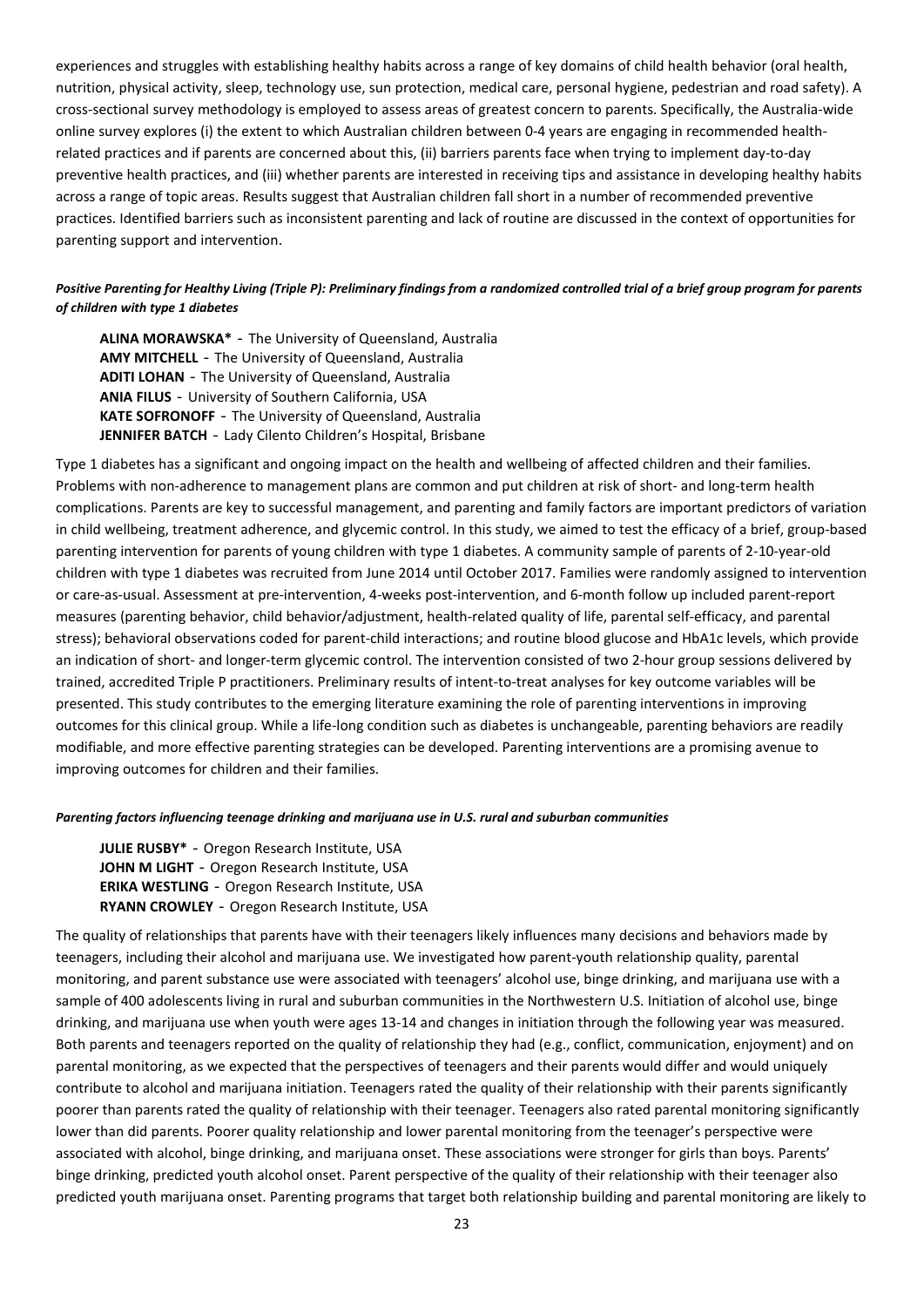help prevent an early start to alcohol and marijuana use by teenagers. Parents' own problematic drinking may also be important to focus on. The importance of obtaining teenagers' perspectives on the relationship with their parents and on how well they are monitored by their parents is valuable.

**G3 – Paper Session**11.00-12.00pm Dry Creek Valley II

# *Centers of excellence: Supporting implementation of evidence-based interventions in the United States*

## **CHERI SHAPIRO\* –** University of South Carolina, USA

This presentation will focus on the creation of Centers of Excellence in the United States, designed to improve services for youth with behavioral health challenges being served within systems of care. One specific example, the South Carolina Center of Excellence in Evidence-Based Interventions, designed to support the Palmetto Coordinated System of Care, will be described, and the Center role in supporting evidence-based interventions including Triple P will be discussed. Centers of Excellence are an important and growing category of intermediary organizations designed to support systems of care that have evolved on a national and local level better serve the behavioral health needs of children, youth, and families. One important goal of systems of care is to increase access to high quality, evidence-based services and supports for families and youth in need. However, implementation of evidence-based interventions in real world settings is complicated and impacted by factors operating at multiple levels of the social ecology. Thus, as systems of care have evolved, Centers of Excellence have been developed specifically to support the implementation of evidence-based programs and policies in targeted jurisdictions (e.g. state or county) through a range of implementation activities such as training, technical support, and data collection to monitor process and outcome variables. As the number of youth with serious behavioral health concerns who do not have access to high quality intervention services that adequately address family needs and desires remains high, the movement toward developing and enhancing systems of care, and thus organizations dedicated to supporting implementation of evidence-based interventions, will continue to grow. To illustrate this growth, a local example, the South Carolina Center of Excellence in Evidence-Based Interventions, designed to support the Palmetto Coordinated System of Care, will be described. Results of a state-level provider survey on use of evidence-based behavioral health interventions including Triple P will be described. Current and future implementation support and research functions of the Center as they relate to Triple P and other evidence-based interventions being used in the state will be discussed.

### *Systems thinking for co-creation: Exploring locus of responsibility for implementation capacity in multi-level systems*

**RENEÉ BOOTHROYD\*** – University of North Carolina at Chapel Hill, USA **CLAIRE A. VEAZEY** – University of North Carolina at Chapel Hill, USA **WILLIAM A. ALDRIDGE, II - University of North Carolina at Chapel Hill, USA DESIREE W. MURRAY** – University of North Carolina at Chapel Hill, USA **RONALD J. PRINZ** – University of South Carolina, USA

BACKGROUND: Successful implementation of evidence-based programs in complex, multi-level systems involves more than service-delivery agencies. Informed by a co-creation framework, the development and performance of core implementation capacities also require active involvement of policy makers, researchers and program developers, implementation and other support organizations, and community members. Role ambiguity among stakeholders is an identified challenge, particularly in terms of role functionality and expectations for active, ongoing roles in building and carrying out core capacities necessary for effective implementation. OBJECTIVES: (1) design and test approach to investigate locus of responsibility for implementation within multi-level system environments; (2) identify co-creation partners' assignment of responsibility for implementation capacity components; and (3) understand how to utilize co-creation partners to share responsibility across implementation capacity and performance. METHODS: Assessing Locus of Responsibility (LOR) was part of a qualitative evaluation of implementation capacities for supporting the use of Triple P in North Carolina. Using a standard protocol, investigators interviewed 32 agencies delivering Triple P in two North Carolina counties, asking about their perceived responsibility for doing, assessing the quality of, and ensuring a set of seven core implementation capacities. Investigators visually analyzed the distribution of counties regarding responsibilities for each component of implementation capacity. RESULTS: Lead Agencies ('backbone') and Service Agencies (delivery) were the most frequent partner cited as responsible across all implementation capacity components, especially 'Recruitment & Selection' and 'Ongoing Coaching'. Overall, Practitioners were the least cited partner regarding a role in implementation capacities. The most consensus in responses was reported for 'Improving Policies to Support Implementation Inside the Agency' (Service Agency) and 'Addressing Larger System Needs' (Lead/Backbone Agency). The least consensus in responses was reported for 'Assessing Fidelity: Gathering, Sharing, and Using Data to Improve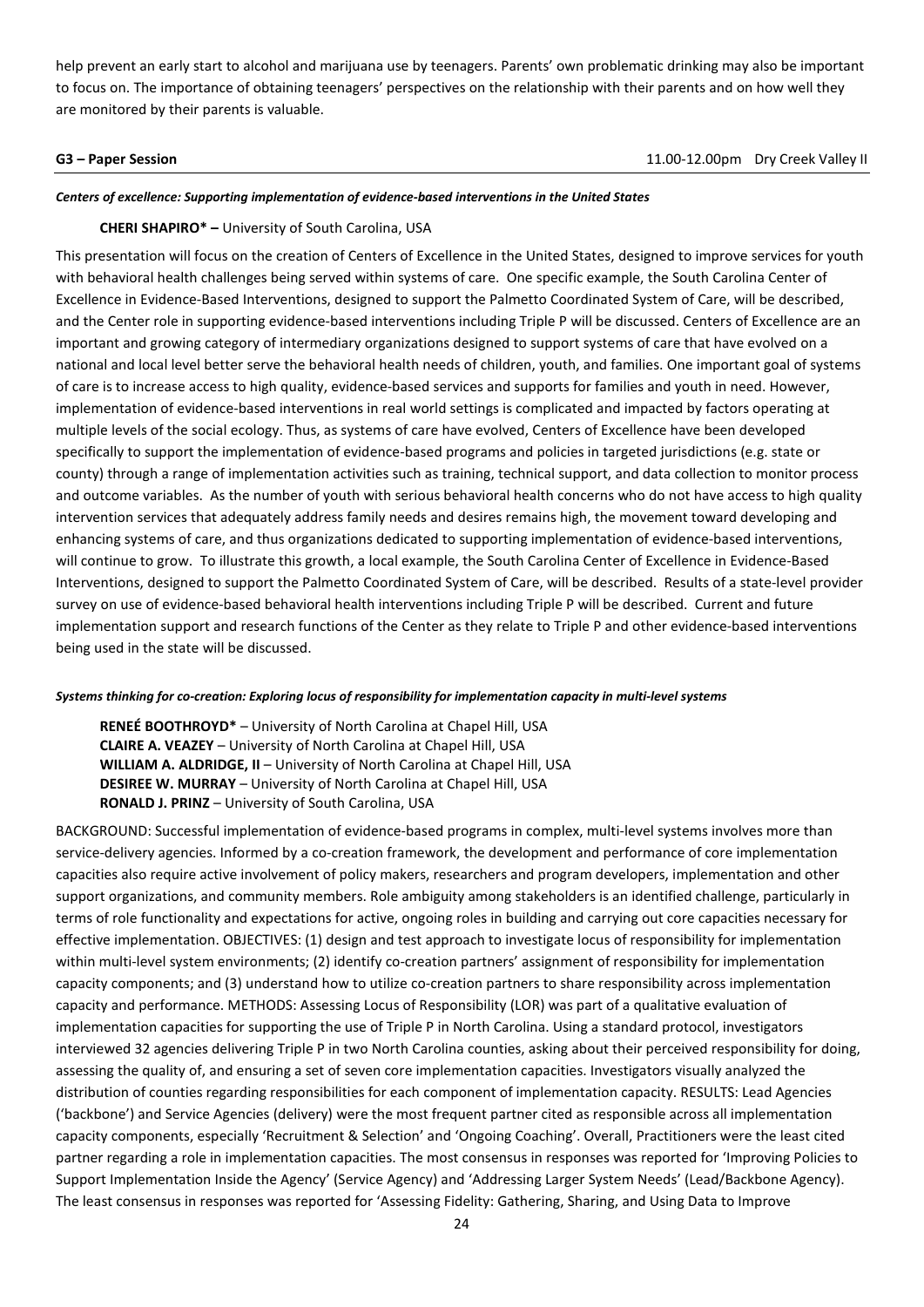Implementation.' The greatest number of Unknown responses was provided for the 'Ongoing Coaching' component. CONCLUSIONS: This LOR evaluation helped to identify role expectations of various co-creation partners, and clarify ongoing communications necessary for the collaborative planning and development of necessary implementation infrastructure. Data from cross-partner assessments of service agencies, backbone organizations, funders, and purveyors are informing role clarity to support effective scale-up of Triple P across North Carolina.

### *Flexibility with fidelity: Triple P implementation within a large community mental health agency*

**ERIN TEBBEN\* –** Big Lots Behavioral Health at Nationwide Children's Hospital, USA **ERIN ZELINSKI-RIGHTER –** Big Lots Behavioral Health at Nationwide Children's Hospital, USA **KRISTOPHER WEST –** Big Lots Behavioral Health at Nationwide Children's Hospital, USA **SARAH DETLING –** Big Lots Behavioral Health at Nationwide Children's Hospital, USA **PITTY JENNINGS –** Big Lots Behavioral Health at Nationwide Children's Hospital, USA **JOI WORSHAM –** Big Lots Behavioral Health at Nationwide Children's Hospital, USA **VICTORIA TKAC –** Big Lots Behavioral Health at Nationwide Children's Hospital, USA **LISA GOLDEN –** Big Lots Behavioral Health at Nationwide Children's Hospital, USA

Effectively implementing evidence-based parent support interventions within large community mental health organizations can be challenging. Families present for treatment with varying symptomology, different levels of functional impairment, and diverse perspectives on the nature and etiology of the presenting problems, as well beliefs about what may help. Community mental health organizations may provide services in a variety of settings, which may all affect the modalities of treatment that are offered, length of the interventions, and delivery methods. All of these elements can impact an organization's ability to deliver an effective intervention that is faithful to the original model. With this presentation, we will present an example of how one organization was able to design a system of implementation for parent support programs that address many of the above concerns, ultimately leading to the provision of high-quality, evidence-based parent support programming, namely Triple P, throughout the community. First, we will examine the challenges and opportunities that arise when working within a large organization, particularly one with multiple levels of care and departmental divisions. Then, we will take note of the barriers and facilitators of successful implementation that arose throughout the process. Finally, we will provide an overview of the current framework within which we implement the Triple P model and review the successes and opportunities for growth we have experienced thus far. In providing an account of our experiences, we hope to inspire other community mental health organizations to be agile and innovative in their implementation design while still retaining the fidelity to the model that is essential in the implementation of evidence-based practices.

**G4 – Round Table Discussion** 11.00-12.00pm Alexander Valley I

### *Sharing insights and future directions for Triple P implementation in First Nations communities*

**CARI McILDUFF\*** – The University of Queensland **MICHELL FORSTER\*** – Triple P International, Australia **KAREN GUIVARRA\*** – Mookai Rosie Bi-Bayan, Australia **CRYSTAL McLEOD\* –** Dilico Anishinabek Family Care, Canada **WILMA KLEYNENDORST\*** – Dilico Anishinabek Family Care, Canada **MICHELLE ANDERSON\*** – NIL TU,O Child and Family Services Society, Canada **KAREN TURNER\*** – The University of Queensland, Australia

This discussion group will invite stories from the filed about successful program delivery in diverse First Nations communities. Areas for discussion include community engagement, training supports, cultural fit, implementation processes, and enhancing family outcomes. Practitioners and agencies will be invited to discuss barriers and enablers, and future directions for sustained successful program delivery.

**Keynote Address 5** 1.00-2.00pm Alexander Valley II, III, IV

### *Congregational Home Visiting: How houses of worship can promote parental-infant mental health*

### **DARRELL ARMSTRONG** – Shiloh Baptist Church, USA

The Rev. Darrell Armstrong will use his 'Family Strengthening Covenant' as a central tool for helping congregations employ "Congregational Home Visiting," (CHV) a promising approach to better engage mothers and fathers in the promotion of positive mental health for their children. The premise of the CHV is to encourage faith-leaders not to conduct baby/child dedication rituals (i.e. blessings, christenings, etc.) without first facilitating several sessions on the neuroscience of brain development, the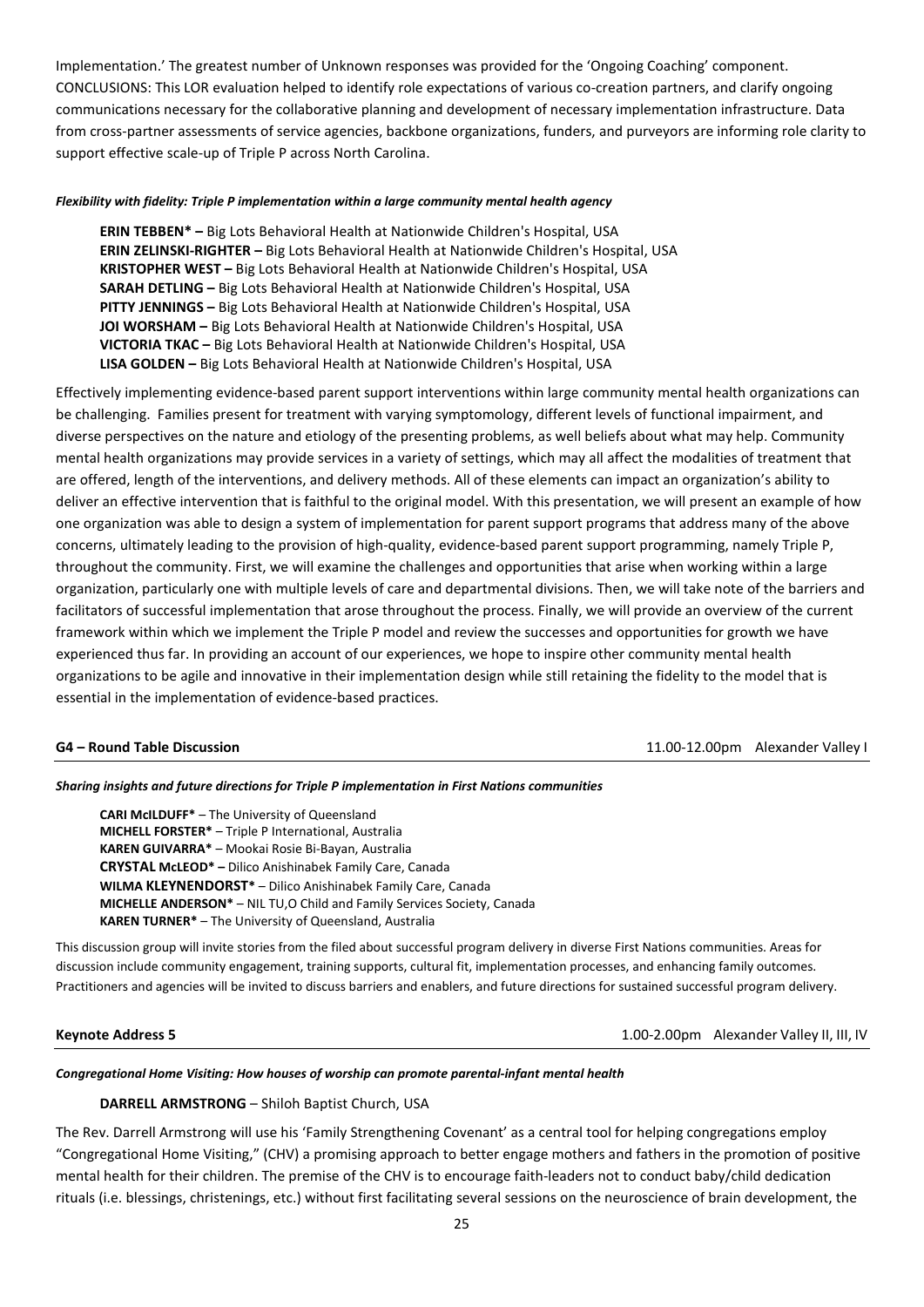impact of trauma on the brain, and the fundamentals of child development, just to name a few. By so doing, the Rev. Armstrong believes that he will enrich the short-range meaning and long-range impact of a dedication ritual, and ultimately better equip parents to better promote protective factors and minimize risk factors as they raise their children.

**H1 – Symposium**2.00-300pm Alexander Valley II, III, IV

*Triple P Santa Cruz County: An effective population-based approach to strengthening families* 

**NICOLE YOUNG\*** – Optimal Solutions Consulting, USA (Chair) **DAVID BRODY\*** – First 5 Santa Cruz County, USA **DEBORAH PINEDA\*** – Central California Alliance for Health, USA **RANDY AHN\*** – Triple P America, USA (Discussant)

Since 2009, First 5 Santa Cruz County has partnered with other public agencies, funders and service providers to build a countywide, bilingual Triple P - Positive Parenting Program system that includes all levels (1-5) and variants (0-12, Teen and Stepping Stones). This organized paper symposium will present key evaluation findings from Santa Cruz County's populationbased implementation of Triple P.

1) Nicole Young, Triple P Coordinator, will chair the symposium and present an overview of Santa Cruz County's Triple P system, evaluation methodology, and descriptive statistics for the client and practitioner population.

2) David Brody, Executive Director of First 5 Santa Cruz County, will present key findings from the organization' 5-year evaluation report (2010-15), including:

- Statistical analyses demonstrate significant improvements with moderate to large effect sizes in child behaviors, parenting style, conflict over parenting, and parental confidence.
- The majority of parents who completed Level 4 services reported improved child behavior (80.2%, n=595), parenting style (77.4%, n=653), and stress (62.7%, n=569). These percentages are higher among participants who began Level 4 with clinically significant levels of concerns about child behavior (91.7%, n=333), parenting style (81.7%, n=152) and stress (90.1%, n=218).
- On average, Level 3 Primary Care participants (N=208) reported a 24% increase in parental confidence.
- Ninety-five percent of follow-up survey respondents (n=118) continued to use Triple P parenting strategies. Nearly all (98%) would recommend Triple P to friends and family.
- The county's rate of substantiated allegations of child maltreatment has decreased and remained below the state rate since 2012. Triple P is viewed as a contributing factor.

3) Deborah Pineda, Health Programs Supervisor, Central California Alliance for Health (Medi-Cal managed health care plan), will present results from a pilot of Lifestyle Group Triple P in Santa Cruz County. Seventy-one percent of parents who completed Lifestyle (n=29) reported improvements in children's health and weight-related behaviors on the Lifestyle Behavior Checklist. Further statistical analyses are pending.

Randy Ahn, Implementation Consultant for Triple P America, will be the symposium's discussant, offering observations and recommendations for scaling and sustaining Triple P as part of a population health approach.

**H2 – Symposium**2.00-3.00pm Dry Creek Valley I

*Integrating Triple P and trauma informed care in rural Appalachian counties of North Carolina* 

**TIMOTHY JONES\*** – Appalachian State University, USA **JENNIFER SCHROEDER\*** – Appalachian District Health Department, USA **CRYSTAL KELLY\*** – Children's Council of Watauga County, USA

North Carolina has had the unique opportunity to implement the Positive Parenting Program (Triple P) state-wide. North Carolina is diverse in geography, culture and population across the various regions of the state. In 2012, AppHealthCare, the local district health department in rural, north western North Carolina, received funding to implement Triple P in three counties through the North Carolina Division of Public Health. In 2016, a successful application for another funding stream allowed AppHealthCare to serve two additional counties and expand capacity of the program. One of the first agencies to collaborate with the local health department was the Children's Council of Watauga County. Crystal Kelly, the Executive Director, had the foresight to work through the initial roll out of the program and cater the implementation for the unique demographics and population of one county in the project area. Through the integration of trauma informed care and home and center-based delivery of Triple P, hundreds of families have benefitted from the tools and principles of the program. To date across the five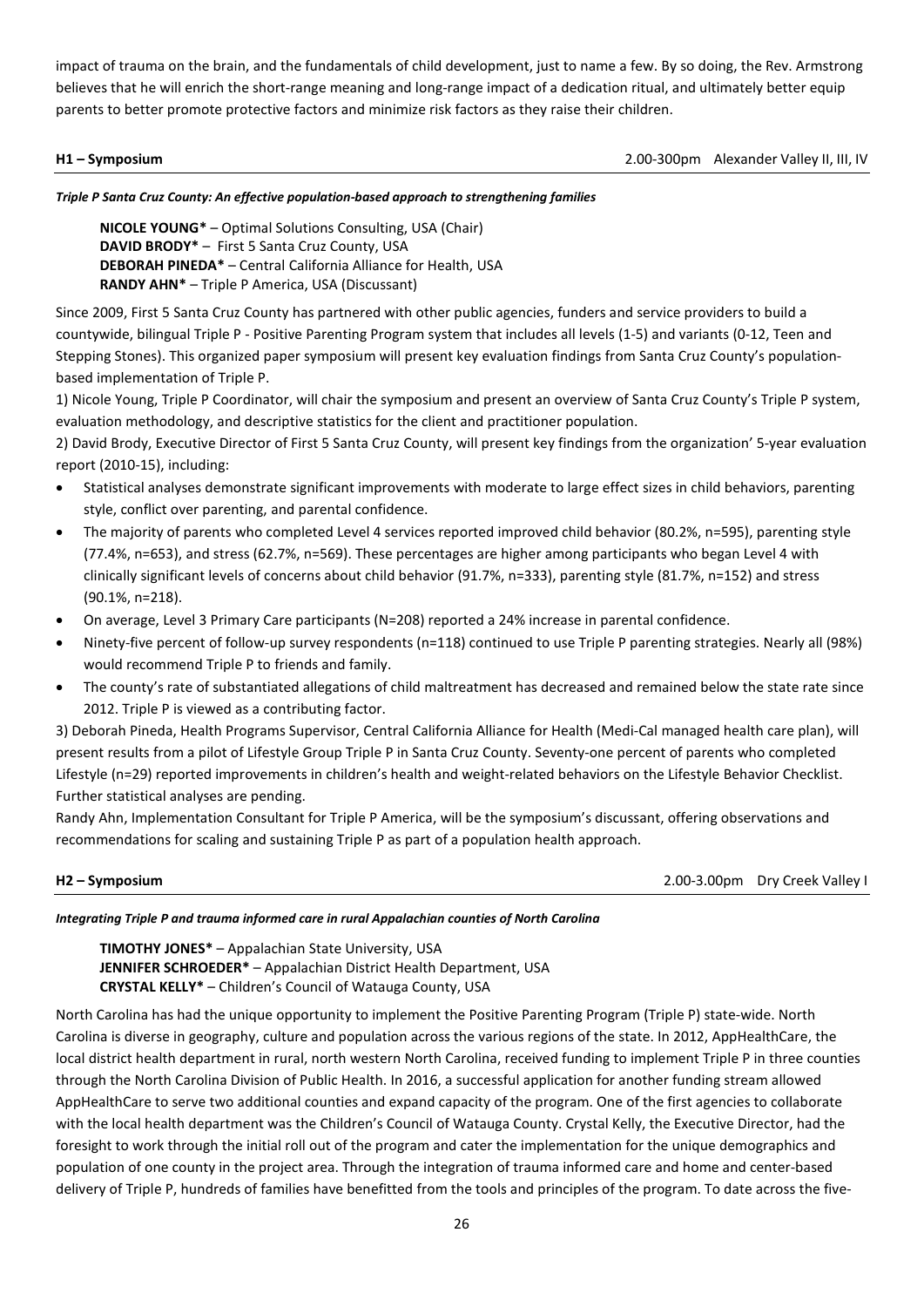county project, 55 unique agencies, organizations and consumers have been trained serving an estimated 2,337 families and 4,391 children. This symposium will highlight important factors in integrating Triple P and the self-regulatory framework with trauma informed care, as well as the way AppHealthCare is able to serve disadvantaged communities through interagency collaboration and blending internal processes and funding streams. Local Triple P coordinators and staff from the Children's Council will present successes, challenges, lessons learned so far and opportunities moving forward. Presenters will then lead a discussion as well as facilitate small group activities based on the following themes: 1) coaching practitioners and stakeholders in the self-regulatory framework and trauma informed care 2) interagency collaboration to strengthen implementation 3) funding and sustainability, and 4) systems level change.

**H3 – Symposium**2.00-3.00pm Dry Creek Valley II

# *Supporting non-clinical staff in the implementation of Triple P*

**LEA BUSH** – Los Angeles Department of Mental Health, USA **OSCAR GOMEZ\*** – Los Angeles Department of Mental Health, USA **TOWNLEY SAYE\*** – FIRST 5 Mendocino County, Canada **KERI PESANTI\*** – Los Angeles Department of Mental Health, USA

Jewish Family Service of San Diego, Mendocino, and Los Angeles County differ in the populations that we serve; Mendocino County utilizes Triple P as their approved parenting program for Child Welfare Services, San Diego County's scope of work for Triple P is to serve as a prevention/early intervention program for Head Start/Early Head Start families, and Los Angeles County uses Triple P as both prevention and early interventions services through community-based programs, contracted agencies, and directly operated clinics. Our common ground resides in the fact that employees in each county are non-clinical paraprofessionals. Recently, Mendocino County trained all Social Worker Assistants and Wrap Around providers in multiple levels of Triple P leading to an increased need for peer support to ensure fidelity and correctly implemented evaluations. In order to ensure facilitators are successful, Mendocino offers supplemental trainings in supportive modalities like Motivational Interviewing and Signs of Safety. JFS has held the Health and Human Service Agency, Behavioral Health Services PEI parenting program contract for 8 years with para-professionals. JFS's educators are bi-cultural and ethnically resemble the predominately Latino San Diego County population. Los Angeles County has trained parent partners, librarians, and other para-professional staff in several levels of Triple P in a variety of community settings. The implementation has strongly focused on increasing access and reducing stigma in receiving support for parenting concerns. Obstacles we've encountered, regardless if we're a longstanding program or start-up, include ensuring staff understanding and maintaining a self-regulatory framework when conversations are driven outside of Triple P teaching parenting strategies in a way that feels culturally appropriate, dealing with issues of counter transference, setting appropriate client-worker boundaries, and ensuring that our programs' data demonstrates our work is leading to change. Our panel will include discussions on how non-clinical staff can be effective in the delivery of Triple P, and the lessons we've learned in developing comprehensive programs for diverse populations in all three counties. We would also like to introduce that Triple P is currently working on identifying different fidelity domains that'll be the pillars for fidelity monitoring in the future.

**H4 – Symposium** 2.00-3.00pm Alexander Valley I

### *Supporting vulnerable families in high-income countries*

**DIVNA HASLAM\*** - The University of Queensland, Australia **DANA SHESHKO\*** – University of Ottawa, Canada **CATHERINE LEE\*** – University of Ottawa, Canada **ANIA FILUS\*** – University of Southern California**,** USA **ASHLESHA DATAR** – University of Southern California**,** USA **STEPHANIE ROMNEY\*** –San Francisco Department of Public Health, USA **ALINA MORAWSKA** - The University of Queensland, Australia

This symposium addresses disadvantaged families in high-income countries. Data will be presented from three papers each focusing on a different type of family vulnerability including families with a refugee background, families facing economic instability and, culturally diverse families with English as second language. Paper One: Studies examining adjustment among immigrant or refugee children have highlighted the needs of these vulnerable children. Few, however, have calculated the size of the effect comparing these children to their counterparts who have never migrated, and many have included weak or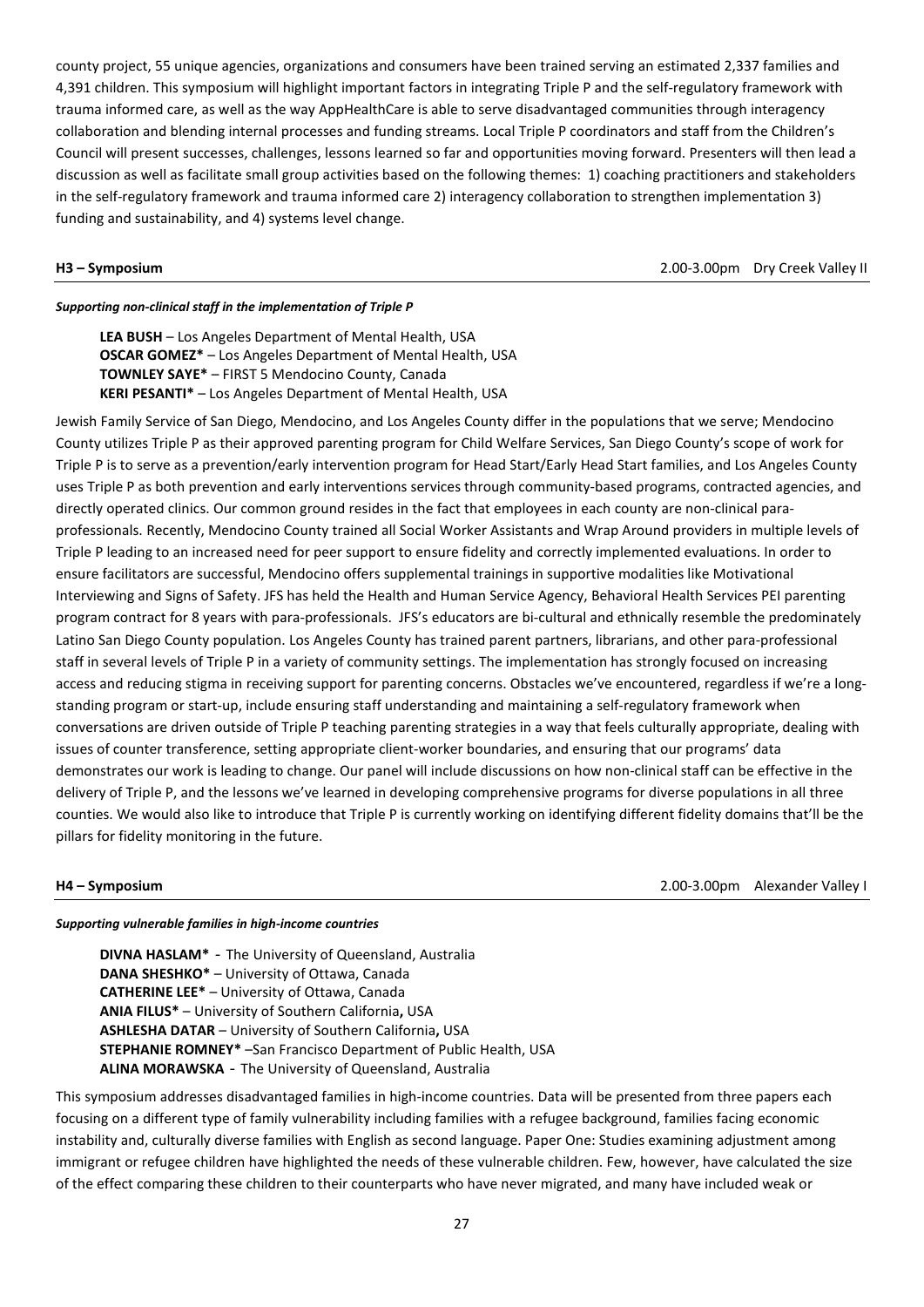untested measures. This paper will describe the meta-analytic results of adjustment among children of newly-arrived immigrant and refugee families from approximately 30 studies with psychometrically adequate measures assessing emotional and behavioral adjustment. We will review the challenges these diverse children may manage as they adjust to a new country and the implications for parenting support. Paper Two will present preliminary results from a project investigating the effects of the recent Great Recession (GR) on children. A 5-wave longitudinal data from the National Longitudinal Study of Youth comprising information from over 2,000 US children ages 5-12 years old was analyzed to examine the effects of GR on children's cognitive and socioemotional outcomes as well as family-level mechanisms through which the GR affected children. Implications for policy interventions aimed at reducing child health disparities will be discussed. Finally, paper three will outline the impact of Triple P implementation across 30 non-profit programs coordinated by the Parent Training Institute. These programs serve caregivers who reflect San Francisco's diversity with regard to language, ethnicity, family composition, and socio-economic status. This presentation will highlight some of our learnings around data collection, program autonomy, and racial equity when working with diverse communities and present outcome data from Triple P groups delivered in English (*n*=1420), Chinese (*n*=759), and Spanish (*n*=538). Together these papers represent the wide diversity of vulnerability that exists in high-income settings. The symposium aims to provide empirically supported recommendations about how to best support these families and improve child and family outcomes.

## **Invited Address 3 and Panel Discussion 1.000-5.00pm Alexander Valley II, III, IV** and the state of the state of the state of the state of the state of the state of the state of the state of the state of the state of the

### *The public health challenge of substance misuse: How does parenting support fit?*

## **RON PRINZ** – University of South Carolina, USA

Parents and families are not immune from the problems of substance misuse and addiction that plague society. Professionals who address parenting face many challenges in how to navigate both disclosed and undisclosed substance misuse. This presentation identifies some of the emerging issues and obstacles that are emerging in this area, and how the field of parenting support will need to come to grips with parental substance misuse to better serve children and families.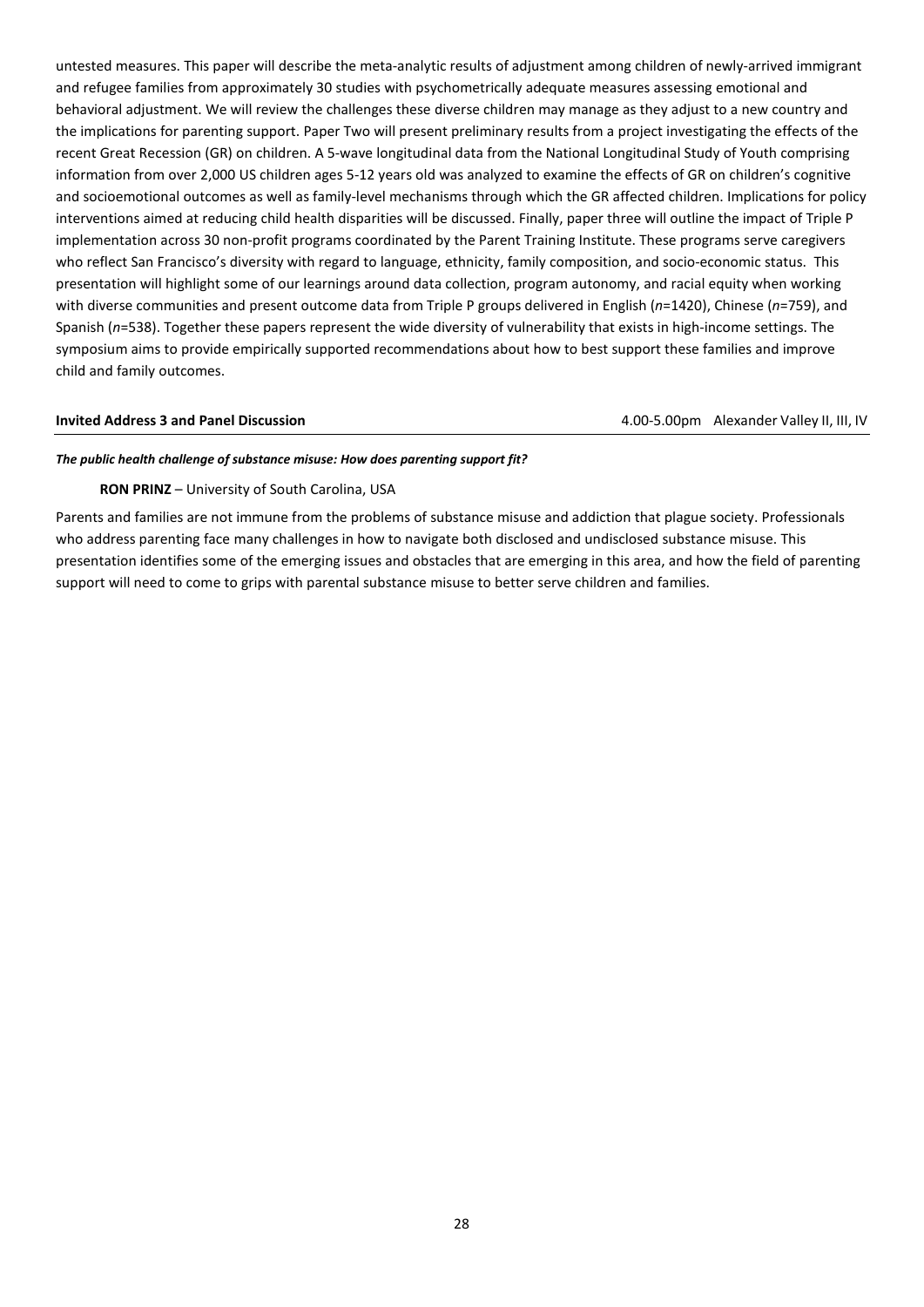### *Understanding the alignment between Triple P and approaches to early learning and care*

**MONA AHMADI\*** – Seneca College of Applied Arts and Technology, Canada **SHAWNA LEE\*** – Seneca College of Applied Arts and Technology, Canada **NICOLE PAUL** – Seneca College of Applied Arts and Technology, Canada **JENNIFER CHI** – Seneca College of Applied Arts and Technology, Canada **ALEXANDRA CONLIFFE** – Seneca College of Applied Arts and Technology, Canada **ELENA GATTI** – Seneca College of Applied Arts and Technology, Canada

This research study took place in Ontario, Canada. The study was conducted by students in the Bachelor of Child Development Degree program at Seneca College in response to questions and concerns from child care community partners supporting the community wide implementation of the Triple P Positive Parenting Program. This research examined how the six core principals of Positive Child Care embedded in the new variant of Triple P entitled the Positive Early Childhood Education (PECE) program compare and/or contrast with four Early Childhood Education (ECE) pedagogical approaches: Reggio Emilia, Montessori, Waldorf and High/Scope. Results indicated significant alignments between the six core principles for positive childcare embedded in the PECE Program and various ECE pedagogical approaches. Findings also identified where the PECE Program may address some of the gaps in skills and knowledge of Early Childhood Educators in attending to child behavior that is perceived as challenging. The findings from this study can influence considerations in strategically aligning Triple P with child care and early childhood education. This research provides insightful information and findings that would appeal to policy makers and practitioners from international audiences.

### *Predictors of service providers' utilization of Triple P*

**EMILIE CHAREST\*** – Université Laval, Canada **MARIE-HÉLÈNE GAGNÉ** – Université Laval, Canada

This study examines the predictors of service providers' utilization of Triple P during the 2-years experimentation of the program in two Canadian French-speaking communities. Using principal component analysis, we created a program use index based on objective measures, including the number of Triple P activities conducted, the number of parents reached, and the total duration of the interventions conducted. Then, we examined the predictors of program use. Predictors examined included demographic data, providers' attitudes toward evidence-based programs, self-efficacy, perception of their organization's readiness to implement Triple P, and perception of the facilitators and barriers to its implementation. Provider and contextuallevel characteristics significantly predicted program use, including provider self-confidence before training, number of years of experience in the child-family care field, and the community in which the program was implemented. Findings will be further presented, and implications for the implementation of evidence-based parenting programs will be discussed.

### *Heterogeneity in practitioners' discourse on the implementation of Triple P*

**MARIE-KIM CÔTÉ\*** – Université Laval, Canada **MARIE-HÉLÈNE GAGNÉ** – Université Laval, Canada

When implemented in natural settings, parenting program based on the best research evidence can only achieve their expected outcomes if adequate attention is given to the quality of the implementation process. A number of factors can have an impact, such as practitioners' attitudes towards the program as well as their level of self-efficacy to deliver it. While the crucial role played by practitioners in the implementation process is well recognized, few studies have investigated the differences in their perspectives and their evolution over time. Under a community-university partnership, Triple P has been implemented in two communities in the province of Quebec, Canada. In fall 2014, around one hundred practitioners representing a variety of disciplines and organizations had received training to offer Triple P Seminars, Primary Care, Group, and/or Pathways. One year later, 38 of them participated in six focus groups. Interviews were conducted using a semi-structured guide. An in-depth qualitative analysis was performed on verbatim transcripts to describe and compare practitioners' experience with the implementation of Triple P in their workplace. Findings demonstrate that practitioner's experience varied in terms of initial receptivity about Triple P; perceived support to its integration; perceived compatibility of Triple P with their current practice; level of Triple P's use and; perceived outcomes of Triple P. Three distinct types of discourse were identified from practitioners' comments, labelled: 1) 'conviction discourse' (characterized by the conviction that the long-term and preventive benefits of Triple P would balance the difficulties met in implementation); 2) 'mastering discourse' (characterized by an initial resistance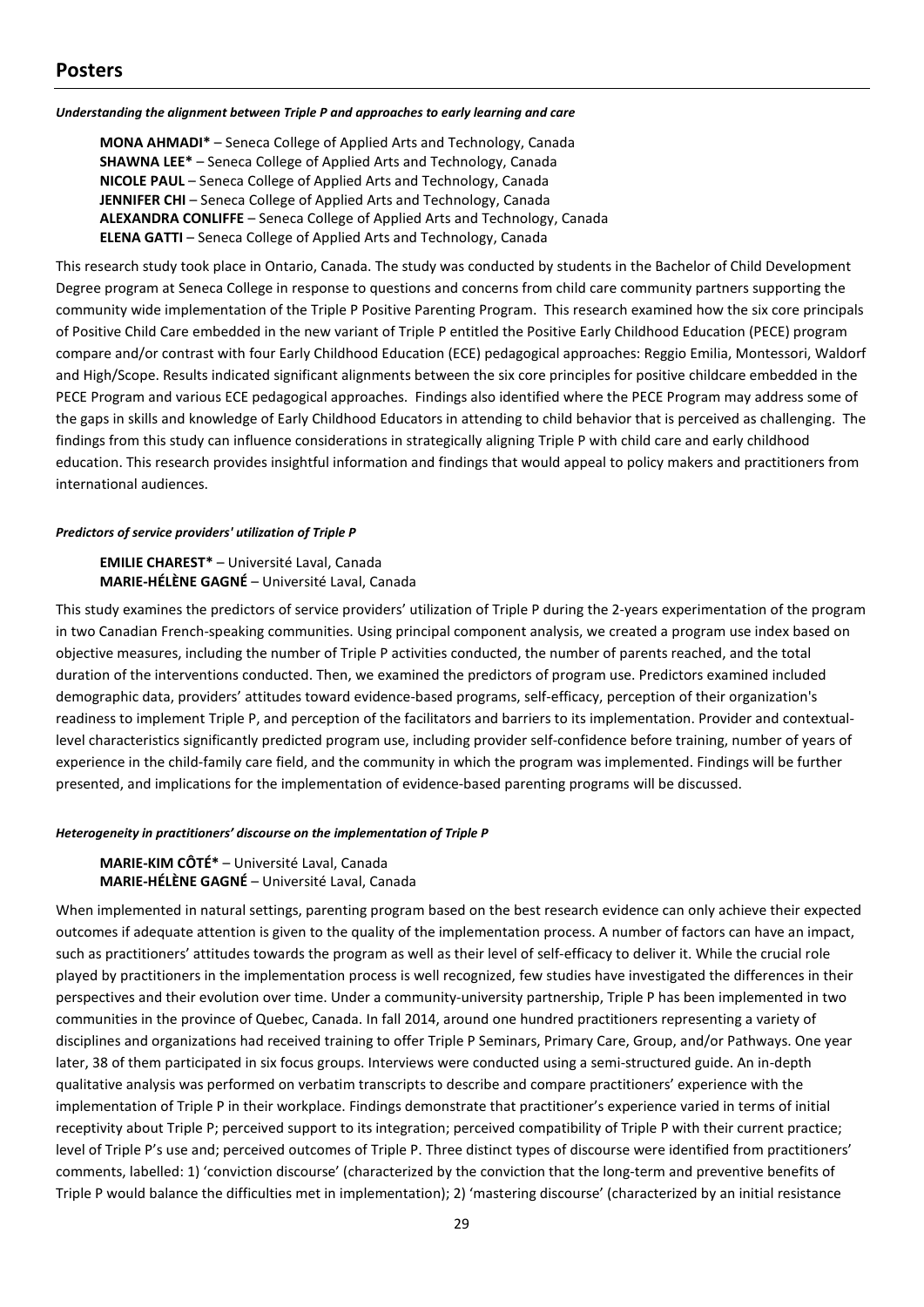towards Triple P replaced by an enthusiastic perspective once it was tested and adapted within a supportive work environment) and; 3) 'estrangement discourse' (emphasizing the barriers to the integration of Triple P into work practice, such as perceived incompatibility with intervention values or client needs). Such findings allow implementation teams to develop an awareness of the heterogeneity in practitioners' experience, thus fostering a better answer to their distinctive needs. A satisfying implementation experience could enhance their use of the program and adherence to it, ultimately increasing program efficacy to improve the well-being of children and their parents.

### *Life with a baby: Peer led programming to build social support, prevent maternal mental illness and improve child health outcomes*

# **SHANNON HENNIG\*** – Healthy Start, Healthy Future, Canada **CLAIRE KERR-ZLOBIN\*** – Healthy Start, Healthy Future, Canada

With busy lifestyles and social expectations about the transition to motherhood being 'easy', many women find themselves overwhelmed and isolated when welcoming a new baby. Loss of social networks and a lack of local family support can leave many women without the practical guidance of experienced mothers or peers who can help with the transition. Fear of failure, guilt, and difficulty with adjustment to motherhood can be fueled by the intensity of care for a newborn, sleep deprivation and loss of identity, all of which can contribute to deteriorating mental health. However, evidence consistently shows that social support provided by communities of individuals with shared experience as either formal or informal peer support acts as a buffer to these outcomes. The relationship between maternal mental health and child health outcomes is well documented and research is continually demonstrating the importance of early detection and treatment of maternal mental illness on early childhood development. For example, maternal depression can impair the maternal/child bond and result in delayed physical, social and cognitive development with long term implications for physical and mental health. Research suggests the importance of serve and return relationships in early brain development that act as a building block towards strong neural pathways that support positive mental and physical health. Mothers who are struggling with their own mental health may find interaction with their child in this capacity more difficult and thus delay or impair this vital component of early brain development. By providing much needed social support and community through low-barrier, low cost, regular activities and programs, the Life with a Baby program serves as an effective community-based intervention to assist in the prevention of maternal mental illness and can act as an ongoing support for recovery. By offering peer developed and led programming supported by well documented evidence as to the efficacy of peer-based interventions, Life with a Baby can serve as a bridge between traditional mental health supports including therapy and medication, and the necessary social support to overcome maternal mental health challenges and improve child health outcomes.

# *Building capacity to implement Triple P: Perceptions of the stakeholders*

**ROSALIE LAVIGNE\*** – Université Laval, Canada **MARIE-HÉLÈNE GAGNÉ** – Université Laval, Canada

A continuum of Triple P services is currently offered to the parents of children aged 0 to 12 in two Canadian French-speaking communities. In each community, a local coalition of public primary care and child welfare agencies, primary schools, child daycare centers, and non-profit community organizations deliver Triple P Seminars, Primary Care, Group, and Pathways. The implementation process was assessed over a 2-year period. This poster will describe the coalition's capacity to implement Triple P and determine if this capacity has improved over time. Thirty-two stakeholders involved in the implementation of Triple P fulfilled a survey before the beginning of the implementation (T1), and 33 stakeholders answered the same survey two years later (T2). Among them, 21 participated to both T1 and T2. This survey assesses their perceptions of their organization's readiness, the functioning and the impacts of the partnership mobilized around Triple P, and on some facilitators and obstacles to implementation. Descriptive statistics are used to describe each coalition's capacity at T2. This portrait will provide feedback to the involved stakeholders and support recommendations for improvement. Also, capacity's evolution during implementation process was assessed using data from the 21 respondents who were present at T1 and T2. Multivariate Analysis of Variance (MANOVAs) with repeated measures were executed with the time (pre-implantation and 2-years after the beginning of the implementation) as the intra-subject independent variable. Effects size were also calculated. The MANOVAs did not reveal significant multivariate effects. However, it is possible to observe large effect sizes regarding the effect of time on organizational readiness and on the perception of implementation facilitators and obstacles. It seems likely that the small sample size limited statistical power to detect significant differences. Nevertheless, this project contributes to the literature on capacity building since few prospective studies exist in this field. It also provides feedback to the community coalitions regarding improvement of their capacity to implement evidence-based programs.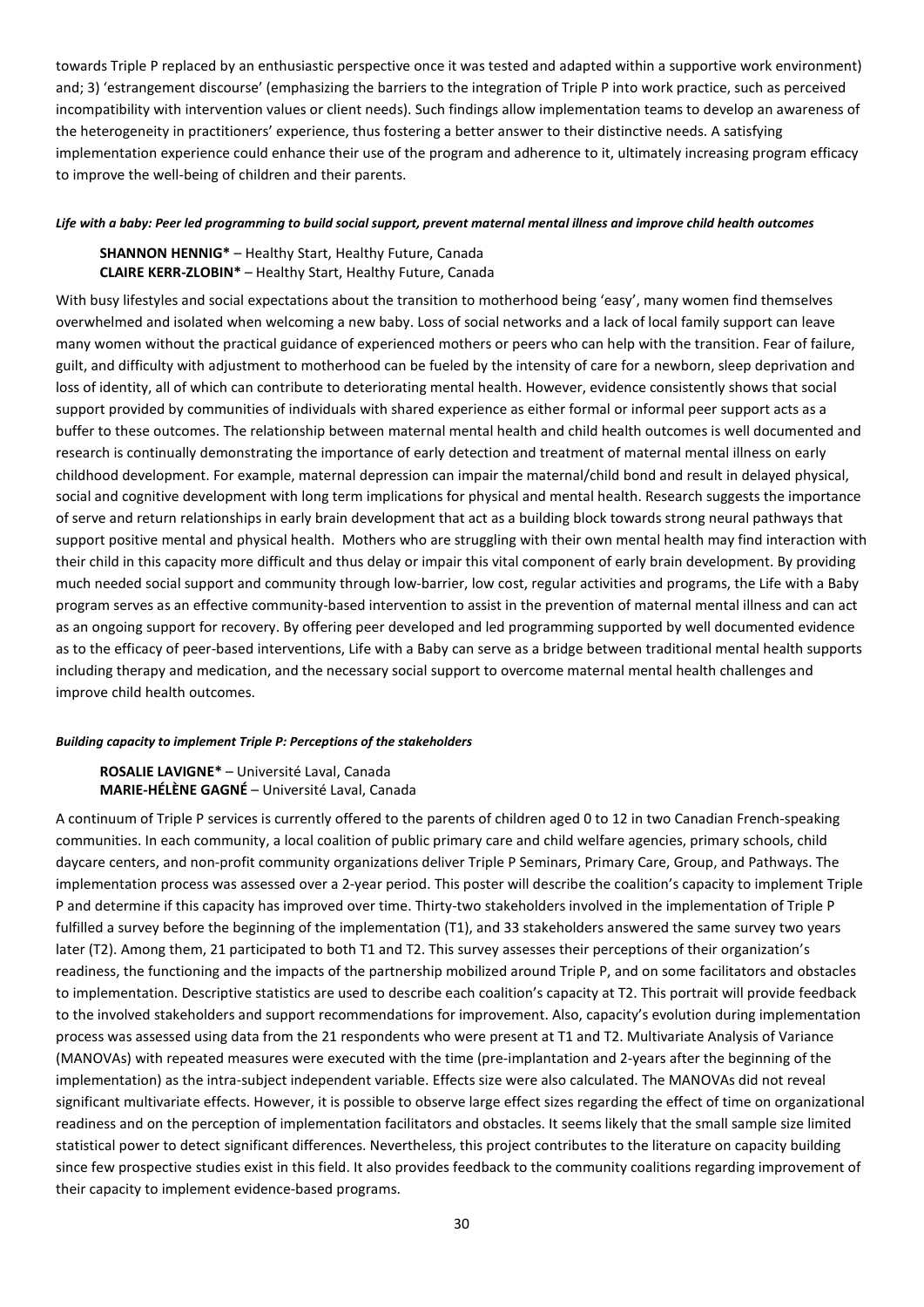**SHAWNA LEE\*** – Seneca College of Applied Arts and Technology, Canada **JENNIFER CARR\*** – Seneca College of Applied Arts and Technology, Canada

'Time-out' is a guidance strategy that is included in many evidence-based parenting programs yet is often criticized or condemned by professionals in fields that support children and families. Critics are concerned that time out is punitive and may disrupt the attachment relationship, yet evidence-based parenting programs have found this not to be true. Often what is referred to as time-out in practice is quite different from how the strategy has been developed in research. Conflict between research and practice can be confusing to parents and professionals alike, as each strive to provide supportive environments for young children. This research seeks to understand how early childhood education students view the time out strategy, in order to identify similarities and differences in the way the strategy is perceived versus how it is endorsed in evidence-based practice (specifically the Triple P Positive Parenting Program). Findings highlight disparities between research and practice and provide critical insights which may influence communication approaches related to the Time Out strategy and Triple P practitioners.

## *Understanding the experiences of parents participating in Triple P: The Most Significant Change (MSC) evaluation technique*

# **GRAEME MUNFORD\*** – ACROSS te Kotahitanga o Te Wairua, New Zealand **CAROLYNE JEANES\*** – ACROSS te Kotahitanga o Te Wairua, New Zealand

The purpose of this study was to identify ways to improve the effectiveness of services and programs including primary care Triple P interventions (both one-on-one sessions with parents and discussion groups) through direct parent feedback and participation in evaluation. In addition, the goal was to determine the extent to which parents used self-regulation as a result of interventions. The self-regulation approach focusses on promoting parenting confidence, independence and the ability of parents to solve future problems. The evaluation method used in this study - the Most Significant Change (MSC) technique is a form of participatory monitoring and evaluation. The method involves deciding the sorts of change (called domains of change) to be identified from interviews with parents and families, including those who had been engaged with Triple P. Domains of change in this study included quality of life changes such as changes in how people manage issues for themselves. Interviews with 63 parents and families included the question: as a result of involvement/participation in programs and services, what (for them) was the most significant change. It was anticipated that their responses would indicate where improvement could be made in program delivery and what factors lead to more positive outcomes. The main findings of this study showed that parenting skills increased when parents were supported to practice over time the information that they had gained from programs such as Triple P. This depended in some cases on positive practitioner engagement with parents and how effective they were in supporting parents to develop self-regulation and consistency in their parenting.

### *Using social norms to engage parents in an online intervention for their child's behavior problems*

**JENEVA OHAN** – University of Western Australia **ALINA MORAWSKA\*** - The University of Queensland, Australia **KAREN TURNER** - The University of Queensland, Australia **MATTHEW SANDERS** - The University of Queensland, Australia

Only about a third of parents initially engage in interventions, and of these, many drop out. Relative to descriptive information, social norms have been shown to increase engagement in health-promoting behavior. The aim of this study was to test if providing parents with social norms (i.e. information other parents' approval of and use of interventions) would increase parents' engagement in an online parenting intervention relative to descriptive information. Parents of a child aged 2- to 10 years with a behavior problem participated in an online study. Participants were randomly assigned to read either socially normative (social norms group) or descriptive information (control group) about an online parenting intervention (i.e., online Triple P). After completing questions about engagement intentions, parents were offered the online intervention at no cost. To date, 65 parents have participated. On measures of intended engagement, parents who read social norms and control information scored similarly (around 5.7 in both groups on a 1-7 intention scale; when asked how many of 8 sessions they would likely attend, both groups reported around 6.3). Both groups also expressed high interest in receiving information about how to enroll in the online intervention (around 90%). However, groups show non-significant differences in measures of actual engagement. Around 85% of parents who read about social norms completed their enrolment forms, relative to 64% of the control group. Of those who completed the enrolment form, 94% of parents who read social norms and 72% of those who read descriptive (control) information activated the code given for the online intervention. Although these are only preliminary and small numbers (and thus not statistically significant), they support most of our hypotheses that using social norms, compared to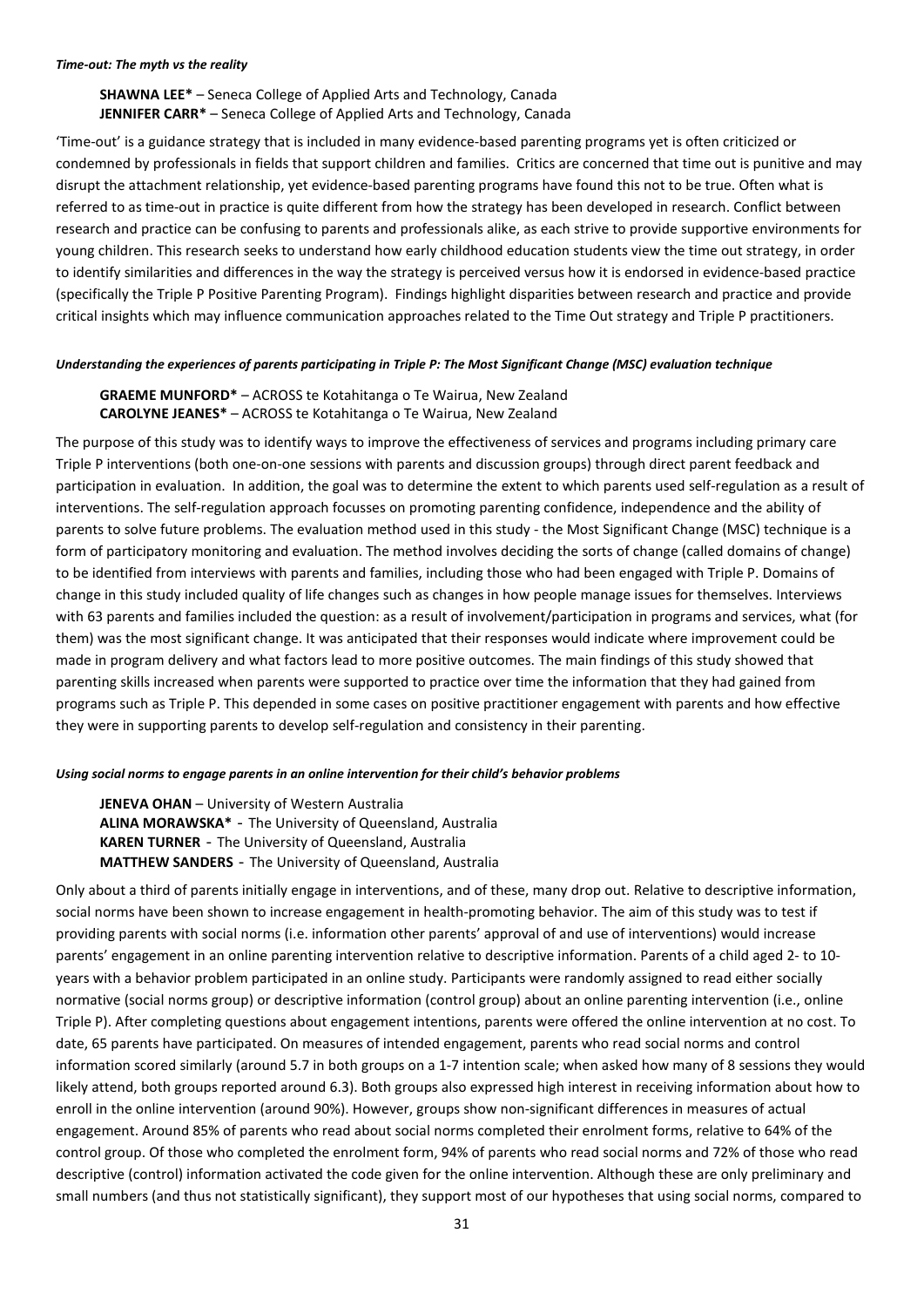descriptive information, leads to greater engagement in an online parenting intervention. Furthermore, these initial numbers indicate that the impact of social norms may be where it is most important: at the stages of actual engagement, not selfreported intentions of engagement.

### *Substance use: Family meals, conversations, and family cohesion*

### **SHIVANI PATEL\*** – Sacramento State University, USA

Adolescent substance use is the world's leading number one public health issue (CASAColumbia, 2011). For many adolescents, illicit substance use has become part of the norm within their adolescent years (Crews, He & Hodge, 2006). According to the Trust for America's Health Report, the drug overdose rate among ages 12 to 25 has more than doubled during the past decade, rising from 300,000 deaths in 1999-2001 to 700,000 deaths in 2011-2013 (Thompson, 2015). Research shows that addiction can negatively also affect teens mentally, emotionally, and physically (Humphries, 2016). Thus, there is a dire need for early effective drug intervention and prevention to help protect and inform teens. Families can be an important protective context for decreasing substance use and abuse. The purpose of the current study was to investigate whether types of conversations during family meals relates to adolescent substance use. Also, the study examines whether family cohesion mediates the relationship between types of conversations and adolescent substance use. Data were obtained through questionnaires completed by 72 college students, ages 18 to 24 years, enrolled in child development courses at a Northern Californian public university. Findings depicted that an increase in criticism during family meals was correlated to marijuana use and cocaine use. On the other hand, conversations that involved parental monitoring was associated with a decrease in cocaine usage with results showing that parental monitoring was a potential protective factor for substance use. Families who had conversations during family meals that involved parental monitoring were less likely to initiate cocaine use. Family meals provide important opportunities for positive conversations and parental monitoring that can strengthen connections among family members. Resilient families who build positive connections may be more likely to work through conflict and maintain relationships with one another. The findings point out the importance of parental monitoring and lack of criticism during adolescence. The relationship between specific conversations and substance use demonstrate the significance of family meals for prevention and intervention efforts against adolescent delinquency.

### *Lessons learned: Implementation and sustainability of Level 4 Triple P in under-served populations in the greater Dallas area*

## **SHERYLDINE SAMUEL\*** – Family Compass, USA **PATRICIA GOWER** – Southern Methodist University, USA

Triple P-Positive Parenting Programs are commonly utilized to improve parent-child relationships and child outcomes. Triple P Level 4 was implemented in the Vickery Meadow community in Dallas in two phases, phase #1 (2010-2013) and phase #2 (2014- 2016), the sustainability phase. This area was chosen because of its under-served populations and high concentration of lowincome, diverse families with well over 20 languages being spoken. Triple P sessions were conducted in this melting pot community so participants could stay in a trusted environment where their cultural disparities were not barriers for services. The intervention design utilized a community-based strategy to implement evidence-based programs such as Triple P for a period of three years to reduce the risk of child maltreatment and promote healthy, stable families. To evaluate sessions, parents filled out Pre-and Post-Surveys of these four evaluation tools: Depression Anxiety and Stress Survey (DASS), Strength and Difficulties Questionnaire (SDQ) Parenting Style and Protective Factors Survey. Paired t-tests were used to compare preintervention scores to post-intervention scores. Phase #1 paired t-tests revealed that participants showed a significant lower risk of child maltreatment, decreased risk factors and improved protective factors if they attended 5 or more sessions of Triple P Level 4. Lessons learned from phase #1 resulted in expanding services into other areas of Dallas and two years of sustainability in the phase #1 region. The two-year sustainability phase, phase #2, focused on outreach and training representatives from collaborative partners on Triple P Level 4. Adding a sustainability component provided the opportunity for continuation of services, increased the impact of Triple P Level 4 within the community and increased demand for Level 4 and other levels of Triple P. The findings suggest that Triple P Level 4 can be an effective program for reducing child maltreatment and improving child well-being.

### *Practitioners' self-reported adherence to Level 4 Triple P: Testing a new measure*

**DANA SHESHKO\*** – University of Ottawa, Canada **CATHERINE LEE** – University of Ottawa, Canada **MARIE-HÉLÈNE GAGNÉ** – Université Laval, Canada